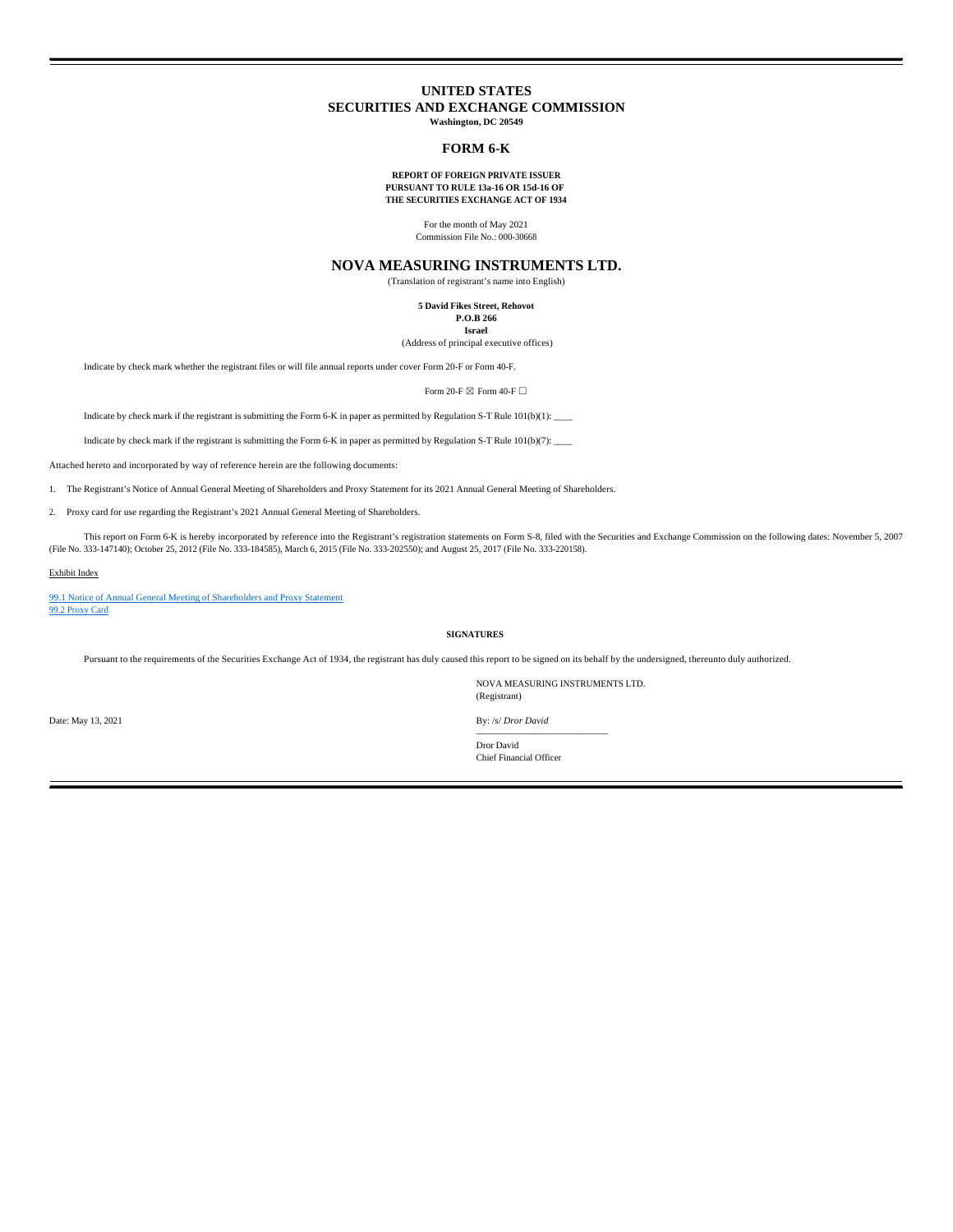**Exhibit 99.1**

#### **NOVA MEASURING INSTRUMENTS LTD.**

### **NOTICE OF ANNUAL GENERAL MEETING OF SHAREHOLDERS**

Notice is hereby given that the annual general meeting of shareholders (the "Meeting") of Nova Measuring Instruments Ltd. (the "Company") will be held on Thursday, June 24, 2021, at 5:00 p.m. Israel time (10:00 a.m. Eastern time), at the Company's offices, located at 5 David Fikes St., Rehovot 7610201, Israel.

#### **The agenda of the Meeting shall be as follows:**

- 1. Approval of the re-election of each of Dr. Michael Brunstein, Mr. Eitan Oppenhaim, Mr. Avi Cohen, Mr. Raanan Cohen, Ms. Dafna Gruber and Ms. Zehava Simon, as a director of the Company to hold office until the close of the next annual general meeting;
- 2. Approval of amendments to the employment terms of Mr. Eitan Oppenhaim, the President and Chief Executive Officer of the Company;
- 3. Approval of amendments to the Company's compensation policy for directors and officers;
- 4. Approval of amendments to the memorandum and articles of association of the Company;
- 5. Approval of an amendment to the indemnification agreements for directors and executives officers; and
- 6. Approval and ratification of the re-appointment of Kost Forer Gabbay & Kasierer, a member of Ernest & Young, as the independent auditors of the Company for the period ending at the close of the next annual general meeting.

In addition, the shareholders will be requested to consider at the Meeting the Company's audited consolidated financial statements for the year ended December 31, 2020.

We know of no other matters to be submitted at the Meeting other than as specified herein. If any other business is properly brought before the Meeting, the persons named as proxies may vote in respect thereof in accordance with their best judgment.

In accordance with the Israeli Companies Law 5759-1999, and regulations promulgated thereunder (the "Companies Law"), any shareholder of the Company holding at least one percent of the outstanding voting rights of the Company for the Meeting may submit to the Company a proposed additional agenda item for the Meeting, to the Company's offices, c/o Ms. Leeat Peleg, General Counsel, at 5 David Fikes St., Rehovot 7610201, Israel, no later than Thursday, May 20, 2021. To the extent that there are any additional agenda items that the board of directors determines to add as a result of any such submission, the Company will publish an updated agenda and proxy card with respect to the Meeting, no later than Tuesday, May 25, 2021, which will be furnished to the U.S. Securities and Exchange Commission (the "Commission") on Form 6-K, and will be made available to the public on the Commission's website at http://www.sec.gov and in addition at http://www.magna.isa.gov.il or http://maya.tase.co.il.

The approval of each of the Proposals requires the affirmative vote of the Company's shareholders holding at least a majority of the Company's ordinary shares ("Shares") present, in person or by proxy, and voting on the matter.

The approval of Proposal No. 3, and Proposal No. 2 in the event Proposal No. 3 is not approved, is also subject to the fulfillment of one of the following additional voting requirements: (i) the majority of the Shares that are voted at the Meeting in favor of the Proposal, excluding abstentions, includes a majority of the votes of shareholders who are not controlling shareholders or do not have a personal interest in the approval of the Proposal; or (ii) the total number of Shares of the shareholders mentioned in clause (i) above that are voted against the Proposal does not exceed two percent (2%) of the total voting rights in the Company.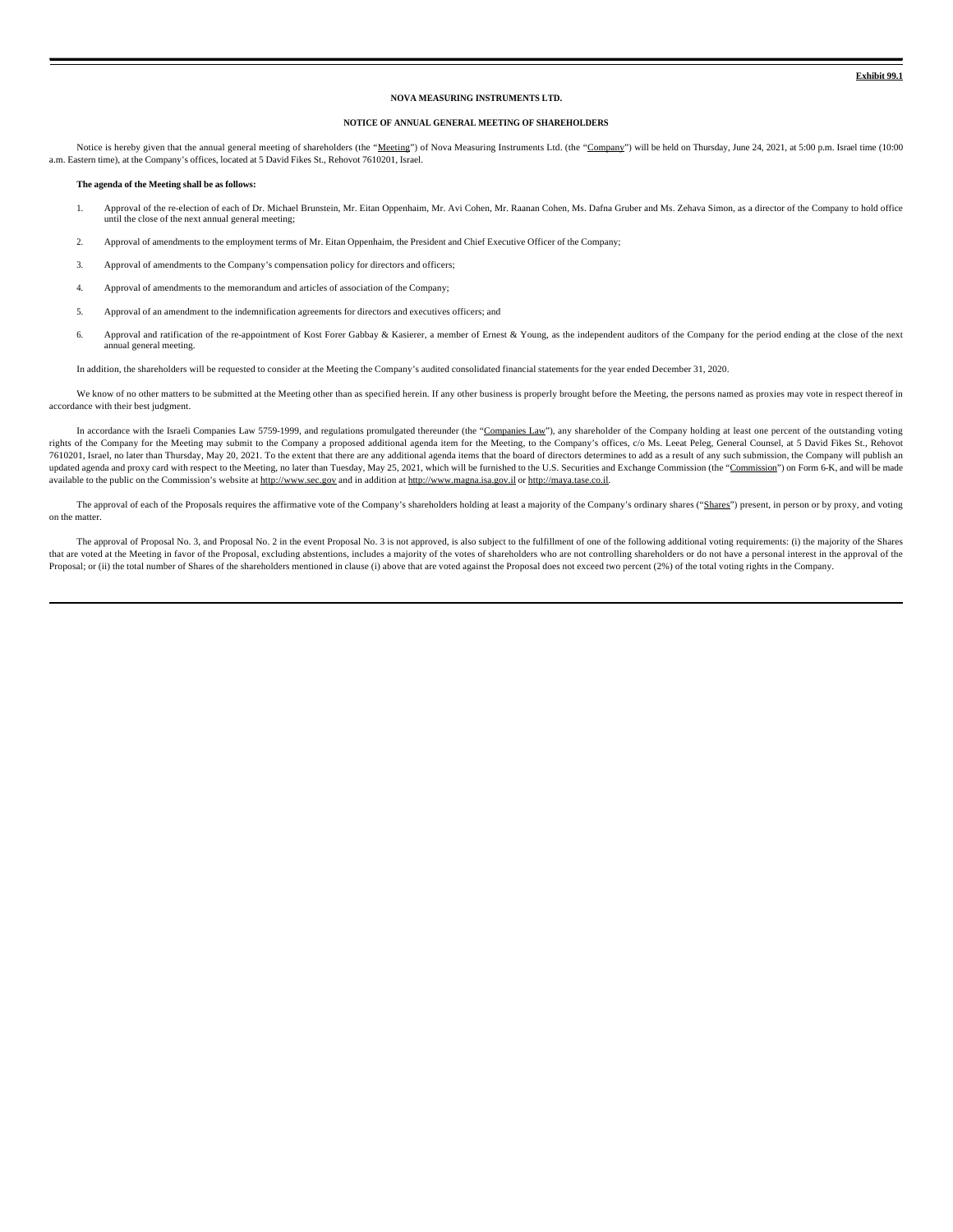For this purpose, a "controlling shareholder" is any shareholder that has the ability to direct the Company's activities (other than by means of being a director or office holder of the Company. A person is presumed to be a controlling shareholder if it holds or controls, by himself or together with others, one half or more of any one of the "means of control" of a company. "Means of control" is defined as any one of the following: (i right to vote at a general meeting of a company, or (ii) the right to appoint directors of a company or its chief executive officer. A "personal interest" of a shareholder in an action or transaction of a company includes personal interest of any of the shareholder's relatives (i.e. spouse, brother or sister, parent, grandparent, child as well as child, brother, sister or parent of such shareholder's spouse or the spouse of any of the above interest of a company with respect to which the shareholder or the shareholder's relative (as defined above) holds 5% or more of such company's issued shares or voting rights, in which any such person has the right to appoint a director or the chief executive officer or in which any such person serves as director or the chief executive officer, including the personal interest of a person voting pursuant to a proxy which the proxy granto a personal interest, whether or not the person voting pursuant to such proxy has discretion with regards to the vote; and excludes an interest arising solely from the ownership of ordinary shares of a company. For the purpose of Proposal No. 2, the term controlling shareholder shall also include a person who holds 25% or more of the voting rights in the general meeting of the company if there is no other person who holds more than 50% of the voting rights in the company; for the purpose of a holding, two or more persons holding voting rights in the company each of which has a personal interest in the approval of the transaction being brought for approval of the company will be considered to be joint holders.

#### If a shareholder does not state whether he or she is a controlling shareholder or has personal interest, these Shares will not be voted for Proposal No. 3, or Proposal No. 2, if Proposal No. 3 is not approved.

In connection with Proposal 3, the Companies Law allows the Board to approve such proposal even if the general meeting of shareholders has voted against its approval, provided that the Company's compensation committee, and thereafter the Board, each determines to approve it, based on detailed arguments, and after having reconsidered the matter and concluded that such action is in the best interest of the Company.

Only shareholders of record at the close of business on May 18, 2021 (the "Record Date") will be entitled to receive notice of, and to vote at the Meeting. All shareholders are cordially invited to attend the Meeting in person.

As of May 11, 2021, the Company had 28,260,029 issued and outstanding Shares, each of which is entitled to one vote upon the matters to be presented at the Meeting.

Shareholders who will not attend the Meeting in person may vote with respect to Proposal Nos. 1 through 5 by means of a proxy card and are obliged to complete, sign, date and return the proxy card no later than four hours before the time of the Meeting (i.e., 1:00 p.m. (Israel time) on June 24, 2021). A form of proxy card will be enclosed with the proxy statement. The form of proxy card was also furnished to the Commission on For K, and is available to the public on the Commission's website at http://www.sec.gov and in addition at http://www.magna.isa.gov.il or http://maya.tase.co.il.

All Shares represented by properly executed proxies received prior to or at the Meeting and not revoked prior to, or at, the Meeting in accordance with the procedures described in the proxy statement, will be voted as specified in the instructions indicated in such proxies. Subject to applicable law and the rules of the Nasdaq Stock Market, in the absence of such instructions, the Shares represented by properly executed and received proxies will be voted "FOR" all of the proposed resolutions to be presented at the Meeting for which the Company's board of directors recommends a "FOR", other than Proposal No. 3 and Proposal No. 2 (in the event Proposal No. 3 is not approved).

Shareholders wishing to express their position on an agenda item for this Meeting may do so by submitting a written statement ("Position Statement") to the Company's offices, c/o Ms. Leeat Peleg, Adv., at 5 David Fikes St., Rehovot 7610201, Israel. Any Position Statement received will be furnished to the Commission on Form 6-K, and will be made available to the public on the Commission's website at http://www.sec.gov and in addition at http://www.magna.isa.gov.il or http://maya.tase.co.il. Position Statements should be submitted to the Company no later than June 14, 2021.

A shareholder is entitled to contact the Company directly and receive the text of the proxy card and any Position Statement.

A shareholder, whose Shares are registered with a TASE member and are not registered on the Company's shareholder's register, is entitled to receive from the TASE member who holds the Shares on the shareholder's behalf, by e-mail, for no charge, a link to the text of proxy card and to the Position Statements posted on the Israel Securities Authority website, unless the shareholder notified that he or she is not so interested; provided, that the notice was provided with respect to a particular securities account, prior to the Record Date.

A shareholder, whose Shares are registered with a member of the TASE, is required to prove his or her Share ownership to vote at the Meeting. Such shareholder shall provide the Company with an ownership certificate (as of the Record Date) from that TASE member and is entitled to receive the ownership certificate in the branch of the TASE member or by mail to his address (in consideration of mailing fees only), if the shareholder so requested. Such a request will be made in advance for a particular securities account. Alternatively, shareholders who hold Shares through members of the TASE may vote electronically via the electronic voting system of the Israel Securities Authority up to six hours before the time fixed for the Meeting. Such shareholder should receive instructions about electronic voting from the TASE member through which he or she holds the Shares.

ii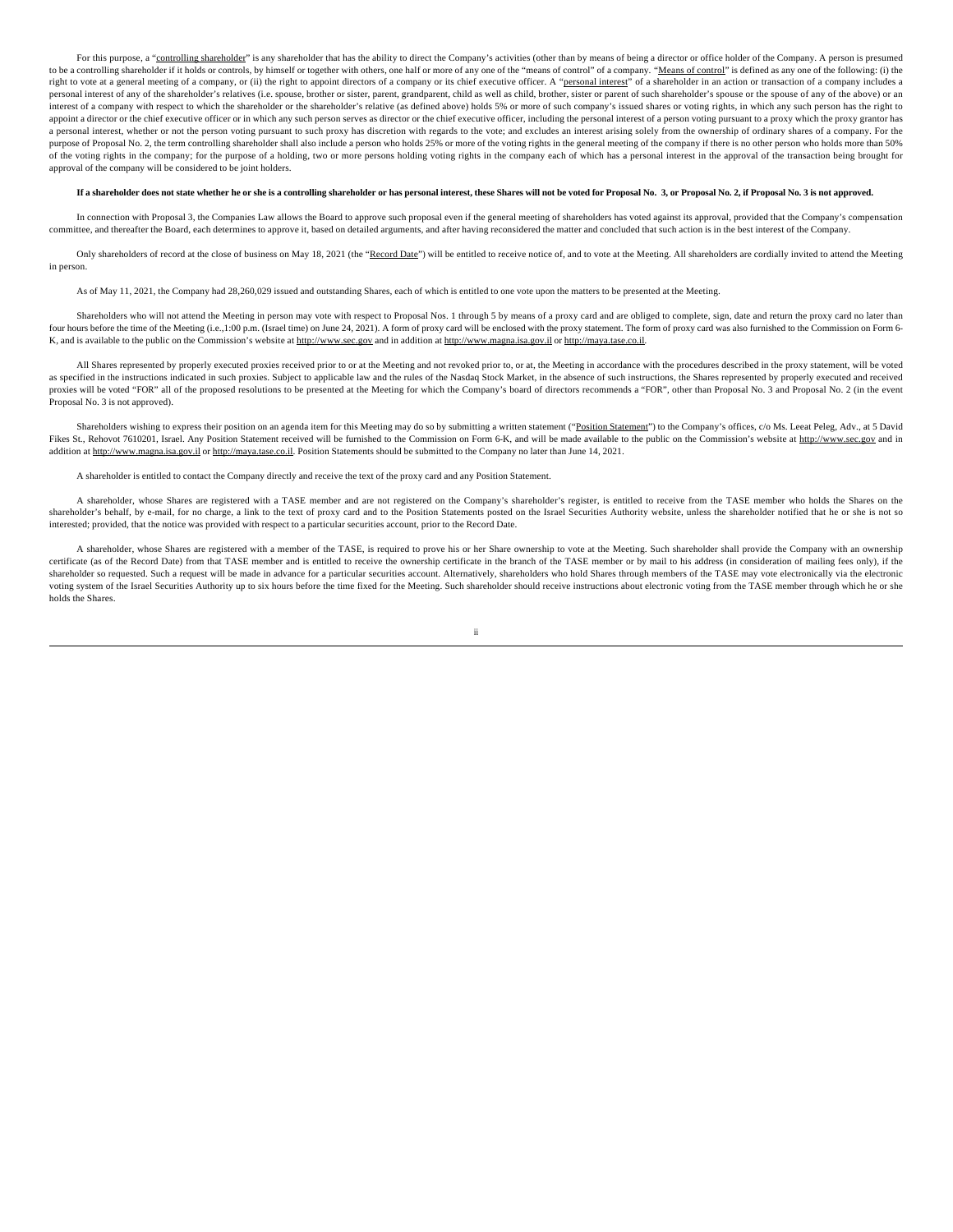Discussion at the Meeting will be commenced if a quorum is present. A quorum is constituted by two or more shareholders who are present in person or by proxy, or who have delivered to the Company a proxy card indicating their manner of voting, and who hold or represent Shares conferring in the aggregate at least one-third (33.33%) of the voting power in the Company. For this purpose, abstaining shareholders shall be deemed present at the meeting. If a quorum is not present within half an hour of the time designated for the Meeting, the Meeting will be adjourned to July 1, 2021, at the same time and place. At the adjourned Meeting, any number of shareholders who are present in person or proxy, or who have delivered a proxy card, will constitute a quorum.

The wording of the resolutions to be voted at the Meeting and relevant documents thereto may be inspected at the Company's offices, which are located at the 5 David Fikes St., Rehovot 7610201, Israel, during normal business hours and by prior coordination with Ms. Leeat Peleg, Adv. (Tel: +972-73-229-5600).

By the Order of the Board of Directors,

M. Brunte'n

Dr. Michael Brunstein Chairman of the Board of Directors of the Company

Dated: May 13, 2021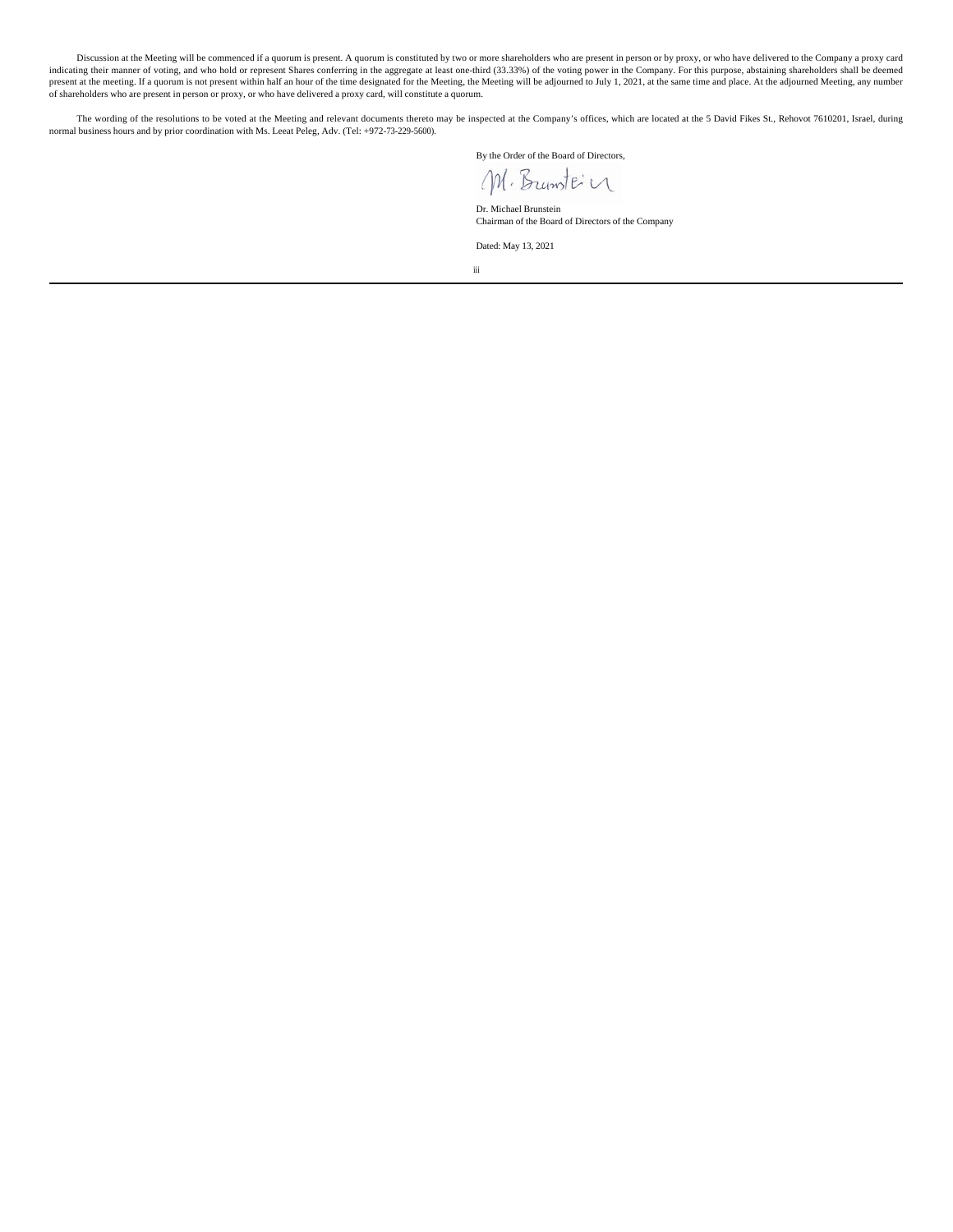# **NOVA MEASURING INSTRUMENTS LTD.**

# **5 David Fikes St., Rehovot**

# **Israel**

#### **PROXY STATEMENT**

# **ANNUAL GENERAL MEETING OF SHAREHOLDERS**

# **TO BE HELD ON JUNE 24, 2021**

This proxy statement is furnished to the holders of ordinary shares, par value NIS 0.01 per share (the "Shares"), of Nova Measuring Instrument Ltd. in connection with the annual general meeting of shareholders of the Company to be held at the Company's offices at the 5 David Fikes St., Rehovot 7610201, Israel on Thursday, June 24, 2021, at 5:00 p.m. Israel time (10:00 a.m. Eastern time), and thereafter as it may be adjourned from t to time (the "Meeting"). Unless the context otherwise requires, references in this Proxy Statement to "Nova," the "Company," "we" or "our" refer to Nova Measuring Instruments Ltd.

At the Meeting, the following resolutions will be proposed for adoption by the shareholders:

- 1. Approval of the re-election of each of Dr. Michael Brunstein, Mr. Eitan Oppenhaim, Mr. Avi Cohen, Mr. Raanan Cohen, Ms. Dafna Gruber and Ms. Zehava Simon, as a director of the Company to hold office until the close of the next annual general meeting;
- 2. Approval of amendments to the employment terms of Mr. Eitan Oppenhaim, the President and Chief Executive Officer of the Company;
- 3. Approval of amendments to the Company's compensation policy for directors and officers;
- 4. Approval of amendments to the memorandum and articles of association of the Company;
- 5. Approval of an amendment to the indemnification agreements for directors and executive officers; and
- 6. Approval and ratification of the re-appointment of Kost Forer Gabbay & Kasierer, a member of Ernest & Young, as the independent auditors of the Company for the period ending at the close of the next annual general meeting.

In addition, the shareholders will be requested to consider at the Meeting the Company's audited consolidated financial statements for the year ended December 31, 2020.

#### **Shareholders Entitled to Vote**

Only holders of record of Shares at the close of business on May 18, 2021 (the "Record Date") are entitled to receive notice of, and to vote at, the Meeting.

As of May 11, 2021, the Company had 28,260,029 issued and outstanding Shares. Each Share is entitled to one vote on each matter to be voted on at the Meeting. The votes of all shareholders voting on a matter are counted and abstentions are not taken into account (other than for quorum purposes).

#### **Proxies**

All shareholders who are unable to attend the Meeting in person are requested to complete, date and sign the enclosed form of proxy and return it promptly in the pre-addressed envelope provided.

If you hold ordinary shares in "street name," that is, you are an underlying beneficial holder who holds ordinary shares through a bank, broker or other nominee, the voting process will be based on your directing the bank, broker or other nominee to vote the ordinary shares in accordance with the voting instructions on your voting instruction card. Because a beneficial owner is not a shareholder of record, you may not vote those shares directly at the Meeting unless you obtain a "legal proxy" from the bank, broker or nominee that holds your shares, giving you the right to vote the shares at the Meeting.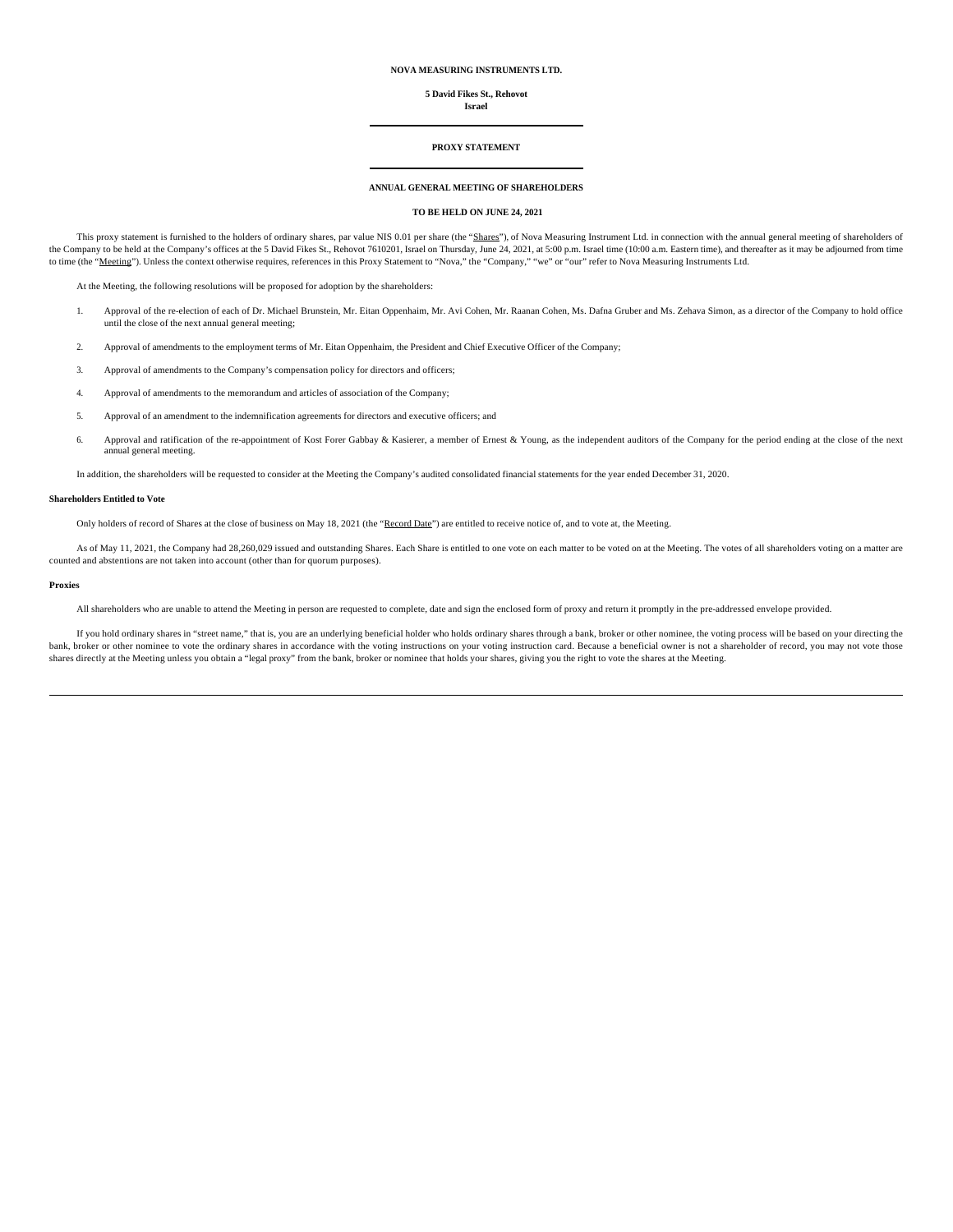Please follow the instructions on the proxy card or voting instruction card received from your bank, broker or nominee. You may also be able to submit voting instructions to a bank, broker or nominee by phone or via the Internet if your voting instruction card describes such voting methods. Please be certain to have your control number from your voting instruction card ready for use in providing your voting instructions.

It is important for a shareholder that holds ordinary shares through a bank or broker to instruct its bank or broker how to vote its shares if the shareholder wants its shares to count for the Proposal.

A shareholder, whose Shares are registered with a TASE member and are not registered on the Company's shareholders' register, is entitled to receive from the TASE member who holds the Shares on the shareholder's behalf, by e-mail, for no charge, a link to the text of proxy card and to the position statements posted on the Israel Securities Authority website, unless the shareholder notified that he or she is not so interested; provided, that the notice was provided with respect to a particular securities account, prior to the Record Date. A shareholder, whose Shares are registered with a member of the TASE, is required to prove his or her Share ownership to vote at the Meeting. Such shareholder shall provide the Company with an ownership certificate (as of the Record Date) from that TASE member and is entitled to receive the ownership certificate in the branch of the TASE member or by mail to his address (in consideration of mailing fees only), if the shareholder so requested. Such a request will be made in advance for a particular securities account. Alternatively, shareholders who hold Shares through members of the TASE may vote electronically via the electronic voting system of the Israel Securities Authority up to six hours before the time fixed for the Meeting. You should receive instructions about electronic voting from the TASE member through which you hold your Shares.

Upon the receipt of a properly executed proxy in the form enclosed herewith, the persons named as proxies therein will vote the Shares covered thereby in accordance with the directions of the shareholder executing such proxy. Subject to applicable law and the rules of the Nasdaq Stock Market, in the absence of such instructions, the Shares represented by properly executed and received proxies will be voted "FOR" all of the proposed resolutions to be presented at the Meeting for which the Company's board of directors (the "Board") recommends a "FOR", other than Proposal No. 3 and Proposal No. 3 and Proposal No. 2 (in the event Proposal No. 3 approved).

#### **Position Statements**

Shareholders wishing to express their position on an agenda item for this Meeting may do so by submitting a written statement ("Position Statement") to the Company's offices, c/o Ms. Leeat Peleg, Adv., at 5 David Fikes St., Rehovot 7610201, Israel. Any Position Statement received will be furnished to the Securities and Exchange Commission (the "Commission") on Form 6-K, and will be made available to the public on the Commission's website at http://www.sec.gov and in addition at http://www.magna.isa.gov.il or http://maya.tase.co.il. Position Statements should be submitted to the Company no later than June 14, 2021.

#### **Meeting Agenda**

In accordance with the Israeli Companies Law 5759-1999, and regulations promulgated thereunder (the "Companies Law"), any shareholder of the Company holding at least one percent of the outstanding voting rights of the Company for the Meeting may submit to the Company a proposed additional agenda item for the Meeting, to the Company's offices, c/o Ms. Leeat Peleg, Adv., at 5 David Fikes St., Rehovot 7610201, Israel, no later than Thursday, May 20, 2021. To the extent that there are any additional agenda items that the Board determines to add as a result of any such submission, the Company will publish an updated agenda and proxy card with respect to the Meeting, no later than Tuesday, May 25, 2021, which will be furnished to the Commission on Form 6-K, and will be made available to the public on the Commission's website at http://www.sec.gov and in addition at http://www.magna.isa.gov.il or http://maya.tase.co.il.

#### **Expenses and Solicitation**

The Company expects to solicit proxies by mail and to mail this proxy statement and the accompanying proxy card to shareholders on or about May 25, 2021. This proxy statement and the accompanying proxy card are also available to the public through the following websites: http://www.magna.isa.gov.il, http://maya.tase.co.il or http://www.sec.gov.

All costs of solicitation of proxies will be borne by the Company. In addition to solicitations by mail, certain of the Company's directors, officers and regular employees, without additional remuneration, may solicit proxies by telephone, telegraph and personal interviews. Brokers, custodians and fiduciaries will be requested to forward proxy soliciting material to the beneficial owners of Shares held in their names, and the Company wi reimburse them for their reasonable out-of-pocket costs.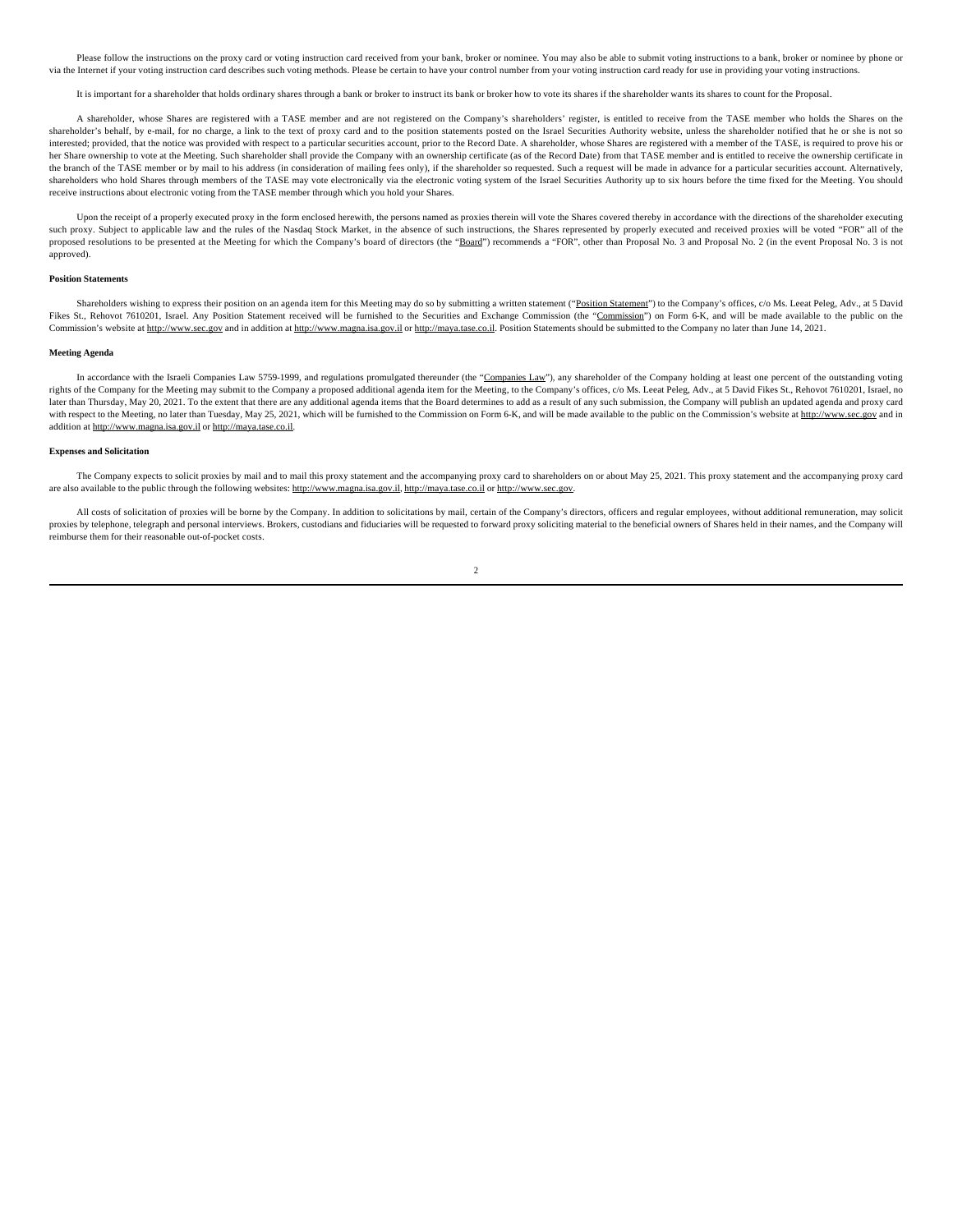#### **Quorum and Voting Requirements**

The quorum required consists of two or more shareholders who are present in person or proxy (or who have delivered a proxy card indicating their manner of voting) and who together hold or represent Shares conferring in the aggregate at least one-third (33.33%) of the voting power in the Company. For this purpose, abstaining shareholders shall be deemed present at the meeting. If a quorum is not present within one half hour of the time designated for the Meeting, the Meeting shall be adjourned to July 1, 2021, at the same time and place. At the adjourned Meeting, any number of shareholders who are present in person or by proxy, or who have delivered a proxy card, shall constitute a quorum.

The approval of each of the Proposals requires the affirmative vote of the Company's shareholders holding at least a majority of the Shares present, in person or by proxy, and voting on the matter.

The approval of Proposal No. 3, and Proposal No. 2 in the event Proposal No. 3 is not approved, is also subject to the fulfillment of one of the following additional voting requirements: (i) the majority of the Shares that are voted at the Meeting in favor of the Proposal, excluding abstentions, includes a majority of the votes of shareholders who are not controlling shareholders or do not have a personal interest in the approval of the Proposal; or (ii) the total number of Shares of the shareholders mentioned in clause (i) above that are voted against the Proposal does not exceed two percent (2%) of the total voting rights in the Company.

For this purpose, a "controlling shareholder" is any shareholder that has the ability to direct the Company's activities (other than by means of being a director or office holder of the Company). A person is presumed to be a controlling shareholder if it holds or controls, by himself or together with others, one half or more of any one of the "means of control" of a company. "Means of control" is defined as any one of the following: (i right to vote at a general meeting of a company, or (ii) the right to appoint directors of a company or its chief executive officer. A "personal interest" of a shareholder in an action or transaction of a company includes personal interest of any of the shareholder's relatives (i.e. spouse, brother or sister, parent, grandparent, child as well as child, brother, sister or parent of such shareholder's spouse or the spouse of any of the above interest of a company with respect to which the shareholder or the shareholder's relative (as defined above) holds 5% or more of such company's issued shares or voting rights, in which any such person has the right to appoint a director or the chief executive officer or in which any such person serves as director or the chief executive officer, including the personal interest of a person voting pursuant to a proxy which the proxy granto a personal interest, whether or not the person voting pursuant to such proxy has discretion with regards to the vote; and excludes an interest arising solely from the ownership of ordinary shares of a company. For the purpose of Proposal No. 2, the term controlling shareholder shall also include a person who holds 25% or more of the voting rights in the general meeting of the company if there is no other person who holds more than 50% of the voting rights in the company; for the purpose of a holding, two or more persons holding voting rights in the company each of which has a personal interest in the approval of the transaction being brought for approval of the company will be considered to be joint holders.

### **If you do not state whether you are a controlling shareholder or have personal interest, your Shares will not be voted for Proposal No. 3, or Proposal No. 2, if Proposal No. 3 is not approved.**

In connection with Proposal 3, the Companies Law allows the Board to approve such proposal even if the general meeting of shareholders has voted against its approval, provided that the Company's compensation committee, and thereafter the Board, each determines to approve it, based on detailed arguments, and after having reconsidered the matter and concluded that such action is in the best interest of the Company.

#### **Reporting Requirements**

We are subject to the information reporting requirements of the Securities Exchange Act of 1934, as amended (the "Exchange Act"), applicable to foreign private issuers. We fulfill these requirements by filing reports with the Commission. Our filings are available to the public on the Commission's website at http://www.sec.gov.

As a foreign private issuer, we are exempt from the rules under the Exchange Act related to the furnishing and content of proxy statements. The circulation of this notice and proxy statement should not be taken as an admission that we are subject to the proxy rules under the Exchange Act.

**AFTER CAREFUL CONSIDERATION, OUR BOARD RECOMMENDS THAT SHAREHOLDERS VOTE "FOR" THE PROPOSALS DESCRIBED IN THIS PROXY STATEMENT.**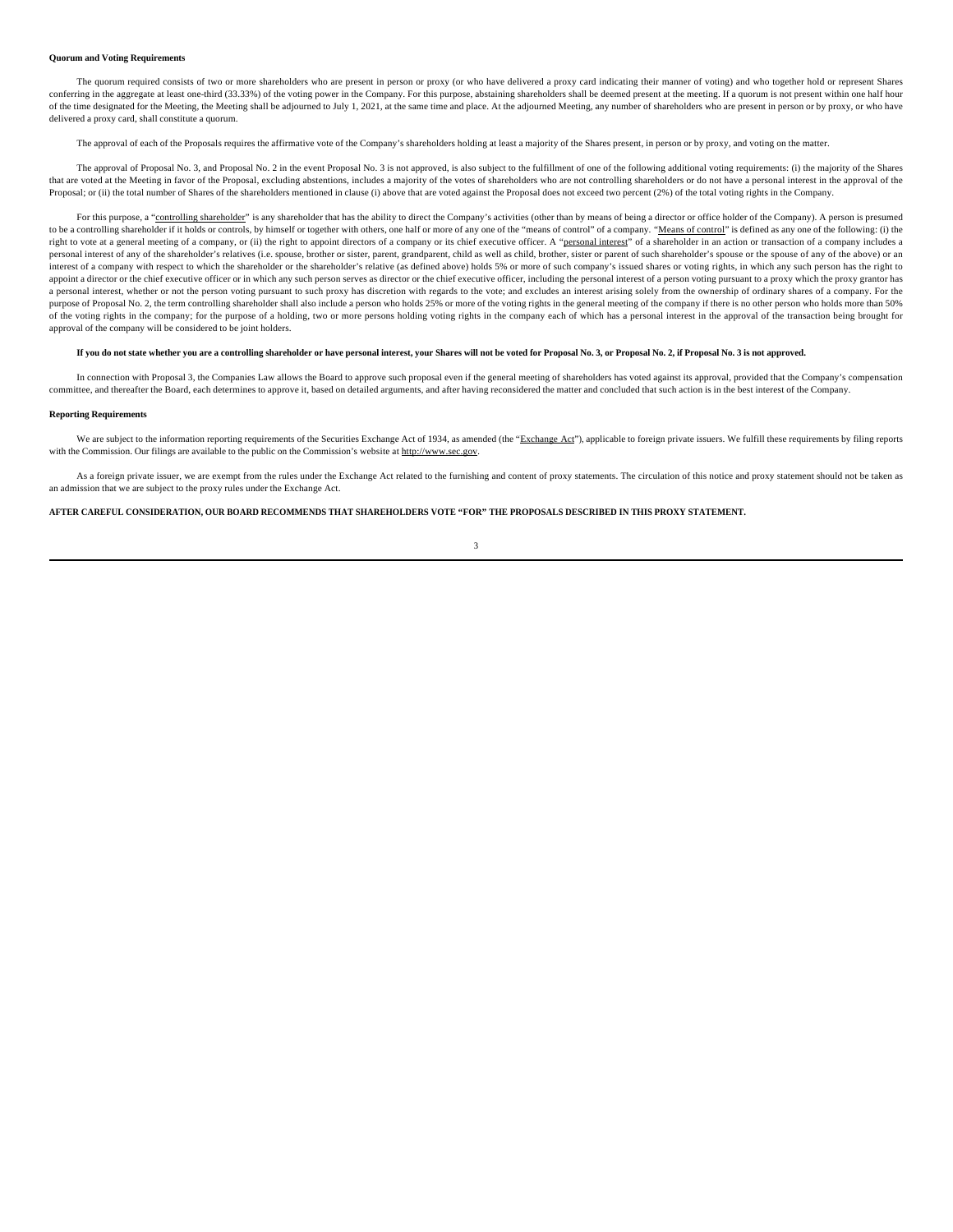#### **COMPENSATION OF EXECUTIVE OFFICERS AND DIRECTORS**

The table below reflects the Company's compensation costs related to the employment of our five most highly compensated office holders (as defined in the Companies Law) with respect to the year ended December 31, 2020. We refer to the five individuals for whom disclosure is provided herein as our "Covered Executives." For purposes of the table below, "compensation" includes amounts accrued or paid in connection with salary, bonuses, equity-based compensation, retirement or termination payments, benefits and perquisites (such as car and phone), social benefits and any undertaking to provide such compensation. All amounts reported in the table are in terms of cost to the Company (in USD), as recognized in our financial statements for the year ended December 31, 2020, including compensation paid to such Covered Executives following the end of the year in respect of services provided during the year. Each of the Covered Executives was covered by our directors' and officers' liability insurance policy and was granted an indemnification letter as approved by our shareholders in accordance with applicable law and our articles of association.

|                                                 |                                    |                        | <b>Equity-Based</b>         |              |
|-------------------------------------------------|------------------------------------|------------------------|-----------------------------|--------------|
| Name and Principal Position <sup>(1)</sup>      | Salary and benefits <sup>(2)</sup> | $\mathbf{Bonus}^{(3)}$ | Compensation <sup>(4)</sup> | <b>Total</b> |
|                                                 |                                    |                        | USD\$                       |              |
| Eitan Oppenhaim                                 |                                    |                        |                             |              |
| Director, President and Chief Executive Officer | 627,045                            | 1,230,181              | 2,003,797                   | 3,861,023    |
| Dror David                                      |                                    |                        |                             |              |
| <b>Chief Financial Officer</b>                  | 362,541                            | 181,621                | 250,290                     | 794,452      |
| Gabriel Waisman                                 |                                    |                        |                             |              |
| <b>Chief Business Officer</b>                   | 344,203                            | 206,542                | 197.547                     | 748,292      |
| Shay Wolfling                                   |                                    |                        |                             |              |
| <b>Chief Technology Officer</b>                 | 348,350                            | 166.912                | 207,736                     | 722,998      |
| Gabriel Sharon                                  |                                    |                        |                             |              |
| <b>Corporate Vice President Operations</b>      | 309,104                            | 165,001                | 170.325                     | 644,431      |
|                                                 |                                    |                        |                             |              |

(1) All Covered Executives are employed on a full time (100%) basis.

(2) Includes the Covered Executive's gross salary and benefits and perquisites, including those mandated by applicable law. Such benefits and perquisites may include, to the extent applicable to the Covered Executives, payments, contributions and/or allocations for savings funds (e.g., Managers' Life Insurance Policy), education funds (referred to in Hebrew as "keren hishtalmut"), pension, severance, vacation, car or car allowance, medical insurances and benefits, risk insurance (e.g., life, disability, accident), telephone, convalescence pay, payments for social security, tax gross-up payments and other benefits and perquisites are al consistent with the Company's policies.

(3) Amounts reported in this column refer to the cash incentives provided by the Company with respect to 2020, including the annual cash bonus for 2020, which have been provided for in the Company's financial statements for the year ended December 31, 2020, but paid during 2021. Such amounts exclude bonuses paid during 2020 which were provided for in the Company's financial statements for previous years.

(4) Represents the equity-based compensation expenses recorded in the Company's consolidated financial statements for the year ended December 31, 2020, based on the equity fair value on the grant date, calculated in accordance with accounting guidance for equity-based compensation. For a discussion on the assumptions used in reaching this valuation, see Note 10 to our consolidated financial statements included in our annual report on Form 20-F for the year ended December 31, 2020 as filed with the Commission on March 1, 2021.

In addition, the Company's compensation costs related to our Chairman of the Board for the year ended December 31, 2020, as recognized in our financial statements for the year ended December 31, 2020, are detailed in the table below.

| <b>Name and Principal Position</b>                      | <b>Service Payments</b> | <b>Bonus</b> | <b>Equity-Based</b><br>Compensation <sup>(1)</sup><br>USD\$ | <b>Total</b> |
|---------------------------------------------------------|-------------------------|--------------|-------------------------------------------------------------|--------------|
| Michael Brunstein<br>Chairman of the Board of Directors | 110,000                 |              | 443,107                                                     | 553,107      |
|                                                         |                         |              |                                                             |              |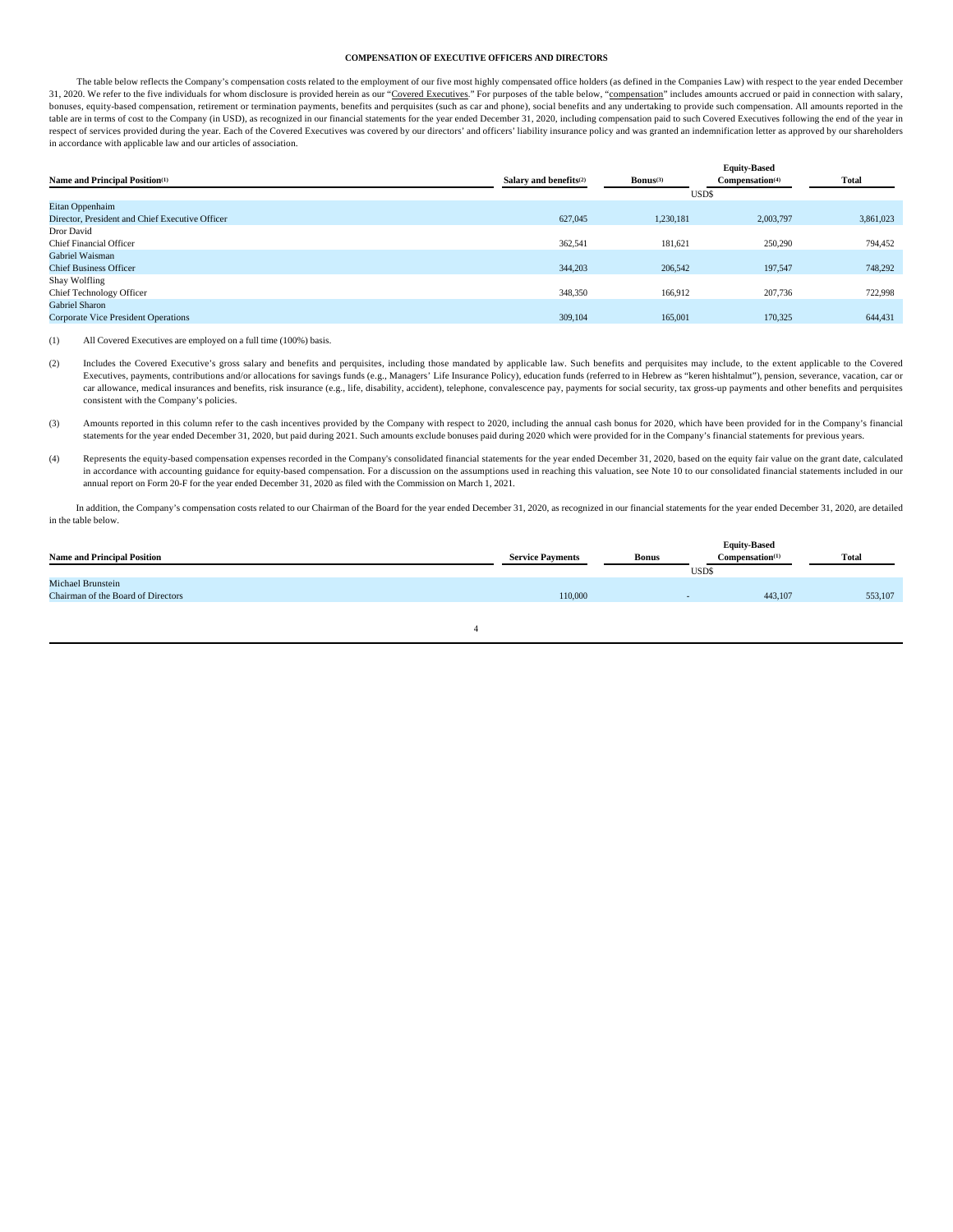The annual target bonus of the Company's President and Chief Executive Officer for the year ended December 31, 2020 was divided into the following discrete components that were weighted as follows (the "2020 Bonus Plan"):

|                                                                                                                                                                             | Component Weight (as % |
|-----------------------------------------------------------------------------------------------------------------------------------------------------------------------------|------------------------|
| Component                                                                                                                                                                   | of Total Target Bonus) |
| Company performance measures of profitability and revenues                                                                                                                  |                        |
| Expanding the Company's organic growth engines, achieving certain strategic goals according to the Company's long-term strategic planning and customers' related objectives | 35%                    |
| A discretionary evaluation of the overall performance in the fiscal year by the compensation committee and the Board                                                        | 10%                    |

Each component was measured against a target that was determined by the compensation committee and the Board in February 12, 2020. In addition, the 2020 Bonus Plan payout was subject to certain thresholds related to the Company's revenue and profitability. These thresholds had been met in 2020. As required by the Company's compensation policy, the total annual cash bonuses awarded to all our executive officers in 2020<br>did n

The annual target bonus of the Company's President and Chief Executive Officer for the year ending on December 31, 2021, as set by our compensation committee and the Board is divided into the following discrete components that will be weighted as follows (the "2021 Bonus Plan"):

|                                                                                                                                                                             | Component Weight (as % |
|-----------------------------------------------------------------------------------------------------------------------------------------------------------------------------|------------------------|
| Component                                                                                                                                                                   | of Total Target Bonus) |
| Company performance measures of profitability and revenues                                                                                                                  |                        |
| Expanding the Company's organic growth engines, achieving certain strategic goals according to the Company's long-term strategic planning and customers' related objectives |                        |
| A discretionary evaluation of the overall performance in the fiscal year by the compensation committee and the Board                                                        | 10%                    |

The 2021 Bonus Plan payout is subject to certain thresholds related to the Company's revenue and profitability. Further, in accordance with our compensation policy, the total annual cash bonuses awarded to all our executive officers in 2021 cannot exceed 10% of our non-GAAP operating profit for 2021.

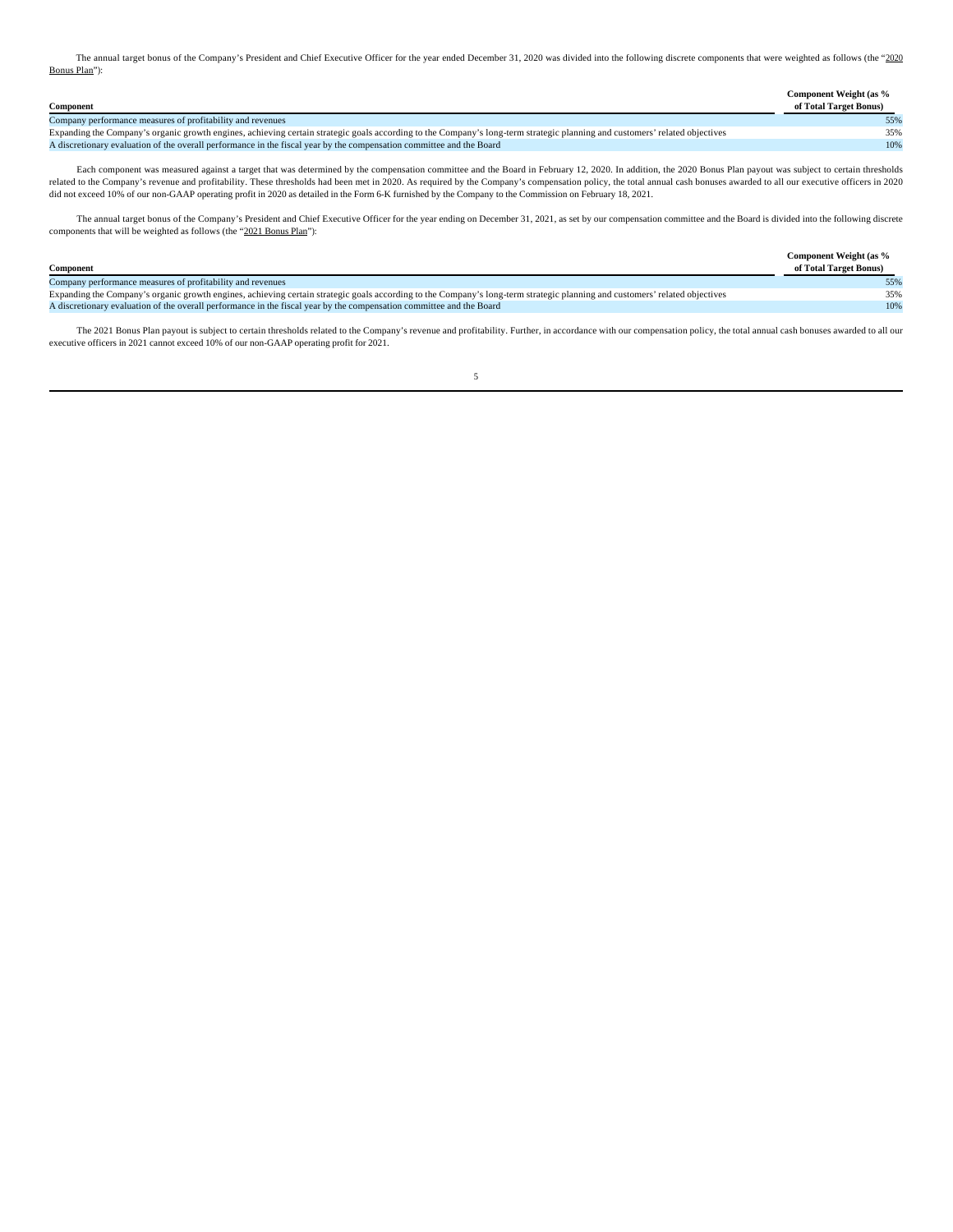### **PROPOSAL NO. 1**

# **APPROVAL OF THE RE-ELECTION OF EACH OF DR. MICHAEL BRUNSTEIN, MR. EITAN OPPENHAIM, MR. AVI COHEN, MR. RAANAN COHEN, MS. DAFNA GRUBER AND MS. ZEHAVA SIMON, AS A DIRECTOR OF THE COMPANY TO HOLD OFFICE UNTIL THE CLOSE OF THE NEXT ANNUAL GENERAL MEETING**

At the Meeting, shareholders will be asked to approve the re-election of each of Dr. Michael Brunstein, Mr. Eitan Oppenhaim, Mr. Avi Cohen, Mr. Raanan Cohen, Ms. Dafna Gruber and Ms. Zehava Simon, as a director of the Company to hold office until the close of the next annual general meeting.Our Board has determined that each of the director nominees, other than Mr. Eitan Oppenhaim, qualifies as an "independent director" under the rules of the Nasdaq Stock Market.

There are currently seven directors serving on the Board, six of whom are standing for re-election or election under this Proposal No. 1. All of our directors attended 90% or more of the meetings of the Board and its committees on which they served, held since the previous annual general meeting.

Set out below are details on the directors standing for re-election or election:

*Dr. Michael Brunstein* was named chairman of our board of directors in June 2006, after serving as member of our board of directors from November 2003. During the years 1990 and 1999, Dr. Brunstein served as Managing Director of Applied Materials Israel Ltd. Prior to that, Dr. Brunstein served as President of Opal Inc., and as a Director of New Business Development in Optrotech Ltd. Dr. Brunstein holds a B.Sc. in Mathematics and Physics from The Hebrew University, Jerusalem, and a M.Sc. and a Ph.D. in Physics from Tel Aviv University, Israel.

*Mr. Eitan Oppenhaim* has been serving as the President and Chief Executive Officer of the Company since July 31, 2013, and was appointed by our board of directors to also serve as a director of the Company in October 2019. He has previously served as the Executive Vice President Global Business Group, since November 2010. From 2009 until 2010, Mr. Oppenhaim served as Vice President and Europe General Manager of Alvarion Ltd., a public company traded on Nasdaq. During the years 2007 through 2009, Mr. Oppenhaim served as Vice President of sales and marketing of OptimalTest Ltd.. Prior to that, from 2002 till 2006, Mr. Oppenhaim served as Vice President – Business Manager of the Flat Panel Displays division of Orbotech Ltd., a public company traded on Nasdaq. From 2001 till 2002, Mr. Oppenhaim served as Managing Director of Asia Pacific at TTI Telecom International, a leading provider of assurance, analytics and optimization solutions to communications service providers (CSP) worldwide. Prior to that, from 1994 till 2001, Mr. Oppenhaim held several key executive positions at Comverse Network Systems Ltd., a public company traded on Nasdaq. Mr. Oppenhaim holds a BA in Economics from the Haifa University, Israel and an MBA from Ben-Gurion University, Beer-Sheva, Israel.

*Mr. Avi Cohen* has served as a director of the Company since 2008. He also, serves on the board of directors of Cortica Ltd., CGS Tower Networks Ltd. and BioFishency Ltd. From July 2016 to September 2017 Mr. Cohen served as the chief executive officer of MX1, a global media service provider founded in July 2016 as a result of the acquisition of RR Media (Nasdaq: RRM) by SES S.A. and the following merger between RR Media, and SES Platform Services GmbH. From July 2012 till the merger, Mr. Cohen served as the chief executive officer of RR Media. Prior to that, until March 2012, Mr. Cohen served as president and chief executive officer of Orbit Technologies, a public company traded on the TASE. From September 2006 to December 2008, Mr. Cohen served as chief operating officer and deputy to the chief executive officer of ECI Telecom Ltd. a leading supplier of networking infrastructure equipment. Prior to joining ECI, Mr. Cohen served in a variety of executive management positions at KLA (Nasdaq: KLAC). From 2003 he was a group vice president, corporate officer and member of the executive management committee. During his tenure, he successfully led the creation of KLA's global Metrology Group. From 1995 he was the president of KLA Israel responsible for the optical metrology division. Prior to joining KLA, Mr. Cohen also spent three years as managing director of Octel Communications, Israel, after serving as chief executive officer of Allegro Intelligent Systems, which he founded and which was acquired by Octel. Mr. Cohen holds B.Sc. and M.Sc. degrees in electrical engineering and applied physics from Case Western Reserve University, USA.

*Mr. Raanan Cohen* was appointed as a director of the Company by our board of directors in February 2014. Prior to that and until December 2012, Mr. Cohen has served as the President and Chief Executive Officer of Orbotech Ltd., a public company traded on Nasdaq. Mr. Cohen has also served in a range of other executive positions at Orbotech Ltd, including Co-President for Business and Strategy, EVP and President of the Printed Circuit Board (PCB) Division, Vice President for the PCB-AOI product line and President and chief executive officer of Orbotech, Inc. Prior to its merger with Orbotech in 1991, Mr. Cohen held various positions at Orbot, another manufacturer of AOI systems. Prior to joining Orbot in 1984, he worked at Telrad Networks Ltd. Mr. Cohen currently serves as the Chief Executive Officer of EyeWay Vision Ltd., a private company. Mr. Cohen holds a B.Sc. in Computer Science from the Hebrew University in Jerusalem, Israel.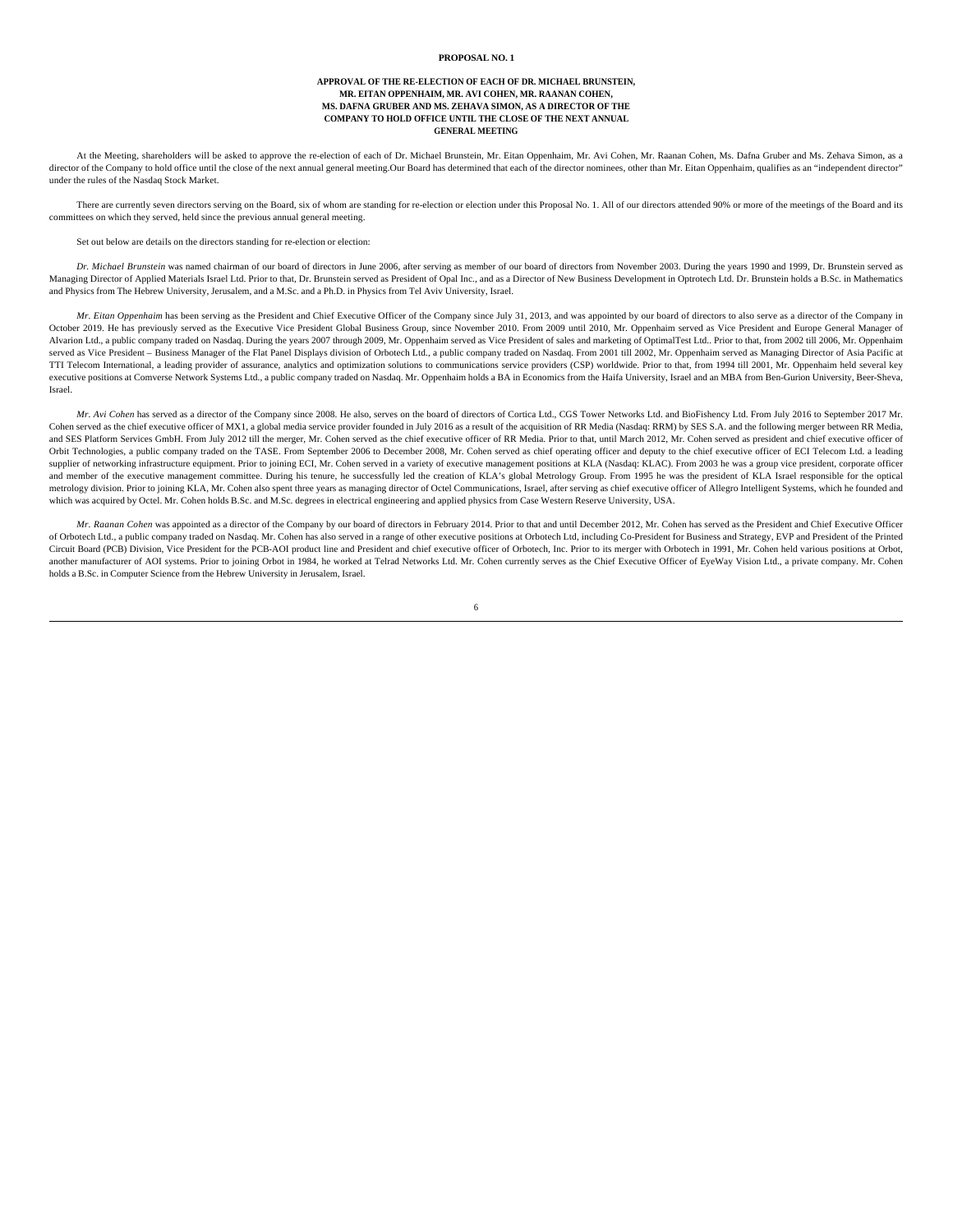*Ms. Zehava Simon* was elected as the Company's external director in accordance with the provisions of the Companies Law in June 2014 and reelected in June 2017. Effective as of May 2018, and our adoption of the exemption under the Regulation (as defined below), Ms. Simon is no longer classified as an external director under the Companies Law. Ms. Simon served as a Vice President of BMC Software from 2000 until 2013 and in her last position (as of 2011) acted as Vice President of Corporate Development. From 2002 to 2011, Ms. Simon served as Vice President and General Manager of BMC Software in Israel. In this role, she was responsible for directing operations in Israel and India as well as offshore sites. Prior to that, Ms. Simon held various positions at Intel Israel., which she joined in 1982, including leading of Finance & Operations and Business Development for Intel in Israel. Ms. Simon is currently a board member of Audiocodes Ltd., a public company traded on Nasdaq and TASE, Nice Systems, a public company traded on Nasdaq and TASE. Ms. Simon is a former member of the board of directors of Insightec Ltd. (2005-2012), M-Systems Ltd., a Nasdaq listed company which was acquired in 2006 by SanDisk Corp., a public company traded on Nasdaq as well (2005-2006) and Tower Semiconductor Ltd., a public company traded on TASE and Nasdaq (1999-2004). Ms. Simon holds a B.A. in Social Sciences from the Hebrew University, Jerusalem, Israel, a law degree (LL.B.) from the Interdisciplinary Center in Herzliya and an M.A. in Business and Management from Boston University, USA.

*Ms. Dafna Gruber* was elected as the Company's external director in accordance with the provisions of the Companies Law in April 2015 and reelected in April 2018. Effective as of May 2018, and our adoption of the exemption under the Regulation, Ms. Gruber is no longer classified as an external director under the Companies Law. Ms. Gruber has broad experience, serving as chief financial officer and a senior executive management member in leading hi-tech companies traded on both Nasdaq and TASE. From February 2019 until February 2021, Ms. Gruber served as chief financial officer of Aqua security Ltd., a private company. From September 2017 until February 2019, Ms. Gruber served as the chief financial officer of Landa Corporation Ltd., and then as financial advisor to Landa group. From 2015 until 2017, Ms. Gruber served as the chief financial officer of Clal Industries Ltd., a private company. From 2007 until 2015, Ms. Gruber served as the chief financial officer of Nice Systems Ltd., a public company traded on Nasdaq and TASE. As a member of the senior management team, Ms. Gruber was a senior member of the strategy and M&A forum of the company. During her employment with Nice, Ms. Gruber was responsible, *inter alia*, for finance, operation, MIS and IT, legal and investor relations. From 1996 until 2007, Ms. Gruber was part of Alvarion Ltd., a public company traded on Nasdaq and TASE, mostly as chief financial officer. Prior to that, from 1993 to 1996, Ms. Gruber was a controller at Lannet Data Communications Ltd., subsequently acquired by Lucent Technologies Inc. Ms. Gruber serves as an external director at TAT Technologies Ltd., a public company traded on Nasdaq and TASE, since November 2013, as an external director at Tufin software technologies Ltd., a public company traded on NYSE since April 2019 and as an independent director at Cognyte Ltd, a public company traded on Nasdaq. Ms. Gruber is a certified public accountant and holds a Bachelor's degree in Accounting and Economics from Tel Aviv University, Israel.

Each of the director nominees named above has certified to us that he or she complies with all requirements under the Companies Law for serving as a director. Such certifications will be available for inspection at the Meeting.

For information on the compensation payable to our directors, please see our annual report for the fiscal year ended December 31, 2020, filed on Form 20-F with the Commission on March 1, 2021 (the "Annual Report").

#### At the Meeting, it is proposed that the following resolution be adopted:

"**RESOLVED**, to approve the re-election of each of Dr. Michael Brunstein, Mr. Eitan Oppenhaim, Mr. Avi Cohen, Mr. Raanan Cohen, Ms. Dafna Gruber and Ms. Zehava Simon, as a director of the Company to hold office until the close of the next annual general meeting."

The Board recommends shareholders vote

"**FOR**" Proposal No. 1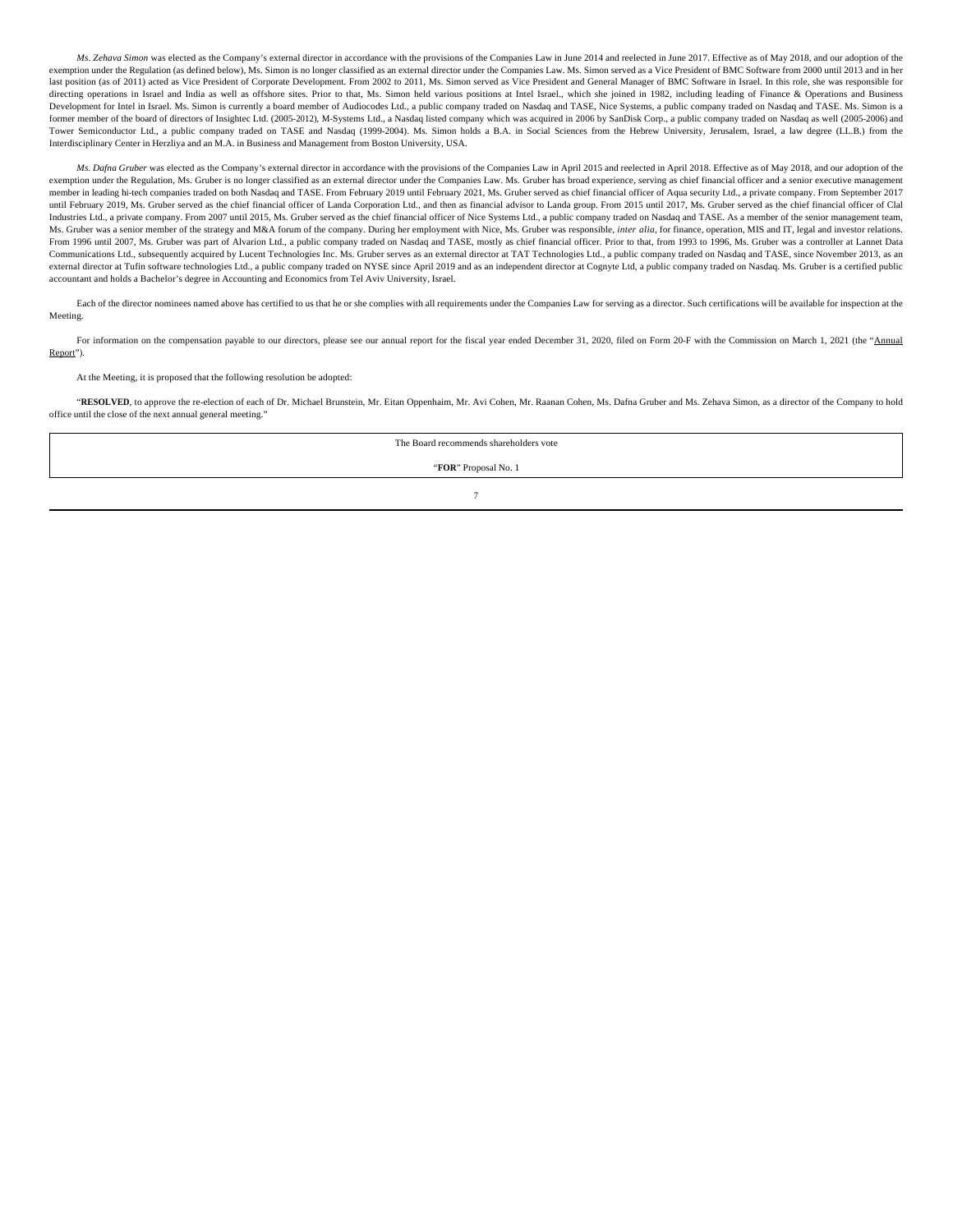#### **PROPOSAL NO. 2**

# **APPROVAL OF AMENDMENTS TO THE EMPLOYMENT TERMS OF MR. EITAN OPPENHAIM, THE PRESIDENT AND CHIEF EXECUTIVE OFFICER OF THE COMPANY**

At the Meeting, shareholders will be asked to approve the following amendments to Mr. Eitan Oppenhaim's employment terms as our President and Chief Executive Officer:

- (i) An increase of Mr. Oppenhaim's monthly salary to NIS 161,000 from NIS 156,000, effective as of June 2021 salary;
- (ii) A grant of 22,725 restricted share units and 22,725 performance share units to be made on July 1, 2021, in accordance with the following terms:
	- a. The restricted share units shall vest over a period of 3 (three) years, whereas one third (1/3) of such restricted share units shall vest on each anniversary of the grant, unless such restricted share units have been cancelled in accordance with the terms and conditions of the share incentive plan of the Company or the employment terms of Mr. Oppenhaim
	- b. The performance share units shall vest over a period of three (3) years, whereas one third (1/3) of such performance share units shall vest on each anniversary of the grant, provided that the Company meets or exceeds th have been cancelled in accordance with the terms and conditions of the share incentive plan of the Company or the employment terms of Mr. Oppenhaim.
	- c. In the event a portion of the performance share units fails to vest, such portion will be carried forward to the third vesting date and will vest if the Company's average annual return on equity based on net income during the previous three (3) years will be no less than ten percent (10%).

All other employment terms shall remain unchanged. For further information on the compensation terms of Mr. Oppenhaim, please see our Annual Report. Mr. Oppenhaim also serves as a member of our Board and is not entitled to any director's fee.

The proposed amendments to the employment terms of Mr. Oppenhaim were approved by the compensation committee and the Board, while considering, among others, Mr. Oppenhaim's performance and contribution to the Company, considering the good results during the COVID-19 outbreak in a challenging and volatile year. The amended terms reflect Mr. Oppenhaim's experience, a comprehensive compensation survey provided to the members of the compensation committee and the Board, the terms of our compensation policy, and the ratio between the employer cost associated with the engagement of the President and Chief Executive Officer and the average and median employer cost associated with the engagement of the other employees of the Company. In addition, the Board noted the total shareholder return of the Company during 2020 of 87% compared to the peer group (with an average of 57%), showing a strong position of the Company compared to the market.

Our compensation committee and Board approved the terms described above as they believe that, together with the current terms of Mr. Oppenhaim's compensation, it would serve as an appropriate long-term retention and performance incentive and advance the objectives of the Company, its work plan and long-term strategy.

Our compensation committee and Board reviewed a comprehensive trend analysis of CEO terms of peer companies (prepared by an independent compensation advisor, Radford). The peer group was constructed with careful consideration and represents an appropriate comparison pool based on the peer companies' industry, size, revenues and maturity stage, was approved by our compensation committee and included, among others, Tower, Gilat, Camtek, Kornit, AudioCodes, Ultra Clean and Axcelis Tech. According to Radford's recent analysis, the cash compensation adjustment of Mr. Oppenhaim's is in line with market compensation analysis and benchmarks. In addition, the compensation committee and the Board noted that according to this analysis, Radford has identified an average annual increase of over 25% in the value of long-term incentive compensation components for CEOs in the semiconductor space. The compensation committee and the Board believe that such trend should be taken into account and be reflected in light of the performance of both the Company and Mr. Oppenhaim's.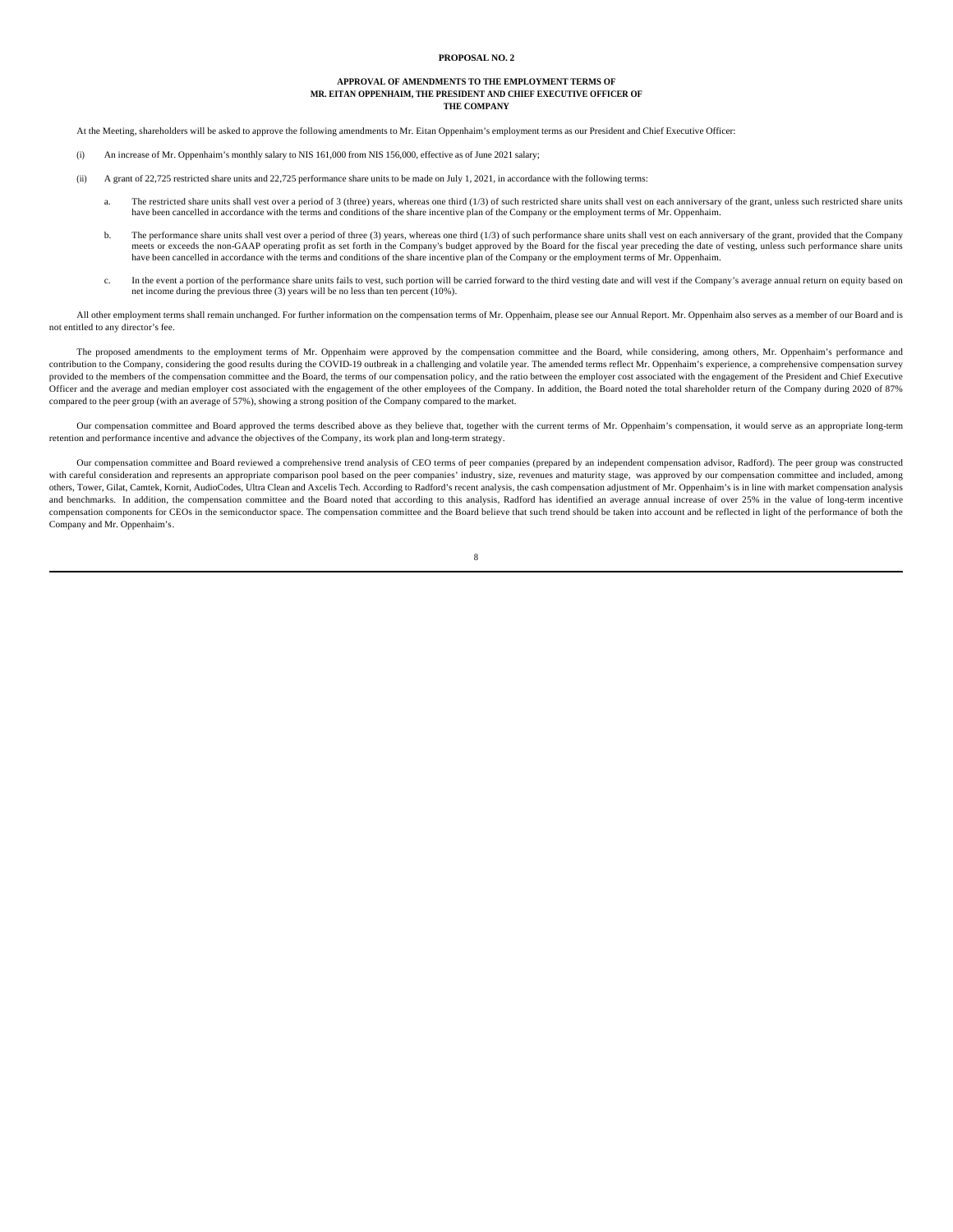The grants under this Proposal No. 2 (if approved), together with the total outstanding options, restricted share units and performance share units granted under our incentive plans, represent approximately 4.3% of our total issued and outstanding share capital on a fully diluted basis as of May 11, 2021 (which is lower than the 10% threshold set in the Company's compensation policy).

The employment terms of Mr. Oppenhaim following the proposed amendments are consistent with our compensation policy as proposed to be amended under Proposal No. 3.

At the Meeting, it is proposed that the following resolution be adopted:

"**RESOLVED**, to approve the amendments to the terms of employment of Mr. Eitan Oppenhaim, the President and Chief Executive Officer of the Company, as detailed in the Proxy Statement, dated May 13, 2021."

The Board recommends shareholders vote "**FOR**" Proposal No. 2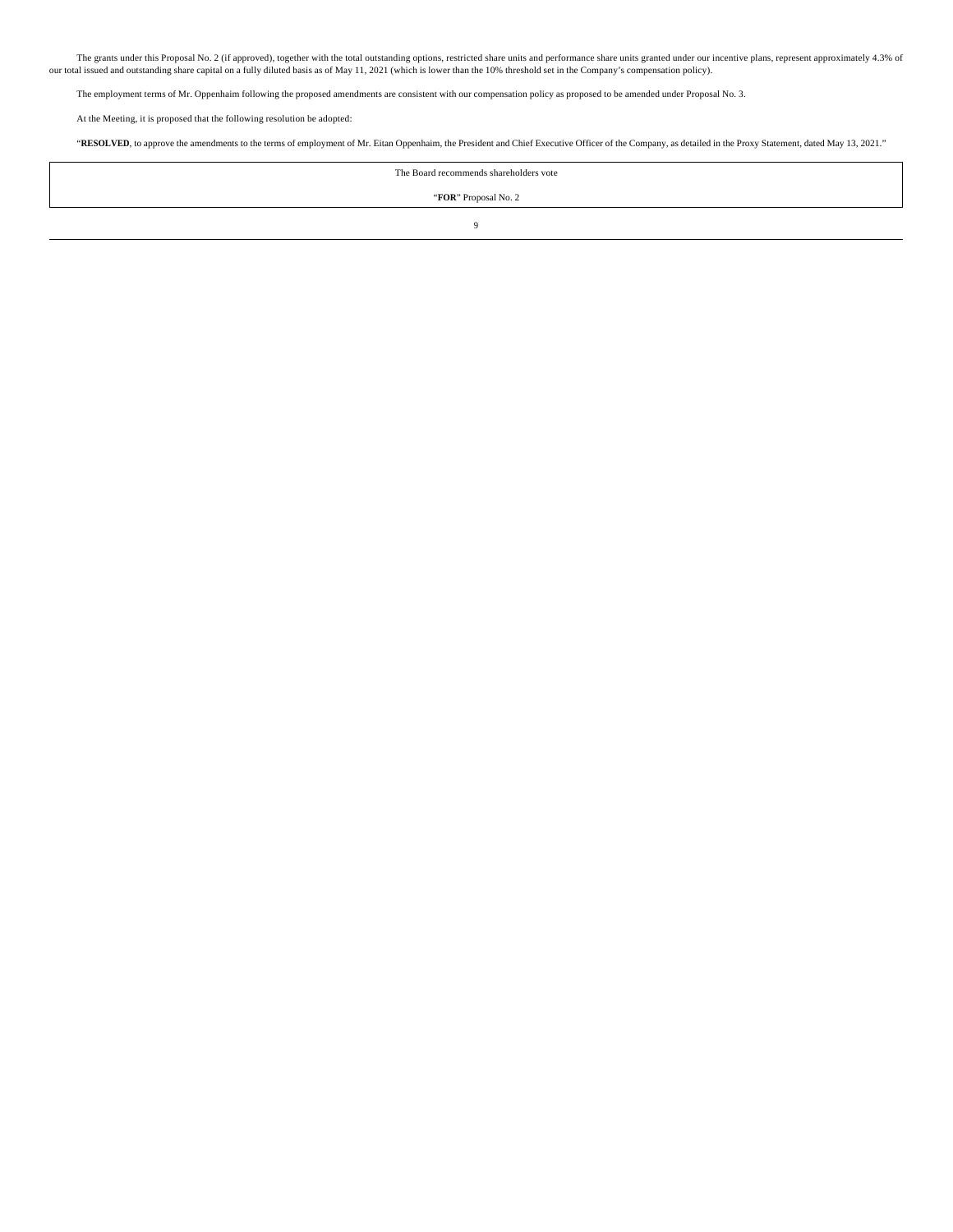## **PROPOSAL NO. 3**

## **APPROVAL OF AN AMENDMENT TO THE COMPANY'S COMPENSATION POLICY**

At the annual general meeting of shareholders held on June 17, 2019, our shareholders approved our current compensation policy, as amended on June 25, 2020 (the "**Compensation Policy**").

Pursuant to the Companies Law, the Compensation Policy must be reviewed from time to time by our compensation committee and the Board, to ensure its alignment with the Company's compensation philosophy and to consider its appropriateness for the Company, including the Company objectives, business plan and long-term strategy.

We propose to adopt at the Meeting amendments to our Compensation Policy, as described below.

#### Amendment to the D&O Insurance Provisions

In light of the Israeli Securities Authority's legal position number 21-101, as amended in June 2020 and August 2020, regarding the necessity to refer to the annual premium in compensation policies, it is proposed to amend the Compensation Policy such that the limitations on the premium that may be paid by the Company under its directors' and officers' liability insurance, included in Sections 20.2.1, 20.3.2 and 20.4.1, will be removed

### Amendment to the Annual Bonus Provision

It is proposed to update the maximum annual cash bonus that the Chief Executive Officer may be entitled to receive in order to align the terms of the Compensation Policy with the growth of the Company, the increase in its market cap and with the terms of employment of our Chief Executive Officer as previously approved by our shareholders. Accordingly it is proposed to amend Section 9.8 of the Compensation Policy as follows (additions are underlined, and deletions are struck through):

"9.8 The maximum annual cash bonus including for overachievement performance that the CEO will be entitled to receive for any given calendar year, will not exceed 200% of his or her annual base salary target cash bonus.

# Amendment to the Equity-Based Compensation Provision

It is proposed to update the maximum equity-based compensation that our Chief Executive Officer may be entitled to receive to address the recent increase in the Company's capitalization. Accordingly, it is proposed to amend Section 13.2 of the Compensation Policy as follows (additions are underlined, and deletions are struck through):

"13.2 In determining the equity-based compensation granted to each Executive Officer, the Compensation Committee and Board shall consider the factors specified in Section 13.1 above, and in any event the total fair market value of an annual equity-based compensation at the time of grant shall not exceed: (i) with respect to the CEO – <del>500% of the CEO's annual base salary</del> six (6) times the highest total fair mark annual base salary."

Our compensation committee and Board approved the amendments described above as they believe that they provide an appropriate framework to promote our objectives, business plan and long-term strategy, to create appropriate incentives to our office holders while taking into consideration the size and nature of operations of our Company as well as the competitive environment in which we operate. As such, the proposed amendments to the Compensation Policy are intended to incentivize superior individual excellence and to align the interests of our office holders with our long-term performance, and as a result, with those of our shareholders. Under the Companies Law, the specific terms of employment of our Chief Executive Officer are subject to the approval of our compensation committee, Board and our shareholders and the above amendments to the Compensation Policy will not exempt from such required approvals.

At the Meeting, it is proposed that the following resolutions be adopted:

"**RESOLVED**, to approve the amendment to the Company's compensation policy for directors and officers, as detailed in the Proxy Statement, dated May 13, 2021."

The Board recommends shareholders vote

"**FOR**" Proposal No. 3

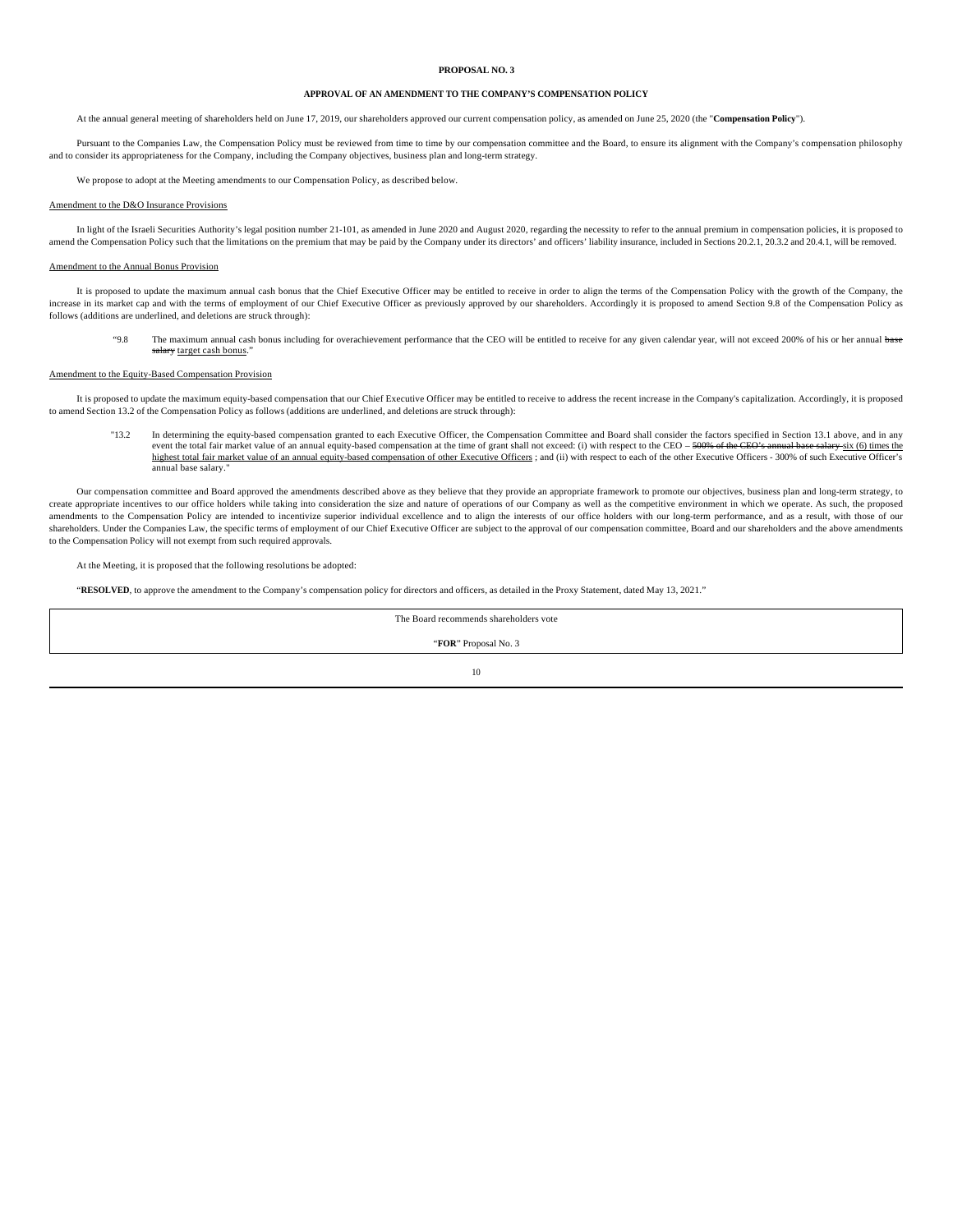#### **PROPOSAL NO. 4**

#### **APPROVAL OF AMENDMENTS TO THE MEMORANDUM AND ARTICLES OF ASSOCIATION OF THE COMPANY**

We propose to adopt at the Meeting amendments to our memorandum and articles of association, as described below

# Increase of Authorized Share Capital and Elimination of Par Value

The Company's authorized share capital is currently NIS 400,000 (four hundred thousand New Israeli Shekels) divided into 40,000,000 (forty million) Ordinary Shares of par value NIS 0.01 each.

At the Meeting, shareholders will be asked to approve an increase of the authorized share capital of the Company by an additional 20,000,000 (twenty million) Ordinary Shares, such that the authorized share capital of the Company following such increase shall consist of 60,000,000 (sixty million) Ordinary Shares. In addition, it is proposed to eliminate the par value of the Ordinary shares.

We believe that the increase in the Company's share capital is necessary to ensure that the Company will have sufficient authorized share capital available to pursue opportunities in the future without added delay and expenses. These opportunities could include, without limitation, subject to receipt of all requisite approvals, to raise additional capital for the Company's business. The elimination of the par value of the Ordinary s is requested for technical purpose of simplifying internal administrative procedures related to the shares, and does not change the rights of the shareholders, nor does it affect the amount of shares held by each shareholder.

#### Ament to the Forum for Adjudication of Disputes.

At the Meeting, shareholders will be asked to approve an amendment to Article 94 of the Company's articles of association accordingly to read as follows (additions are indicated by an underline and deletions are indicated by a strikethrough):

"94. Unless the Company consents in writing to the selection of an alternative forum, the courts of the State of Israel shall be the sole and exclusive forum for (i) any derivative action or proceeding brought on behalf of the Company, (ii) any action asserting a claim of breach of a fiduciary duty owed by, or other wrongdoing by, any director, officer, or other employee of the Company to the Company or the Company's shareholders, (iii) any action asserting a claim against the Company arising pursuant to any provision of the Companies Law, or these Articles, or (iv) any action to interpret, apply, enforce or determine the validity of these Articles. (a) Unless the Company consents in writing to the selection of an alternative forum, with respect to any causes of action arising under the U.S. Securities Act of 1933 as amended, against any person or entity, including such claims brought against the Company, its directors, officers, employees, advisors, attorneys, accountants or underwriters, the federal district courts of the United States of America shall be the exclusive forum for the resolution of any complaint asserting a cause of action arising under the U.S. Securities Act of 1933, as amended; and (b) unless the Company consents in writing to the selection of an alternative forum, the competent courts in Tel Aviv, Israel shall be the exclusive forum for (i) any derivative action or proceeding brought on behalf of the Company, (ii) any action asserting a claim of breach of a fiduciary duty owed by any director, officer or other employee of the Company to the Company or the Company's shareholders, or (iii) any action asserting a claim arising pursuant to any provision of the Companies Law or the Securities Law. Any person or entity purchasing or otherwise acquiring or holding any interest in shares of the Company shall be deemed to have notice of and consented to these provisions. This Article 94 shall not apply to causes of action arising under the U.S. Exchange Act of 1934, as amended."

We believe that adopting the amendment is in the best interests of the Company and its shareholders for the following reasons:

- The federal forum selection provision allows for the consolidation of multi-jurisdiction litigation and reduces the risk that the outcome of cases in multiple jurisdictions could be inconsistent;
- The amendment will help avoid state court forum shopping and provide for efficiencies in managing the procedural aspects of securities litigation; and
- The amendment restates the current provision that all intra-corporate disputes be litigated in the State of Israel, where the Company is incorporated and whose law governs such disputes. Moreover, the Israeli courts have developed considerable expertise in dealing with corporate law issues involving Israeli listed companies, as well as a substantial and influential body of case law construing Israel's corporate law and long-standing precedent regarding corporate governance.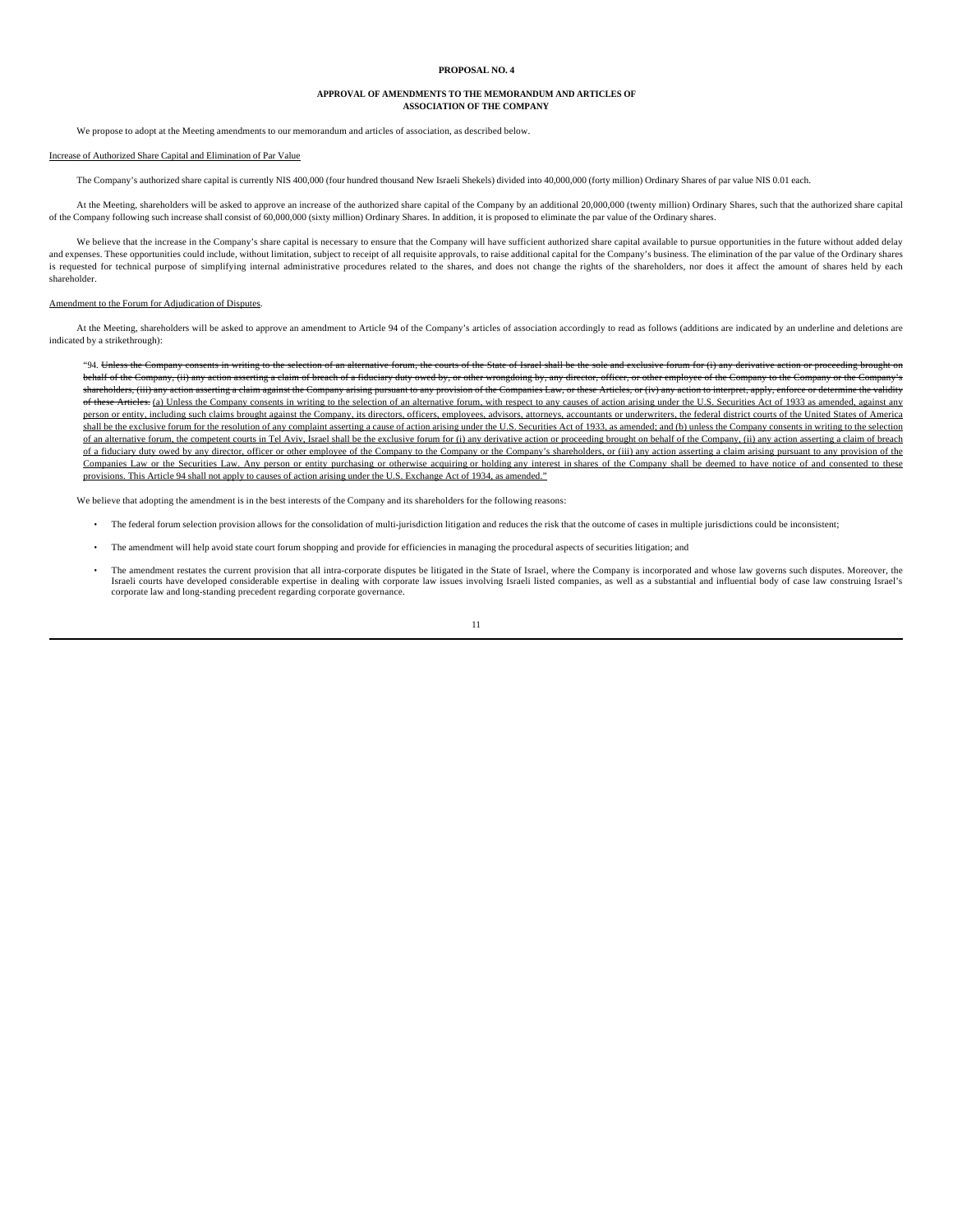The amendment will only regulate the forum where shareholders may file certain claims. It does not affect the remedies available if such claims are successful. Moreover, the Company will retain the ability to consent to an alternative forum in circumstances where the Company determines that its interests and those of its shareholders are best served by permitting a particular dispute to proceed in a forum other than the federal district courts or State of Israel, as applicable.

Given these considerations, the Board has determined that it is in the best interests of the Company that the Company's articles of association be amended to include these exclusive forum selection provisions. There is, however, uncertainty as to whether a court would enforce these provisions, and although current case law indicates it is enforceable, there is no certainty that this will remain the case in the future.

The Company's articles of association, showing the proposed changes, are attached to this Proxy Statement as Appendix A (additions are indicated by an underline and deletions are indicated by a strikethrough).

At the Meeting, it is proposed that the following resolution be adopted:

"**RESOLVED**, to approve the amendments to the articles of association of the Company, as detailed in the Proxy Statement, dated May 13, 2021."

The Board recommends shareholders vote

"**FOR**" Proposal No. 4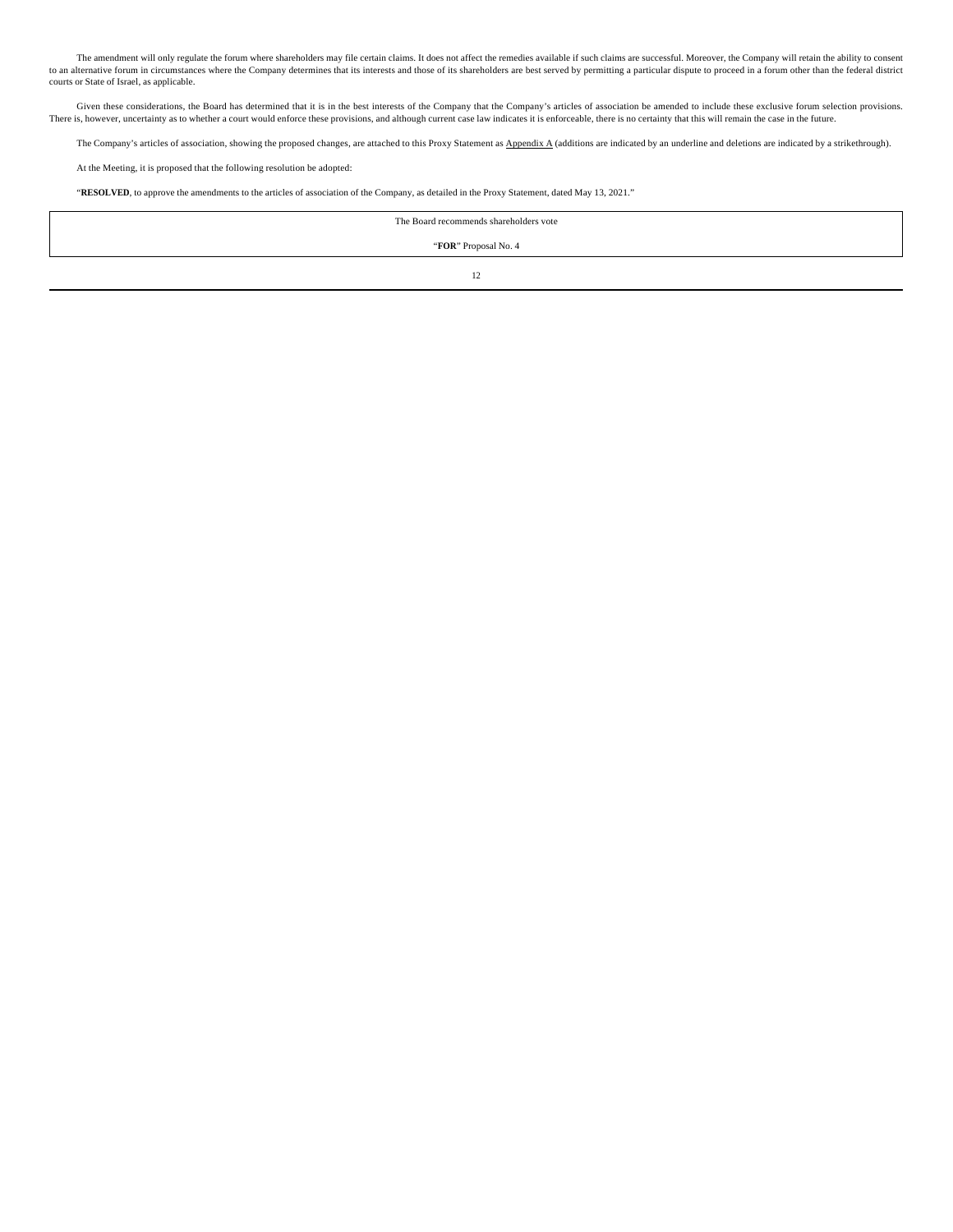#### **PROPOSAL NO. 5**

#### **APPROVAL OF AN AMENDMENT TO THE INDEMNIFICATION AGREEMENTS FOR DIRECTORS AND EXECUTIVE OFFICERS**

Our articles of association permit us to exculpate, indemnify and ensure our directors and officeholders to the fullest extent permitted by the Companies Law.

We have entered into agreements with each of our current directors and executive officers undertaking to indemnify them for any obligation imposed on them or expense spent by them as a result of their capacity as directors or executive officers of the Company. The maximum aggregate amount of indemnification based on such indemnification agreements is limited to 25% (twenty five percent) of the Company's shareholders equity, according to the most recent Company consolidated financial statements prior to the date of the indemnification payment.

In light of our interest in continuing to attract and retain highly qualified directors and executive officers and due to an increasing difficulty in obtaining a fit insurance policy for our directors and executive officer the increasing cost of obtaining such insurance and our current market valuation of the Company, our compensation committee and Board concluded that it is in our best interest and that of our shareholders to amend Section 1.6 and 1.7 of the indemnification agreements, as follows:

"1.6 With regards to Section 1.1, this obligation to indemnify is limited to the events detailed in Annex A which according to the Board of Directors' opinion, are foreseen in light of the Company's actual activities, and which shall not exceed the Maximum Indemnification Amount<sup>25%</sup> (twenty five percent) of the Company's shareholders equity, as detailed below in Section 1.7. The Board of Directors has determined that such amounts and criteria set by the Board of Directors are reasonable under the circumstances."

"1.7 The aggregate indemnification amount that the Company will pay to all of its Officers, whether in advance or post factum, under all the indemnification letters that shall be issued by the Company pursuant to this Letter of Indemnification, shall not exceed the greater of (a) twenty-five percent (25%) of the Company's total shareholders' equity according to the Company's most recent financial statements as of the time of the actual payment of indemnification; (b) US\$200 million; (c) ten percent (10%) of the Company Total Market Cap (which shall mean the average closing price of the Company's ordinary shares over the 30 trading days prior to the actual payment of indemnification multiplied by the total number of issued and outstanding shares of the Company as of the date of actual payment); and (d) in connection with or arising out of a public offering of the Company's securities, the aggregate amount of proceeds from the sale by the Company and/or any shareholder of Company's securities in such offering. 25% (twenty five percent) of the Company's shareholders equity, payment (hereinafter the "Maximum Indemnification Amount")."

At the Meeting, it is proposed that the following resolution be adopted:

"**RESOLVED**, to approve the amendments to the indemnification agreements, as detailed in the Proxy Statement, dated May 13, 2021."

The Board recommends shareholders vote

"**FOR**" Proposal No. 5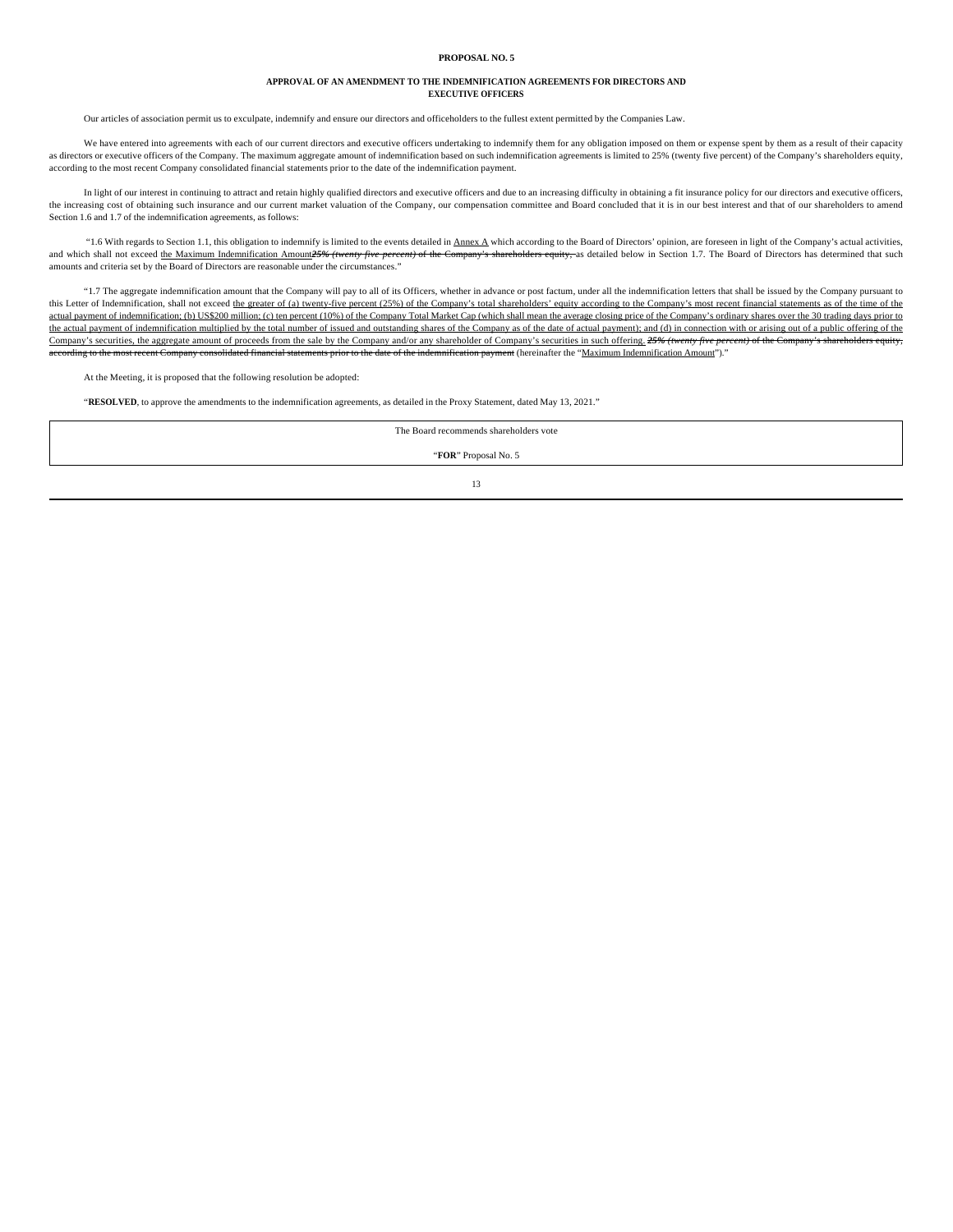### **PROPOSAL NO. 6**

#### **APPROVAL AND RATIFICATION OF THE RE-APPOINTMENT OF KOST FORER GABBAY & KASIERER, A MEMBER OF ERNST & YOUNG, AS THE INDEPENDENT AUDITORS OF THE COMPANY FOR THE PERIOD ENDING AT THE CLOSE OF THE NEXT ANNUAL GENERAL MEETING**

Under the Companies Law and our articles of association, the shareholders of our Company are authorized to appoint the Company's independent auditors. Under our articles of association, the Board (or a committee, if it is so authorized by the Board) is authorized to determine the independent auditor's remuneration. In addition, the approval by the Company's audit committee of the independent auditor's re-appointment and remuneration is required under the corporate governance rules of the Nasdaq Stock Market.

Following the recommendation by the Company's audit committee and the Board, it is proposed that Kost Forer Gabbay & Kasierer, a member of Ernest & Young, be reappointed as the independent auditors of the Company for the period ending at the close of the next annual general meeting. Such auditors served as the Company's auditors for fiscal year 2020 and have no relationship with the Company or with any affiliate of the Company, except as described in the Annual Report. Information on fees paid to the Company's independent public accountants may be found in the Annual Report.

At the Meeting, it is proposed that the following resolution be adopted:

"RESOLVED, to approve and ratify the re-appointment of Kost Forer Gabbay & Kasierer, a member of Ernest & Young, as the independent auditors of the Company for the period ending at the close of the next annual general meeting."

| The Board recommends shareholders vote |  |
|----------------------------------------|--|
| "FOR" Proposal No. 6                   |  |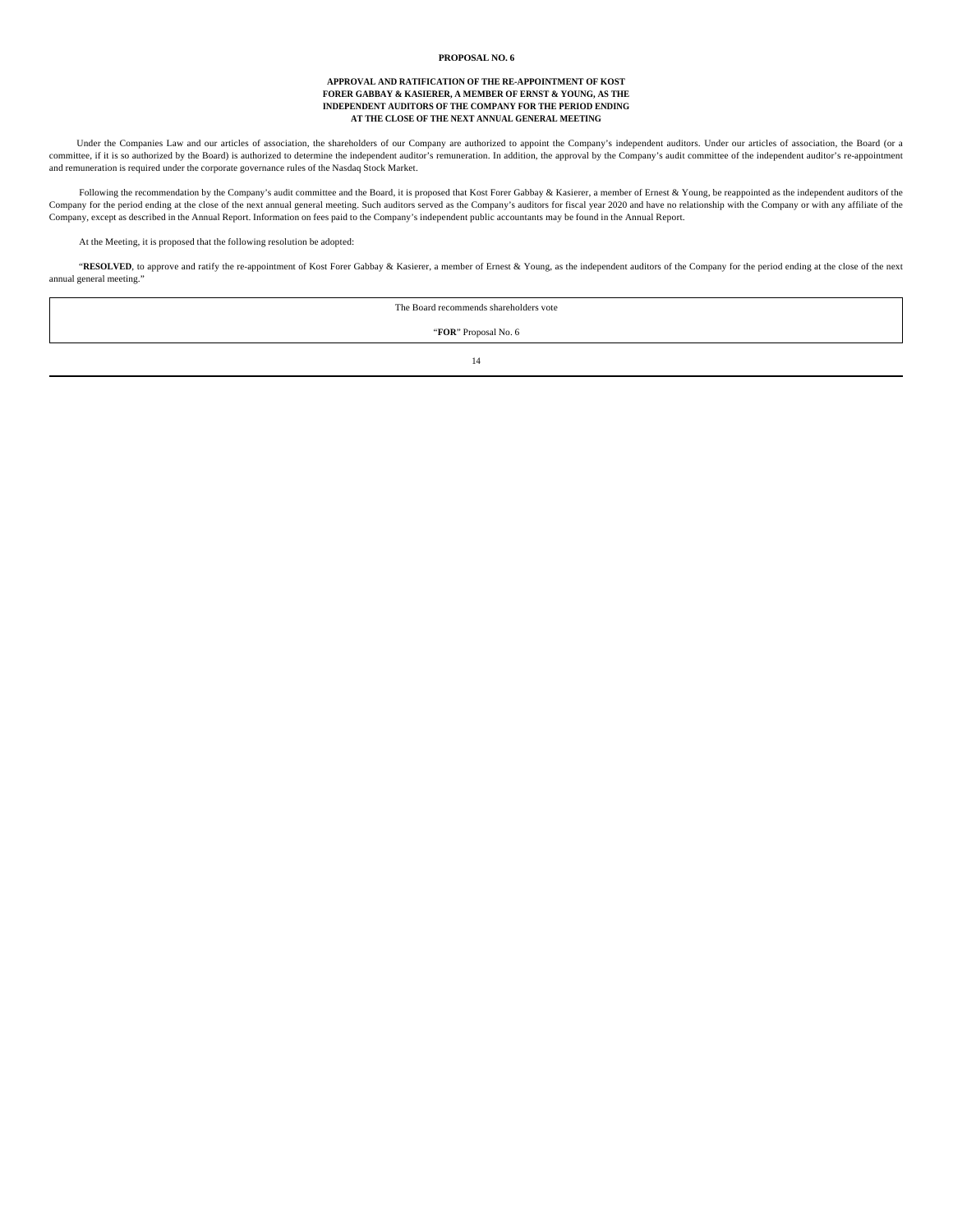# **OTHER BUSINESS**

Management knows of no other business to be acted upon at the Meeting. However, if any other business properly comes before the Meeting, the persons named in the enclosed proxy will vote upon such matters in accordance with their best judgment.

By the Order of the Board of Directors,

M. Bruntein

Dr. Michael Brunstein Chairman of the Board of Directors of the Company

Dated: May 13, 2021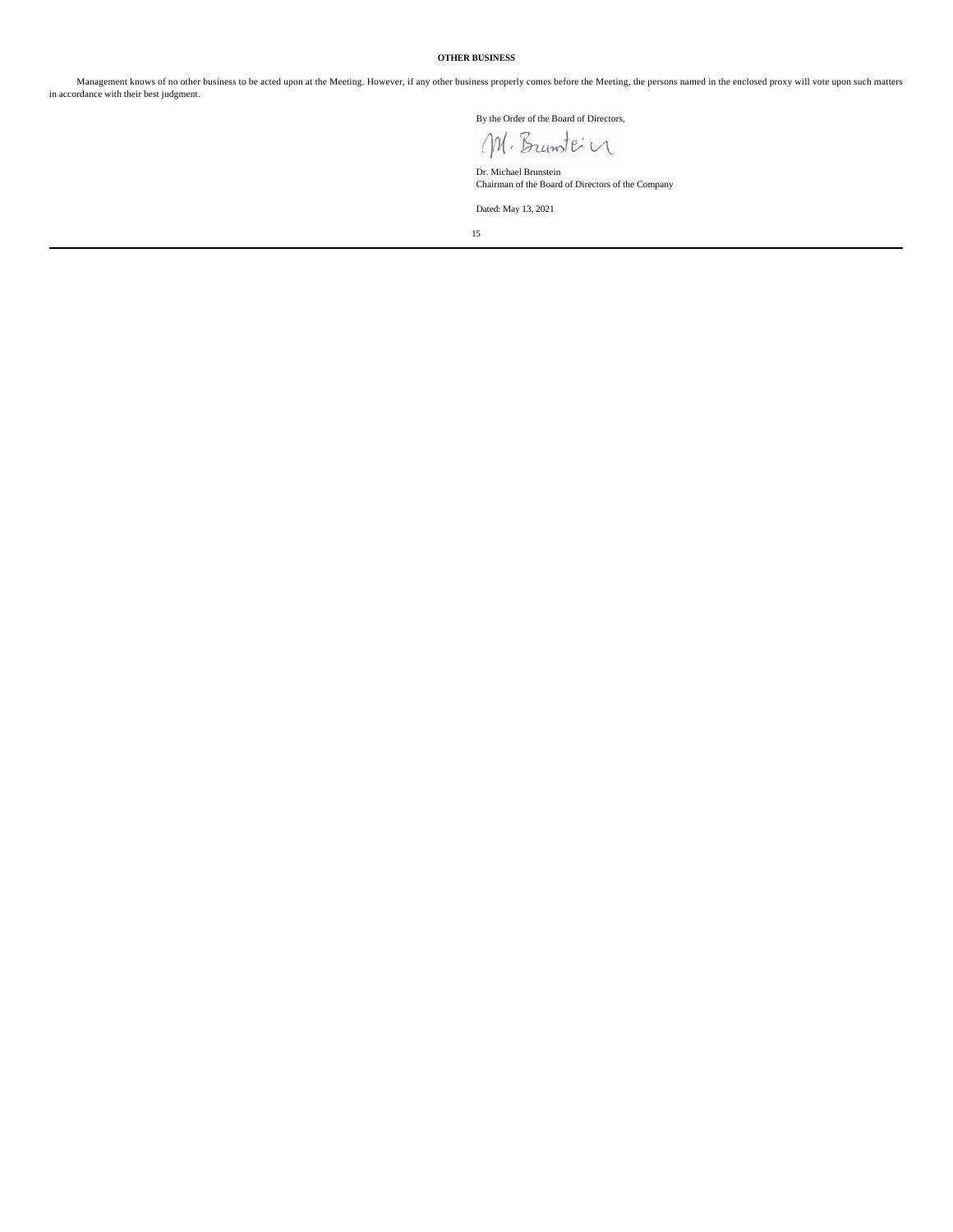**Appendix A**

**NOVA MEASURING INSTRUMENTS LTD.**

**AMENDED AND RESTATED ARTICLES OF ASSOCIATION As Last Amended: June 17, 2019[ ]**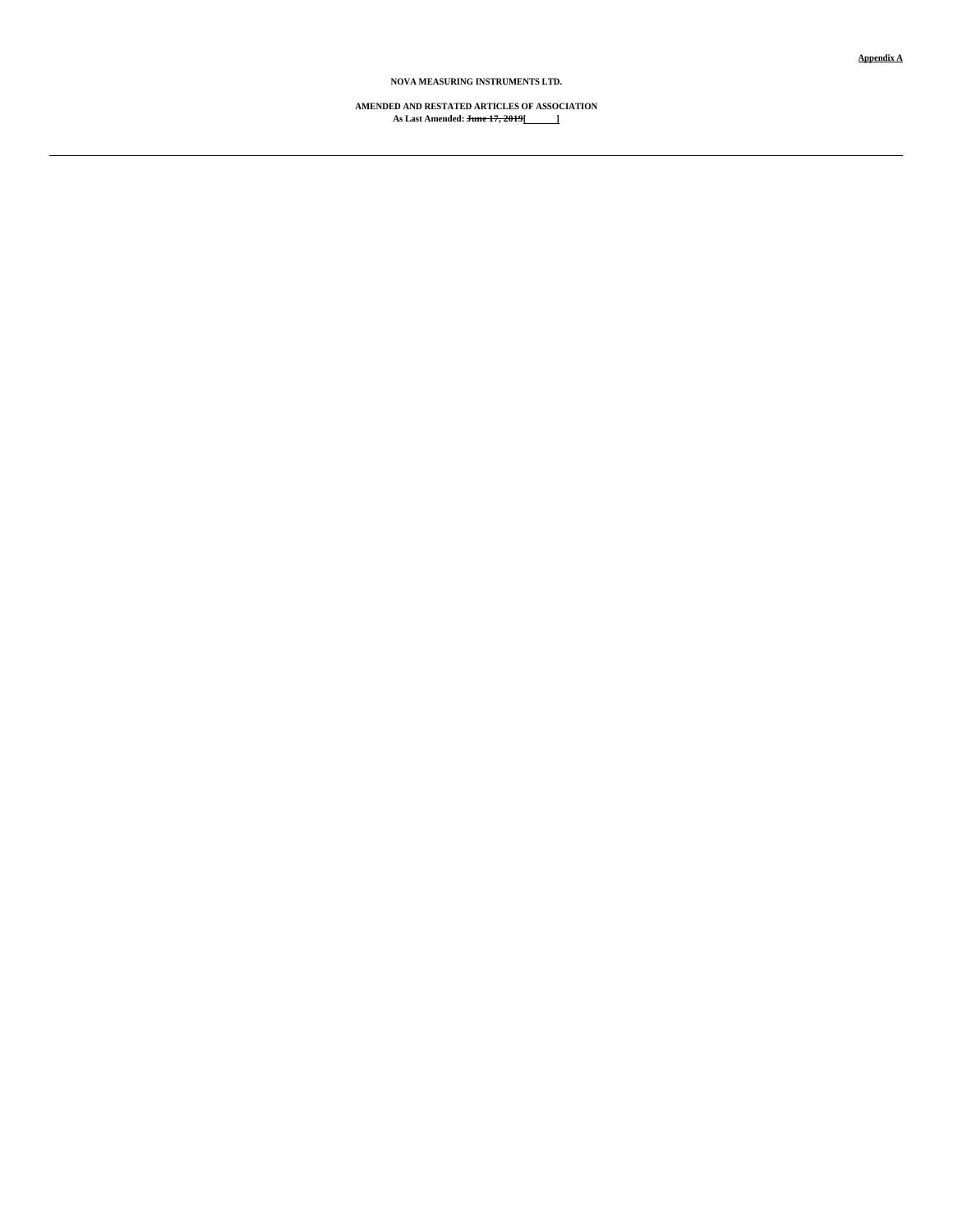# **TABLE OF CONTENTS**

| <b>INTERPRETATION</b>                              | $A-1$  |
|----------------------------------------------------|--------|
| <b>NAME OF THE COMPANY</b>                         | $A-2$  |
| <b>PURPOSE</b>                                     | $A-2$  |
| PUBLIC COMPANY                                     | $A-2$  |
| <b>LIMITED LIABILITY</b>                           | $A-2$  |
| <b>CAPITAL, SHARES AND RIGHTS</b>                  | $A-2$  |
| <b>SHARE CERTIFICATES</b>                          | $A-3$  |
| <b>REGITERED HOLDER</b>                            | $A-3$  |
| <b>TRANSFER OF SHARES</b>                          | $A-3$  |
| <b>TRANSMISSION OF SHARES</b>                      | $A-4$  |
| ALTERATIONS OF THE REGISTERED CAPITAL              | $A-4$  |
| <b>MODIFICATION OF CLASS RIGHTS</b>                | $A-5$  |
| <b>BORROWING POWERS</b>                            | $A-5$  |
| <b>GENERAL MEETINGS</b>                            | $A-5$  |
| <b>Notice of the General Meeting</b>               | $A-6$  |
| PROCEEDINGS AT GENERAL MEETING                     | $A-6$  |
| Quorum                                             | $A-6$  |
| <b>Chairman of the General Meeting</b>             | $A-6$  |
| <b>VOTE OF SHAREHOLDERS</b>                        | $A-6$  |
| <b>DIRECTORS</b>                                   | $A-7$  |
| Power, Number of Directors, Composition & Election | $A-7$  |
| Remuneration                                       | $A-8$  |
| <b>Chairman of the Board</b>                       | $A-8$  |
| PROCEEDINGS OF THE DIRECTORS                       | $A-8$  |
| Quorum                                             | $A-8$  |
| <b>Method of Attending Meetings</b>                | $A-8$  |
| <b>Alternate Director</b>                          | $A-9$  |
| <b>Committees</b>                                  | $A-9$  |
| Records & Validity of Acts                         | $A-9$  |
| <b>Chief Executive Officer</b>                     | $A-10$ |
| INSURANCE, EXCULPATION, AND INDEMNITY              | $A-10$ |
| <b>Insurance of Office Holders</b>                 | $A-10$ |
| <b>Indemnity of Office Holders</b>                 | $A-10$ |
| <b>Advance Indemnity</b>                           | $A-11$ |
| <b>Retroactive Indemnity</b>                       | $A-11$ |
|                                                    |        |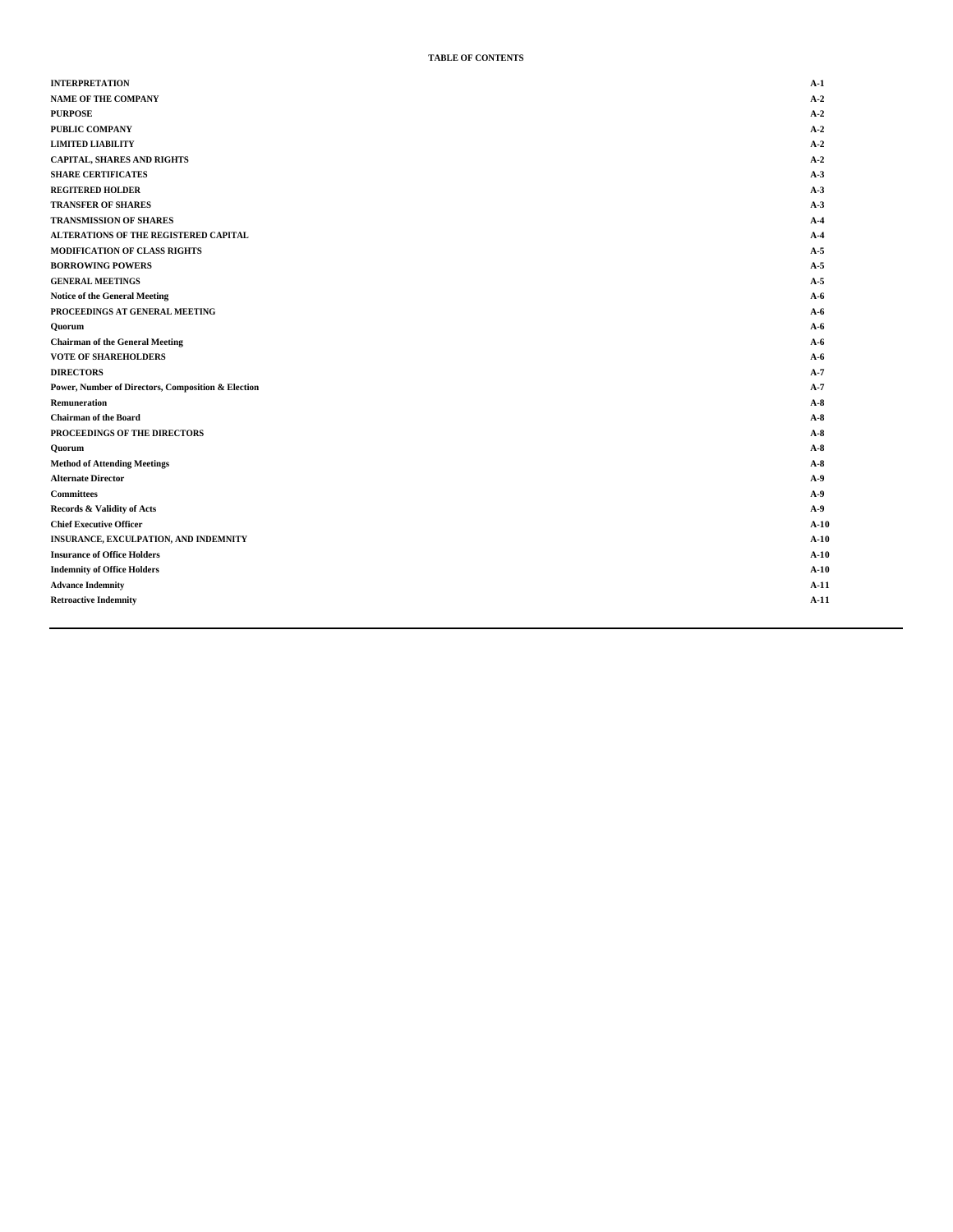| <b>Exculpation</b>                                    | $A-11$ |
|-------------------------------------------------------|--------|
| <b>Insurance, Exculpation and Indemnity - General</b> | $A-11$ |
| APPOINTMENT OF AN AUDITOR                             | $A-11$ |
| <b>INTERNAL AUDITOR</b>                               | $A-11$ |
| MERGER AND REORGANIZATION                             | $A-12$ |
| <b>SIGNATORIES</b>                                    | $A-12$ |
| <b>DISTRIBUTION</b>                                   | $A-12$ |
| <b>REDEEMABLE SECURITIES</b>                          | $A-12$ |
| <b>DONATIONS</b>                                      | $A-12$ |
| <b>NOTICES</b>                                        | $A-12$ |
| <b>JURISDICTION</b>                                   | $A-13$ |
|                                                       |        |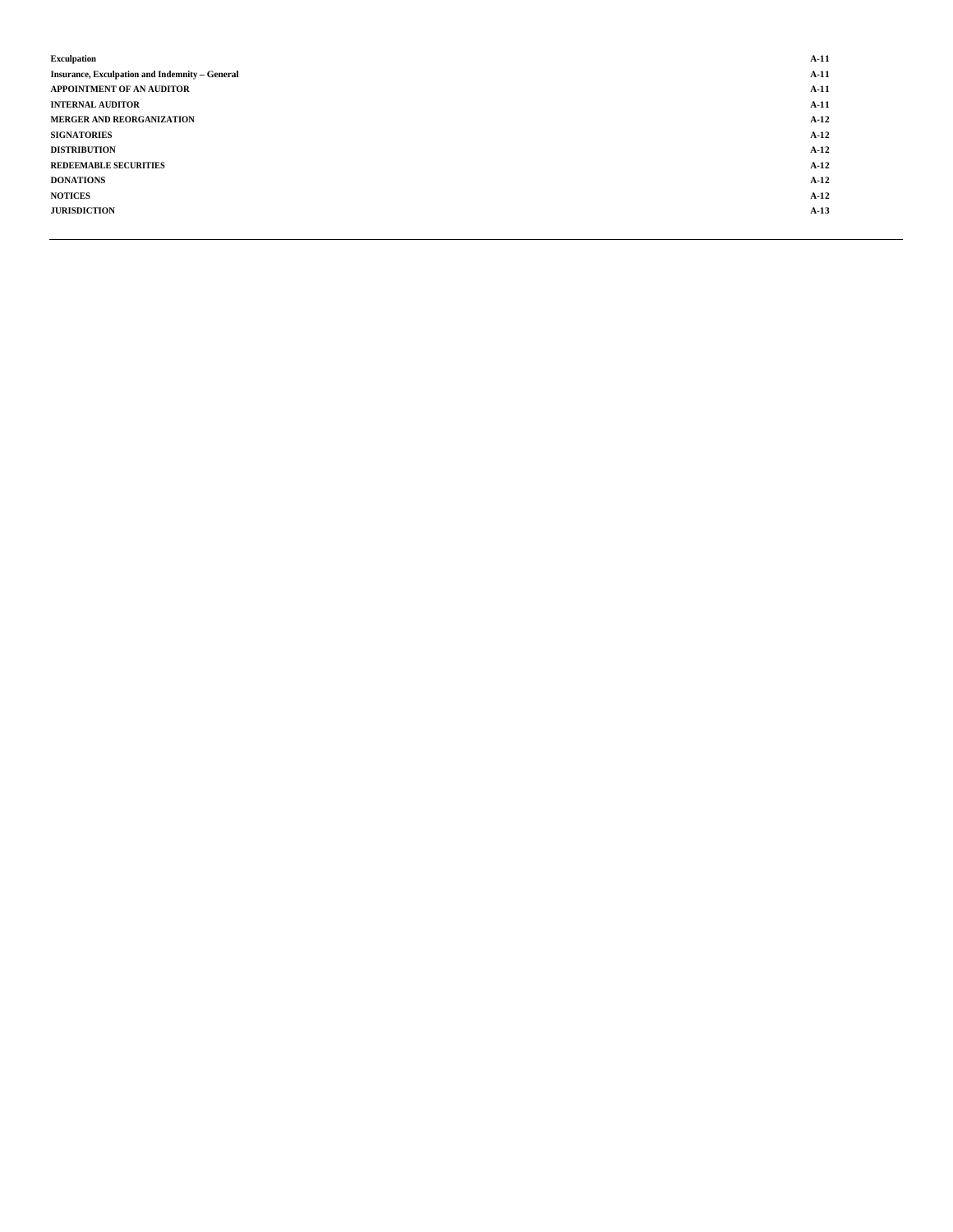# AMENDED AND RESTATED ARTICLES OF ASSOCIATION of

NOVA MEASURING INSTRUMENTS LTD.

# **INTERPRETATION**

1. In these Articles the following terms shall bear the meanings set opposite to them, unless inconsistent with the subject or context:

| <b>TERMS</b>                 | MEANINGS                                                                                                                                                                                                                                                                                                                                                                                                                                               |
|------------------------------|--------------------------------------------------------------------------------------------------------------------------------------------------------------------------------------------------------------------------------------------------------------------------------------------------------------------------------------------------------------------------------------------------------------------------------------------------------|
| Articles                     | These Amended and Restated Articles of Association as may be amended from time to time.                                                                                                                                                                                                                                                                                                                                                                |
| Auditor                      | As defined under the Law.                                                                                                                                                                                                                                                                                                                                                                                                                              |
| Board                        | The Board of Directors of the Company.                                                                                                                                                                                                                                                                                                                                                                                                                 |
| <b>CEO</b>                   | Chief Executive Officer, also referred to under the Law as the general manager.                                                                                                                                                                                                                                                                                                                                                                        |
| <b>Class Meeting</b>         | A meeting of the holders of a class of shares.                                                                                                                                                                                                                                                                                                                                                                                                         |
| Chairman                     | Chairman of the Board.                                                                                                                                                                                                                                                                                                                                                                                                                                 |
| Company                      | Nova Measuring Instruments Ltd.                                                                                                                                                                                                                                                                                                                                                                                                                        |
| <b>Companies Regulations</b> | All regulations promulgated from time to time under the Companies Law.                                                                                                                                                                                                                                                                                                                                                                                 |
| <b>Distribution</b>          | As defined under the Law.                                                                                                                                                                                                                                                                                                                                                                                                                              |
| <b>External Director</b>     | As defined under the Law.                                                                                                                                                                                                                                                                                                                                                                                                                              |
| The Law or the Companies Law | The Israeli Companies Law, 5759 - 1999 and the Companies Regulations.                                                                                                                                                                                                                                                                                                                                                                                  |
| <b>NIS</b>                   | New Israeli Shekel                                                                                                                                                                                                                                                                                                                                                                                                                                     |
| The Office                   | The registered office of the Company as may be re-located from time to time.                                                                                                                                                                                                                                                                                                                                                                           |
| Office Holder                | As defined under the Law.                                                                                                                                                                                                                                                                                                                                                                                                                              |
| <b>Ordinary Shares</b>       | The Company's Ordinary Shares, NIS 0.01 with no par value each.                                                                                                                                                                                                                                                                                                                                                                                        |
| Register                     | Shareholders Register maintained by or on behalf of the Company.                                                                                                                                                                                                                                                                                                                                                                                       |
| Shareholder                  | As defined under the Law.                                                                                                                                                                                                                                                                                                                                                                                                                              |
| Simple Majority              | A majority of more than fifty percent (50%) of the votes cast by those Shareholders present and voting, not taking into consideration abstaining votes.                                                                                                                                                                                                                                                                                                |
| The Statutes                 | The Law, the Israeli Companies Ordinance (New Version) 1983, the Securities Law, 5738 - 1968 (the "Securities Law") and all applicable laws and<br>regulations applicable in any relevant jurisdiction (including without limitation U.S. Federal laws and regulations), and rules of any stock market in<br>which the Company's shares are registered for trading as shall be in force from time to time and to the extent applicable to the Company. |

Except as otherwise provided above or elsewhere under these Articles, any word or expression mentioned herein shall have the meaning ascribed to them under the Law, and if not applicable, the meaning ascribed to them under promulgated under the Securities Law (herein the "Securities Regulations"), and if not applicable, the meaning ascribed to them under any other applicable law - in all cases if the meaning set forth therein does not contradict the purpose or the context of the relevant provision.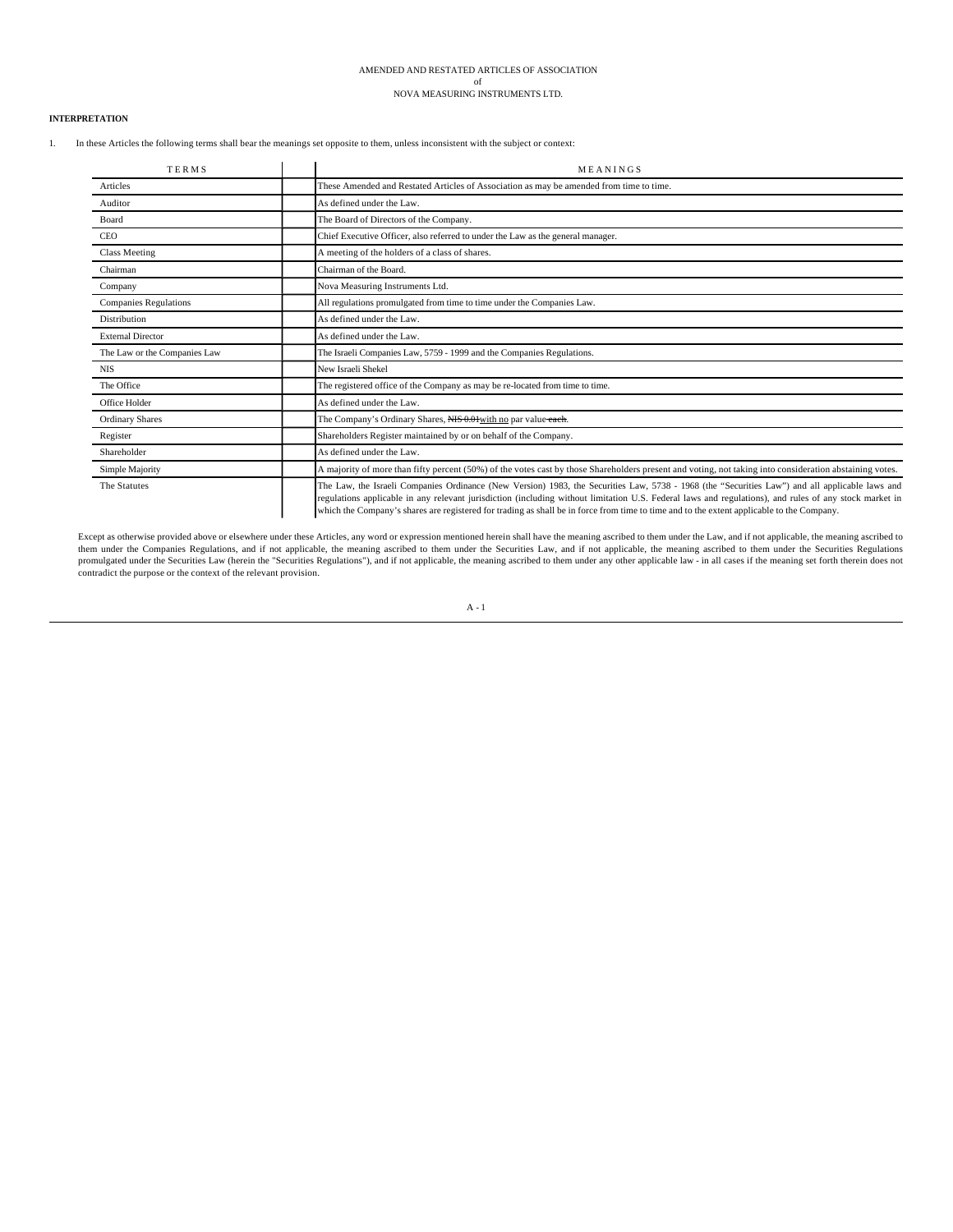2. Words importing the singular shall include the plural, and vice-versa. Words importing the masculine gender shall include the feminine gender; and words importing persons shall include corporate bodies.

Any provision or part thereof of these Articles, prohibited by applicable law, shall be ineffective, without invalidating any other part of these Articles.

Articles 3,4,5,6 and 7 of these Articles shall be deemed to be the Memorandum of Association of the Company.

# **NAME OF THE COMPANY**

3. The name of the Company is Nova Measuring Instruments Ltd.

# **PURPOSE**

- 4. The purposes of the Company shall be to engage in the types of pursuits specified below:
	- 4.1. To invent, design, plan, develop, manufacture, market and trade in the field of measuring instruments in electronics, micro-electronics, medicine, chemistry, metallurgy, ceramics, and any other field.
	- 4.2. To initiate, participate, manage, execute, import and export any kind of project within the boarders of the State of Israel and/or outside Israel.
	- 4.3. To register patents, trademarks, trade names, intellectual property rights marketing rights and any other right of any kind whatsoever, both in Israel and abroad.
	- 4.4. To engage in any legal activity, both in Israel and abroad.

All purposes above shall be in addition to one another and none shall derogate from the other.

4A. The Company's headquarters shall be located in Israel, unless the Board shall otherwise resolve, by a resolution approved by at least 75% of the members of the Board then in office.

#### **PUBLIC COMPANY**

5. The Company is a public company pursuant to the Companies Law.

# **LIMITED LIABILITY**

6. The liability of each Shareholder for the Company's debts is limited to the full payment of the original issue price of the shares first allotted to such Shareholder or his predecessors. Once such price is paid by the o

### **CAPITAL, SHARES AND RIGHTS**

- 7. The registered share capital of the Company shall consist of is NIS 400,000600.000 (foursix hundred thousand New Israeli Shekels) divided into 40,000,00060,000,000 (fortysixty million) Ordinary Shares of with no par value NIS
- 8. All issued and outstanding shares of the Company of the same class are of equal rights between them for all intents and purposes concerning the rights set forth below.
- 9. Each issued Ordinary Share entitles its holder to the rights as described below:
	- 9.1. The equal right to participate in and vote at the Company's general meetings, whether ordinary meetings or special meetings, and each of the shares in the Company shall entitle the holder thereof, who is present at th
	- 9.2. The equal right to participate in any Distribution.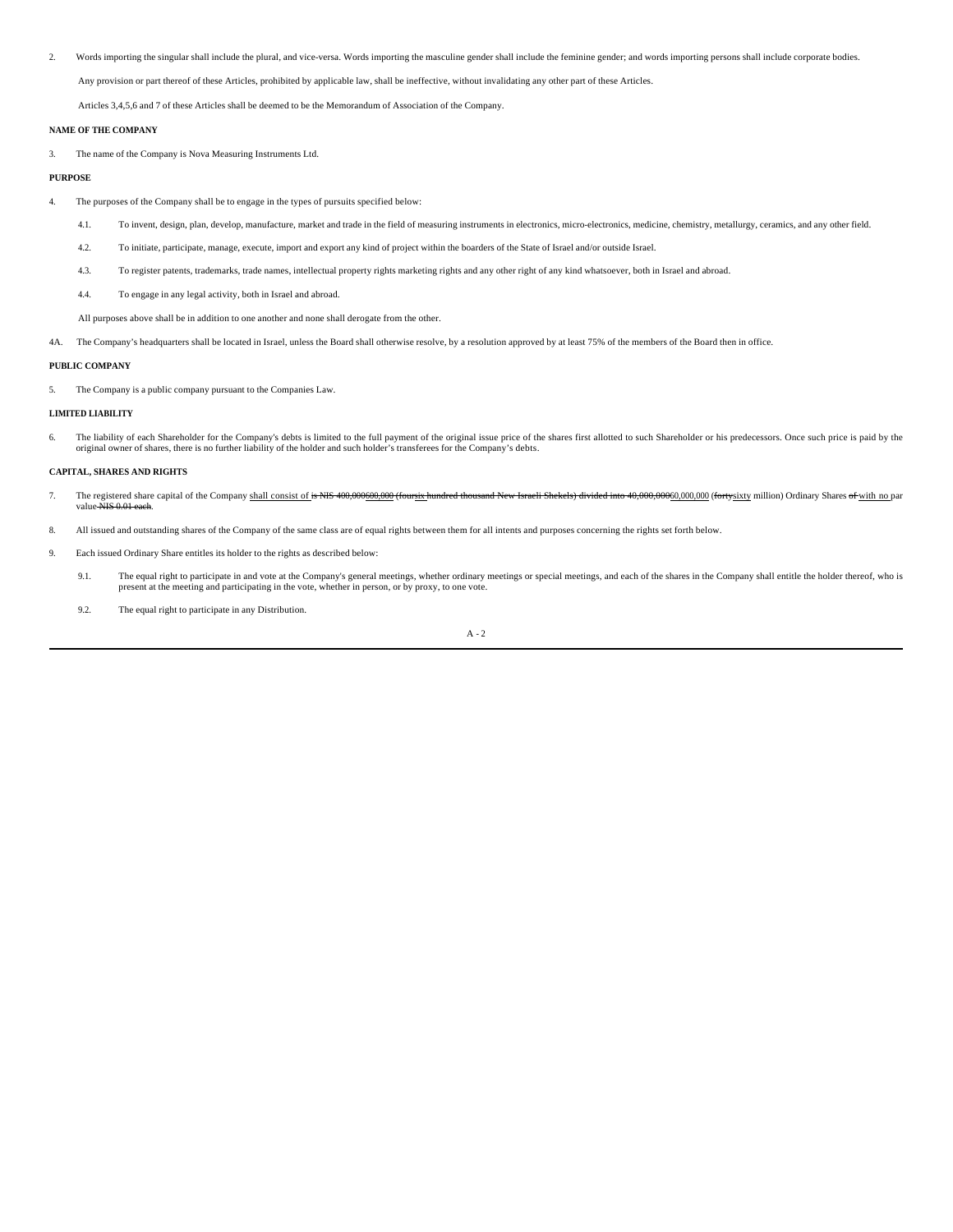- 9.3. The equal right to participate in the distribution of assets available for distribution in the event of liquidation of the Company.
- 10. If two or more persons are registered as joint holders of any shares, any one of such persons may give effectual receipts for any dividend or other monies in respect of such share and his or her confirmation will bind all holders of such share.
- 11. Any payment for a share shall be initially credited against the par value of said share and any excess amount shall be credited as a premium for said share, unless determined otherwise in the conditions of the all Reserved]
- 12. A Shareholder shall not be entitled to rights as a Shareholder, including the right to dividends, unless said Shareholder fully paid all sums in accordance with the conditions of the allocation, including interest, linkage and expenses, if any, and all unless otherwise determined in the conditions of the allocation.

# **SHARE CERTIFICATES**

- 13. A shareholder who is registered in the Register is entitled to receive from the Company, without payment and at such shareholder's request, within a period of three months after the allocation or registration of the transfer, one share certificate with respect to all the shares registered in his name, which shall specify the aggregate number of the shares held by such shareholder. In the event of a jointly held share, the Company shal
- 14. The Company may issue a new certificate in lieu of a certificate that was issued and was lost, defaced, or destroyed, on the basis of such proof and guarantees as the Company may require, and after payment of an amount

## **REGISTERED HOLDER**

- 15. Except as otherwise provided in these Articles, the Company shall be entitled to treat the registered holder of any share as the absolute owner thereof, and, accordingly, shall not, except as ordered by a court of competent jurisdiction, or as required by statute, be bound to recognize any equitable or other claim to, or interest in such share on the part of any other person.
- 16. To the extent required by the Law a trustee must inform the Company of the fact that such trustee is holding shares of the Company in trust for another person at such time as may be required by the Law. The Company shall register that fact in the Register in respect of such shares. The trustee shall be deemed to be the sole holder of said shares.

# **TRANSFER OF SHARES**

- 17. Subject to the Statutes, and subject to any applicable agreements or undertakings of any specific shareholder, the shares shall be freely transferable.
- 18. Transfer of registered shares shall be made in writing or any other manner, in a form specified by the Board or the transfer agent appointed by the Company, and such transfer form should be signed by both the transferee and the transferor and delivered to the Office or to such transfer agent, together with the certificates of the shares due to be transferred, if such certificates have been issued. The transferee shall be deemed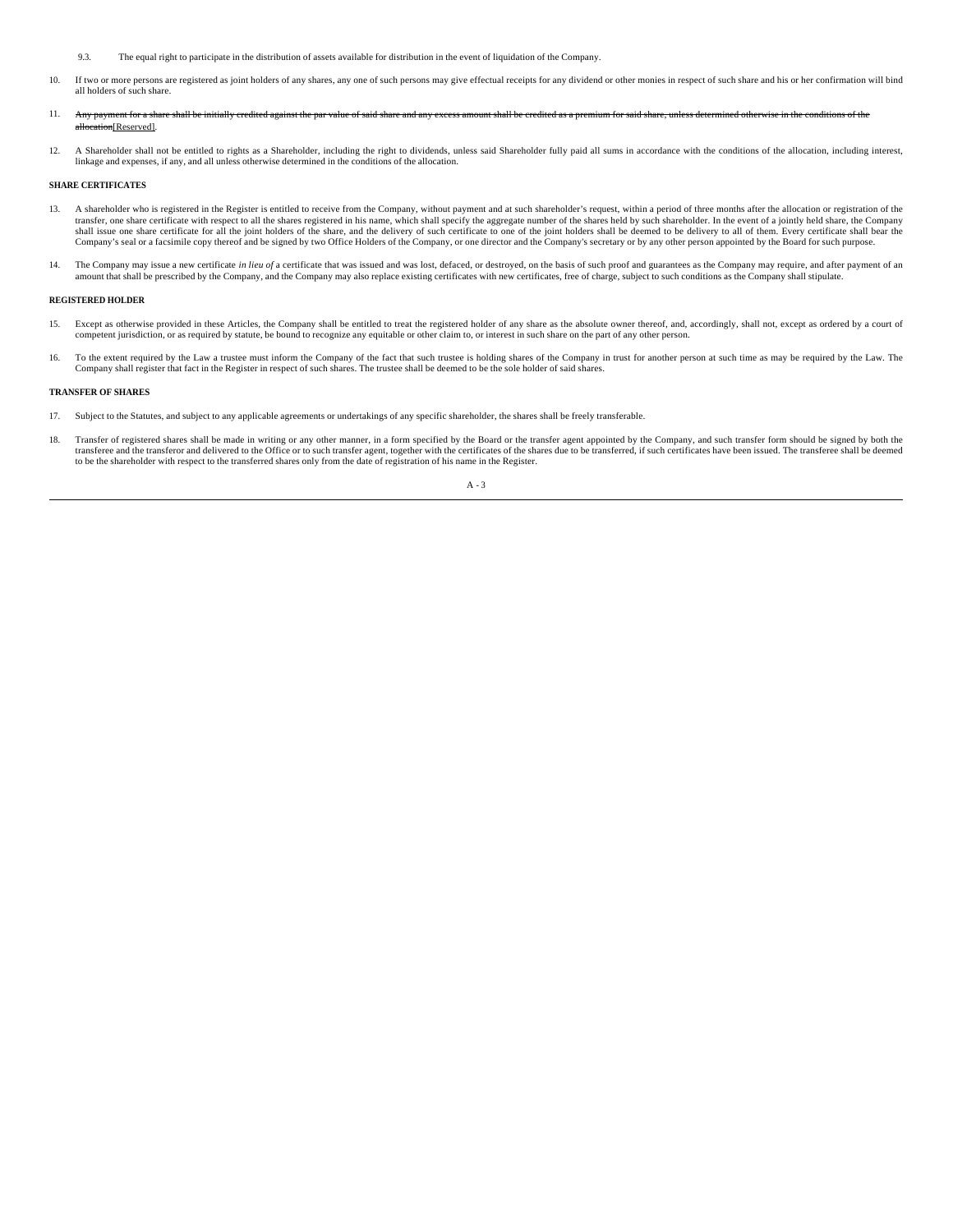19. The Board may close the Register and suspend the registration of transfers for such period of time as the Board shall deem fit, provided that the period of closure of any such book shall not exceed 30 days each year. The Company shall notify the shareholders of such decision.

#### **TRANSMISSION OF SHARES**

- 20. In the case of the death, liquidation, bankruptcy, dissolution, winding-up or a similar occurrence of a Shareholder, the legal successors of such Shareholder shall be the only persons recognized by the Company as having any title to such shares, but nothing herein contained shall release the estate of the predecessor from any liability in respect of such shares.
- 21. The legal successors may, upon producing such evidence of title as the Board shall require, be registered themselves as holders of the shares, or subject to the provisions as to transfers herein contained, transfer the same to some other person.

#### **ALTERATIONS OF THE REGISTERED CAPITAL**

- 22. (a) Subject to the Statutes, a general meeting of shareholders may from time to time resolve to:
	- (1) Alter or add classes of shares that shall constitute the Company's authorized capital, including shares with preference rights, deferred rights, conversion rights or any other special rights or limitations.
	- (2) Increase the Company's registered share capital by creating new shares either of an existing class or of a new class.
	- (3) Consolidate and/or split all or any of its share capital into shares of larger or smaller par value than the
	- (4) Cancel any registered shares not yet allocated, provided that the Company has made no commitment to allocate such shares.
	- (5) Reduce the Company's share capital and any reserved fund for redemption of capital.
	- (b) In executing any resolution adopted according to Article 22(a) above, the Board may, at its discretion, resolve any related issues.
	- (c) If as a result of a consolidation or split of shares authorized under these Articles, fractions of a Share will stand to the credit of any Shareholder, the Board is authorized at its discretion, to act as follows:
		- (1) Determine that fractions of shares that do not entitle their owners to a whole Share, will be sold by the Company and that the consideration for the sale be paid to the beneficiaries, on terms the Board may determine;
		- (2) Allot to every Shareholder, who holds a fraction of a Share resulting from a consolidation and/or split, shares of the class that existed prior to the consolidation and/or split, in a quantity that, when consolidated with the fraction, will constitute a whole Share, and such allotment will be considered valid immediately prior to the consolidation or split;
		- (3) Determine the manner for paying the amounts to be paid for shares allotted in accordance with Article 22(c)(2) above, including on account of bonus shares; and/or
		- (4) Determine that the owners of fractions of shares will not be entitled to receive a whole Share in respect of a Share fraction or that they may receive a whole the fracti
- 23. Except as otherwise provided by or pursuant to these Articles or by the conditions of issue, any new share capital shall be considered as part of the original share capital, and shall be subject to the same provisions of these Articles with reference to payment of calls, lien, transfer, transmission, forfeiture and otherwise, which applies to the original share capital.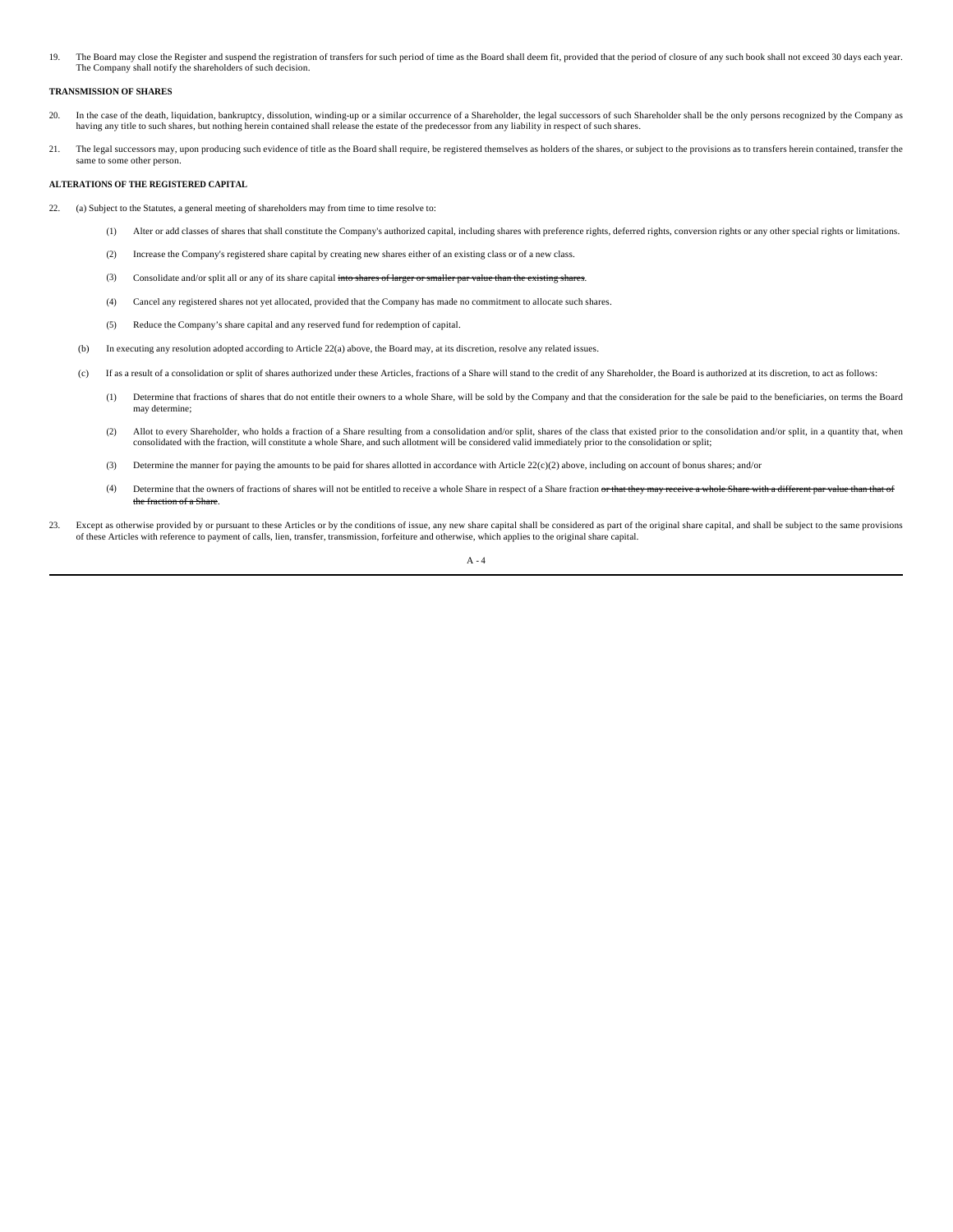## **MODIFICATION OF CLASS RIGHTS**

- 24. If at any time the share capital is divided into different classes of shares, any change to the rights and privileges of the holders of any such class of shares shall require the approval of a Class Meeting of such class of shares by a Simple Majority (unless otherwise provided by the Statutes or by the terms of issue of the shares of that class).
- 25. The rights and privileges of the holders of any class of shares shall not be deemed to have been altered by creating or issuing shares of any class, including a new class (unless otherwise provided by the terms of issue of the shares of that class).

# **BORROWING POWERS**

26. The Company may, by resolution of the Board, from time to time, raise or borrow or secure the payment of any sum or sums of money for the purposes of the Company. The Company, by resolution of the Board, may also raise or secure the payment or repayment of such sum or sums in such manner and upon such terms and conditions in all respects as it deems fit, and in particular by the issue of debentures or debentures tock of the Company charged upon all or any part of the property of the Company (both present and future) including its unissued and/or its uncalled capital for the time being. Issuance of any series of debentures shall require Board approval.

# **GENERAL MEETINGS**

- 27. Annual general meetings shall be held at least once a calendar year, at such place and time as determined by the Board, but not later than fifteen (15) months after the last annual general meeting. Such general meetings shall be called "Annual Meetings" and all other general meetings of the Company shall be called "Special Meetings". The Annual Meeting shall review the Company's financial statements and shall transact<br>any other b Company's headquarters shall have been transferred to another country in accordance with the provisions of these Articles.
- 28. The Board may convene a Special Meeting by its resolution, and is required to convene a Special Meeting should it receive a request, in writing, from a person or persons entitled, under the Companies Law, to request such meeting.

Any request for convening a meeting must specify the purposes for which the meeting is to be called, shall be signed by the persons requesting the meeting, and shall be delivered to the Company's registered offices.

- 29. In addition, subject to the Law, the Board may accept a request of a shareholder holding not less than 1% of the voting rights at the general meeting to include a subject in the agenda of a general meeting, provided that such subject is a proper subject for action by shareholders under the Law and these Articles and only if the request also sets forth: (a) the name and address of the Shareholder making the request; (b) a<br>representatio a description of all arrangements or understandings between the Shareholder and any other person or persons (naming such person or persons) in connection with the subject which is requested to be included in<br>the agenda; an addition, if such subject includes a nomination to the Board in accordance with the Articles, the request shall also set forth the consent of each nominee to serve as a director of the Company if so elected and a addition, declaration signed by each nominee declaring that there is no limitation under the Law for the appointment of such nominee. Furthermore, the Board, may, in its discretion to the extent it deems necessary, request<br>that the
- 30. Subject to applicable law, the Board shall determine the agenda of any general meeting.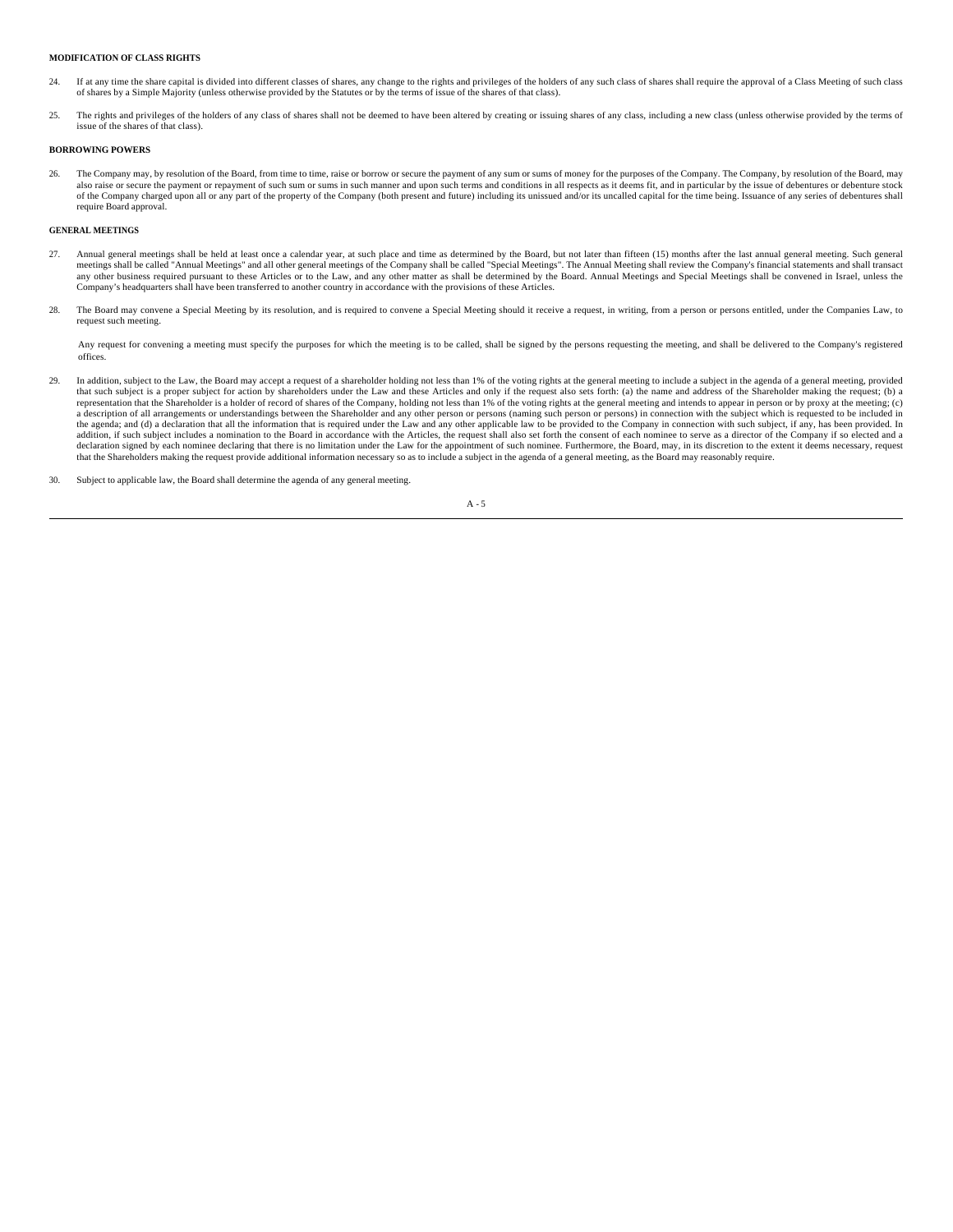## **Notice of General Meetings**

31. Unless otherwise required by the Law and these Articles, the Company is not required to give notice under section 69 of the Companies Law.

# **PROCEEDINGS AT GENERAL MEETINGS**

#### **Quorum**

32. No business shall be transacted at any general meeting of the Company unless a quorum of Shareholders is present at the opening of the Meeting.

Except as provided in the following Article with regard to an adjourned Meeting, the quorum for any general meeting shall be the presence of at least two Shareholders in person or by proxy (including by voting deed) holding 33 1/3% or more of the voting rights in the Company. For this purpose, abstaining shareholders shall be deemed present at the Meeting.

33. If within half an hour from the time appointed for the holding of a general meeting a quorum is not present, the general meeting shall stand adjourned one day thereafter at the same time and place or to such other day, time and place as the Board may indicate in a notice to the Shareholders. At such adjourned Meeting any number of Shareholders shall constitute a quorum for the business for which the original Meeting was called.

#### **Chairman of the General Meeting**

- 34. The Chairman shall preside as the chairman at every general meeting, but if there shall be no such Chairman or if at any meeting the Chairman shall not be present within fifteen (15) minutes after the time appointed for holding the same, or shall be unwilling to act as chairman, then the Board members present at the meeting shall choose one of the Board members as chairman of the meeting and if they shall not do so then the<br>Shareholde meeting.
- 35. The chairman may, with the consent of a general meeting at which a quorum is present, and shall if so directed by the general meeting, adjourn any meeting, discussion or the resolution with respect to a matter that is on the agenda, from time to time and from place to place as the meeting shall determine. Except as may be required by the Law, no Shareholder shall be entitled to any notice of an adjournment or of the business to be the b transacted at an adjourned meeting. No business shall be transacted at any adjourned meeting other than the business which might have been transacted at the meeting from which the adjournment took place.
- 36. A vote in respect of the election of the chairman of the meeting or regarding a resolution to adjourn the meeting shall be carried out immediately. All other matters shall be voted upon during the meeting at such time and order as decided by the chairman.

# **VOTE OF SHAREHOLDERS**

- 37. All resolutions proposed at any general meeting will require a Simple Majority, unless otherwise required by the Statutes or these Articles. Except as otherwise required by the Statues or these Articles, alteration or resolution at the general meeting of the Company, provided however, that such amendment was also approved by a resolution of at least 75% of the members of the Board then in office, at a session of the Board then in office which has taken place prior to the general meeting.
- 38. A declaration by the chairman of the meeting that a resolution has been carried, or has been carried unanimously or by a particular majority, or rejected, or not carried by a particular majority and an entry to that ef in the minutes of the meeting shall be *prima facie* evidence thereof.
- 39. The chairman of the meeting will not have a second and/or a casting vote. If the vote is tied with regard to a certain proposed resolution such proposal shall be deemed rejected.
- 40. If two or more persons are jointly entitled to a share, the vote of the senior one who tenders a vote, whether in person or by proxy, shall be accepted to the exclusion of the votes of the other registered holders of t share, and for this purpose seniority shall be determined by the order in which the names stand in the Register.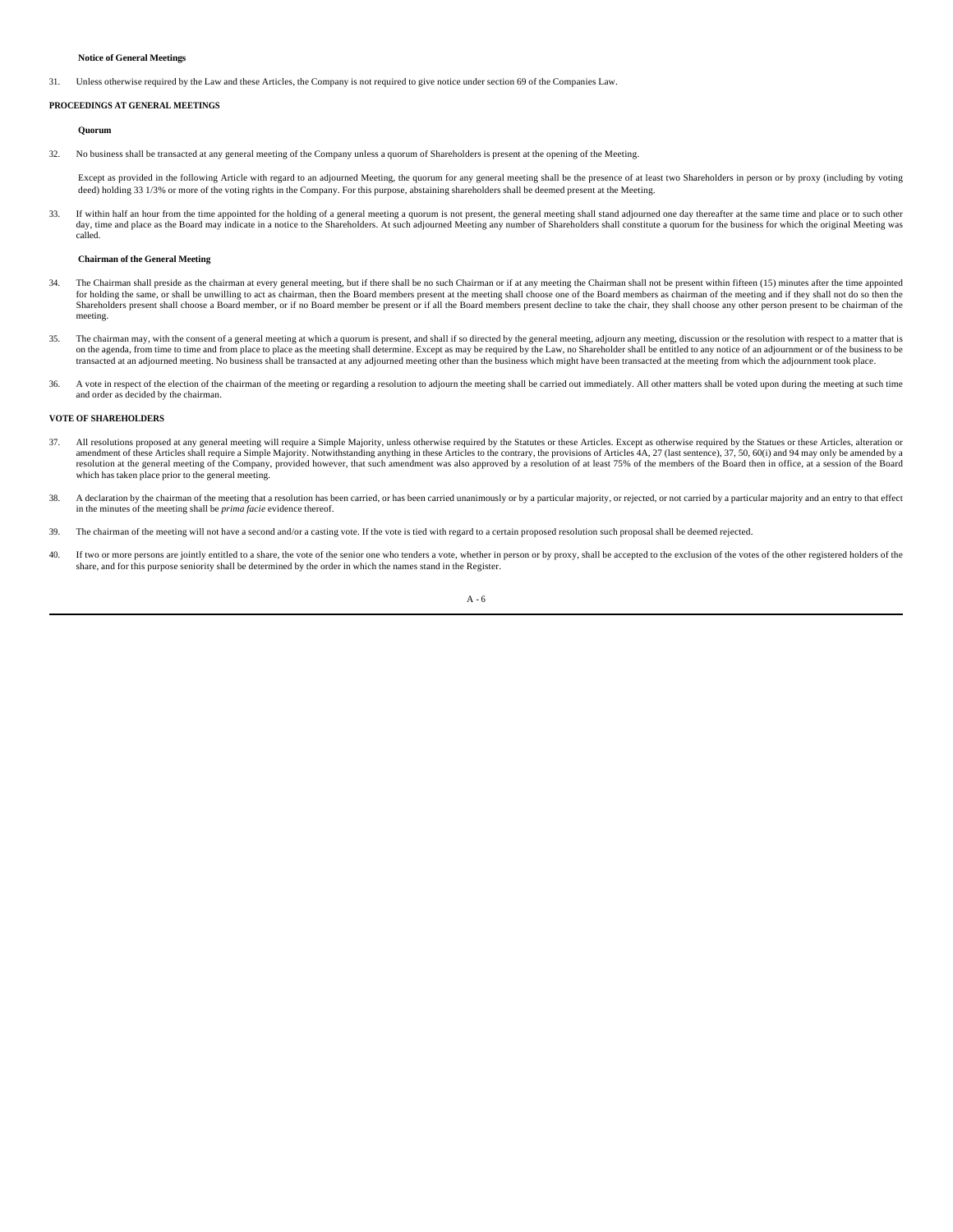- 41. A proxy need not be a Shareholder of the Company.
- 42. The instrument appointing a proxy shall be in writing signed by the appointer or of his attorney-in-fact duly authorized in writing. A corporate entity shall vote by a representative duly appointed in writing by such entity.

Any instrument appointing a proxy or a representative of a corporate entity (whether for a specified meeting or otherwise) shall be in a form satisfactory to the Company.

- 43. Unless otherwise determined by the Board, the instrument of appointment must be submitted to the Office no later than 48 hours prior to the first general meeting to be attended by such proxy or representative. The instrument of appointment shall automatically terminate and cease to be of any force or affect on the anniversary (12 months) of the date of the instrument of appointment, unless such instrument sets out a different expiry date.
- 44. A proxy may be appointed in respect of only some of the shares held by a Shareholder, and a Shareholder may appoint more than one proxy, each empowered to vote by virtue of a portion of the shares.
- 45. A Shareholder being of unsound mind or pronounced to be unfit to vote by a competent court of law may vote through a legally appointed guardian or any other representative appointed by a court of law to vote on behalf of such Shareholder.
- 46. A Shareholder entitled to vote may signify in writing his approval of, or dissent from, or may abstain from any resolution included in a proxy instrument furnished by the Company. A proxy instrument may include<br>resolut voting through a proxy. A Shareholder voting through a proxy instrument shall be taken into account in determining the presence of a quorum as if such Shareholder is present at the meeting.
- 47. The chairman of the general meeting shall be responsible for recording the minutes of the general meeting and any resolution adopted.
- 48. The provisions of these Articles relating to general meetings shall, mutatis mutandis, apply to Class Meetings.

# **DIRECTORS**

## **Powers, Number of Directors, Composition & Election**

- 49. The Board shall have and execute all powers and/or responsibilities allocated to the Board by the Statutes and these Articles, including setting the Company's policies and supervision over the execution of the powers and responsibilities of the CEO. The Board may execute any power of the Company that is not specifically allocated by the Statutes or by these Articles to another organ of the Company.
- 50. The number of directors on the Board shall be no less than five (5) but no more than nine (9) and, to the extent required under applicable law, shall include at least two External Directors. The majority of the members of the Board shall be residents of Israel, unless the Company's headquarters shall have been transferred to another country in accordance with the provisions of these Articles.
- 51. The directors of the Company shall be elected at each Annual Meeting by a Simple Majority and shall hold office until the end of the next Annual Meeting and so long as an Annual Meeting is not convened, unless their of the Law shall apply.
- 52. As long as the number of directors serving on the Board is less than the maximal number of directors under Article 50, the Board can act to appoint directors to the Board.
- 53. Should a director cease serving the remaining directors may continue to act, provided that their number shall be not less than the minimal number of directors mentioned under Article 50 above. In the event the number of directors is less than the minimal number, the directors can act to appoint directors so the number of directors in office shall be equal to or higher than the minimal number mentioned under Article 50 above or alternatively can act to call a Special Meeting to elect directors.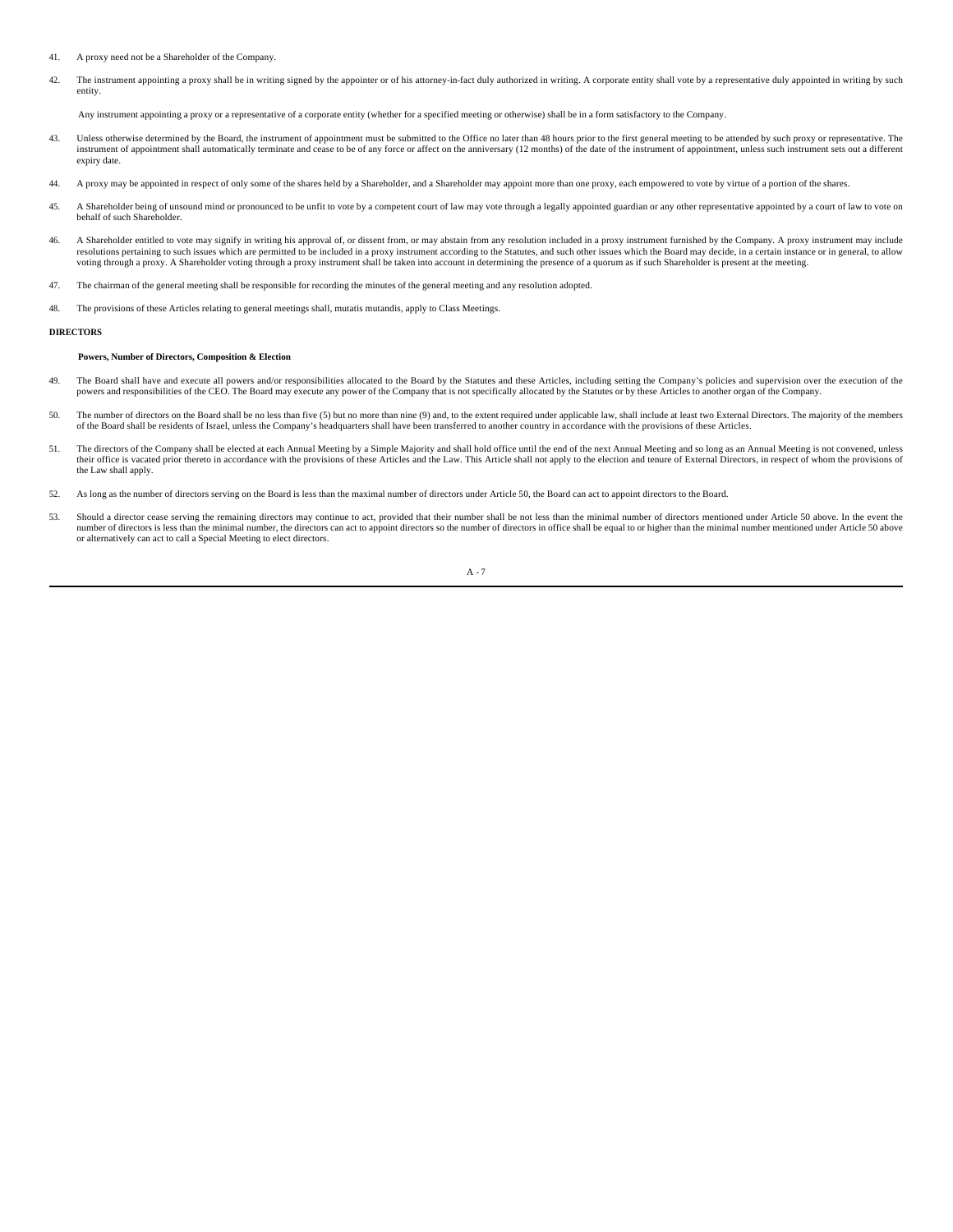- 54. The appointment of a director by the Board shall be in effect until the next Annual Meeting or until he or she shall cease serving in office pursuant to the provisions of these Articles.
- 55. The term of office of a director shall commence on the date of such director's election by the general meeting or by the Board or on a later date, should such date be determined in the resolution of appointment of the general meeting or of the Board.

# **Remuneration**

56. The Company shall determine the remuneration of the directors, if any, in accordance with the Law.

#### **Chairman of the Board**

57. The Board shall appoint one of its members to serve as the Chairman and may replace the Chairman from time to time. The Chairman shall preside at meetings of the Board, but if at any meeting the Chairman is not present within fifteen (15) minutes after the time appointed for holding the meeting, the present directors shall choose a present director to be chairman of such meeting.

### **PROCEEDINGS OF THE DIRECTORS**

58. The directors shall meet together for the dispatch of business, adjourn and otherwise regulate their meetings as they deem fit, subject to these Articles.

Unless otherwise determined by the Board, written notice of any meeting of the Board and the agenda setting out the matters to be discussed at such meeting, shall be given to all directors at least seventy two (72) hours (or such shorter notice as all the directors may agree) before the meeting. In urgent cases, a majority of the members of the Board may decide to hold a meeting without such notice.

#### **Quorum**

59. No business shall be transacted at any meeting of the Board unless a quorum of directors is present when a meeting is called to order. A quorum shall be deemed to exist when there are present personally or represented by an alternate director at least half of the directors then in office.

If a quorum is not present at the meeting of the Board within half an hour after the time scheduled for the meeting, the meeting may be adjourned to another time as shall be decided by the Chairman, or in his absence, the directors present at the meeting, provided that notice of twenty four (24) hours in advance shall be given to all the directors of the time of the adjourned meeting. The quorum for the commencement of the adjourned meeting shall be three members of the Board.

#### **Methods of Attending Meetings**

60. (i) A majority of the sessions of the Board (not including sessions held by use of means of communication) each year, but not less than four (4) sessions each year, shall be convened in Israel, unless the Company's headquarters shall have been transferred to another country in accordance with the provisions of these Articles; (ii) without derogating from sub-section (i) of this Article, some or all of the directors may attend meetings of the Board through computer network, telephone or any other media of communication, enabling the directors to communicate with each other, in the deemed presence of all of them, provided that due prior notice detailing the time and manner of holding a given meeting is served upon all the directors. The directors may waive the necessity of such notice either beforehand or retrospectively.

Any resolution adopted by the Board in such a meeting, pursuant to the provisions of these Articles, will be recorded in writing and signed by the Chairman (or in his absence by the chairman of the meeting), and shall be valid as if adopted at a meeting of the Board duly convened and held.

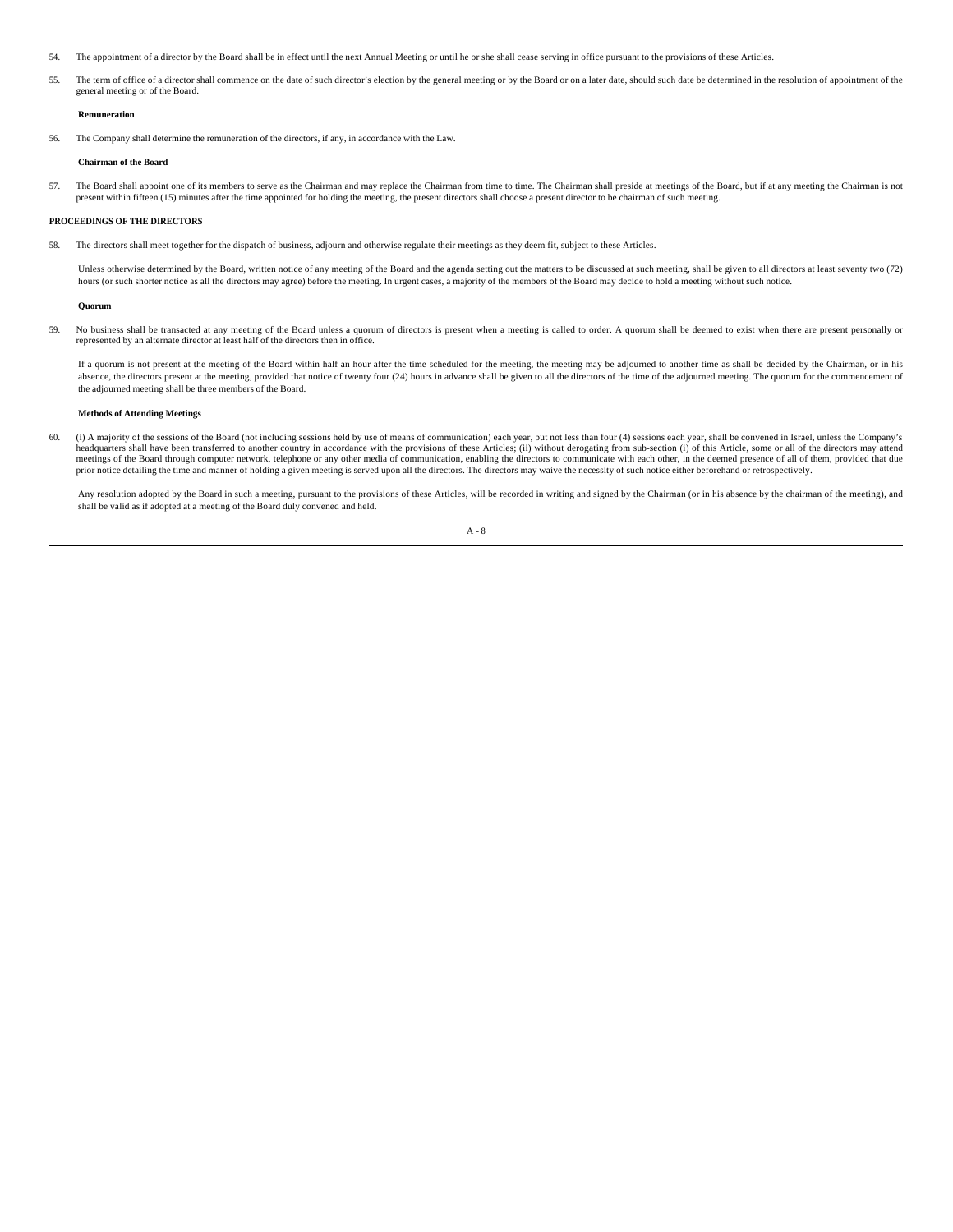61. A resolution in writing signed by all of the directors eligible to participate in the discussion and vote on such resolution, or in respect of which all such directors have agreed (in writing by mail, fax or electronic not to convene, shall be as valid and effective for all purposes as if passed at a meeting of the Board duly convened and held.

Any such resolution may consist of several counterparts, each signed by one or more directors. Such resolution in writing shall be effective as of the last date appearing on the resolution, or if the resolution is signed in two or more counterparts, as of the last date appearing on the counterparts.

62. While exercising his/her voting right, each director shall have one vote. Resolutions of the Board will be decided by a simple majority of the directors present and voting, not taking into consideration abstaining votes, except as otherwise provided in these Articles or by the Statutes. In the event the vote is tied, the Chairman of the Board shall not have a casting vote, and such resolution shall be deemed rejected.

#### **Alternate Director**

63. Subject to the Law, a director shall be entitled at any time and from time to time to appoint in writing any person who is qualified to serve as a director, to act as his/her alternate and to terminate the appointment such person. The appointment of an alternate director does not negate the responsibility of the appointing director and such responsibility shall continue to apply to such appointing director - taking into account the circumstances of the appointment.

Alternate directors shall be entitled, while holding office, to receive notices of meetings of the Board and to attend and vote as a director at any meetings at which the appointing director is not present and generally to exercise all the powers, rights, duties and authorities and to perform all functions of the appointing director.

The document appointing an alternate director must be submitted to the Chairman of the Board at least 48 hours before the opening of the first Board meeting to be attended by such alternate director.

#### **Committees**

- 64. The Board may set up committees and appoint members to these committees subject to the Statutes. A resolution passed or an act done by such a committee pursuant to an authority granted to such committee by the Board shall be treated as a resolution passed or act done by the Board, unless expressly otherwise prescribed by the Board or the Statutes for a particular matter or in respect of a particular committee.
- 65. Meetings of committees and proceedings thereat (including the convening of the meetings, the election of the chairman and the votes) shall be governed by the provisions herein contained for regulating the meetings and
- *66.* [Reserved]

### **Records & Validity of Acts**

- 67. The resolutions of the Board shall be recorded in the Company's Minutes Book, as required under the Statutes, signed by the Chairman or the chairman of a certain meeting. Such signed minutes shall be deemed *prima facie* evidence of the meeting and the resolutions resolved therein.
- A 9 68. All acts done bona fide by any meeting of the Board or of a committee of the Board or by any person acting as a director, shall, notwithstanding it be afterwards discovered that there was some defect in the appointment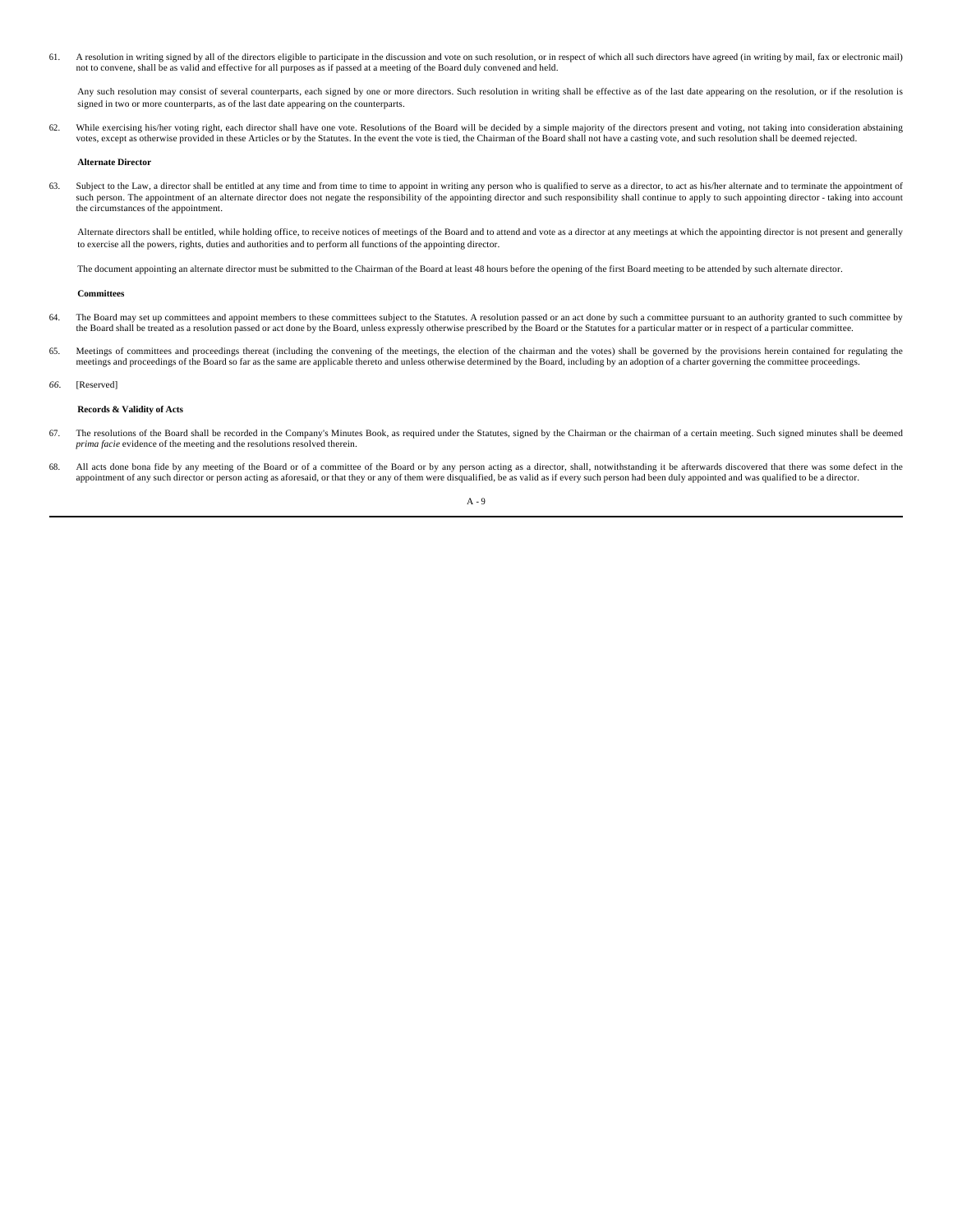### **Chief Executive Officer**

- 69. The Board shall appoint at least one CEO, for such period and upon such terms as the Board deems fit.
- 70. The CEO shall have all managing and execution powers within the policies and guidelines set forth by the Board, and shall be under the supervision of the Board. The CEO may delegate any of his powers to his subordinates, subject to the approval of the Board; (ii)

# **INSURANCE, EXCULPATION, AND INDEMNITY Insurance of Office Holders**

- 71. The Company may insure the liability of an Office Holder, to the fullest extent permitted under the Statutes.
- 72. Without derogating from the aforesaid, the Company may enter into a contract to insure the liability of an officer therein for an obligation imposed on him in consequence of an act done in his capacity as an Office Holder, in any of the following cases:
	- 72.1. A breach of the duty of care vis-a-vis the Company or vis-a-vis another person;
	- 72.2. A breach of the fiduciary duty vis-a-vis the Company, provided that the Office Holder acted in good faith and had a reasonable basis to believe that the act would not harm the Company, or in connection with a financial sanction;
	- 72.3. A monetary obligation imposed on him in favor of another person;
	- 72.4. Any other matter in respect of which it is permitted or will be permitted under applicable law to insure the liability of an Office Holder in the Company, including, without limitation, matters referenced in Section 56H(b)(1) of the Securities Law.

#### **Indemnity of Office Holders**

- 73. The Company may indemnify an Office Holder, to the fullest extent permitted under the Statutes. Without derogating from the aforesaid, the Company may indemnify an Office Holder for a liability or expense imposed on him in consequence of an act done in his capacity as an Office Holder in the Company, as follows:
	- 73.1. A monetary obligation imposed on him or incurred by him in favor of another person pursuant to a judgment, including a judgment given in settlement or a court approved settlement or arbitrator's award;
	- 73.2. Reasonable legal fees, including attorney's fees, incurred by an Office Holder in consequence of an investigation or proceeding filed against him by an authority that is authorized to conduct such investigation or pr payment on the Office Holder in lieu of criminal proceedings, but the criminal offense in question does not require the proof of criminal intent, all within the meaning of the Law.
	- 73.3. Reasonable litigation costs, including attorney's fees, incurred by an Office Holder or which he is ordered to pay by a court, in proceedings filed against him by the Company or on its behalf or by another person, or in a criminal charge of which he is acquitted, or in a criminal charge of which he is convicted of an offence that does not require proof of criminal inter-
	- 73.4. Any other obligation or expense in respect of which it is permitted or will be permitted under the Statutes to indemnify an Office Holder, including, without limitation, matters referenced in Section 56H(b)(1) of the Securities Law.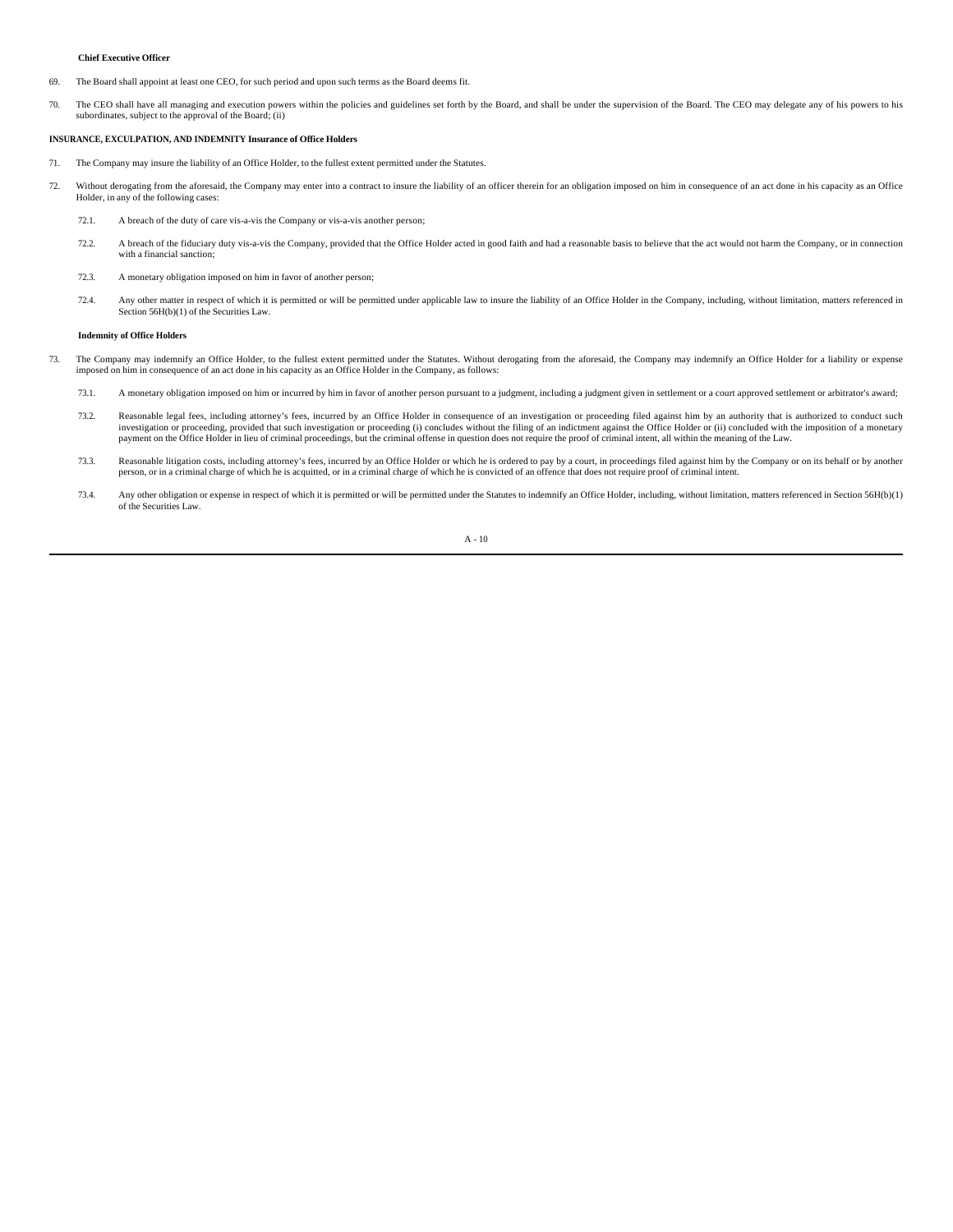### **Advance Indemnity**

- 74. The Company may give an advance undertaking to indemnify an Office Holder therein in respect of the following matters:
	- 74.1. Matters as detailed in Article 73.1, provided however, that the undertaking is restricted to events, which in the opinion of the Board, are anticipated in light of the Company's activities at the time of granting the obligation to indemnify and is limited to a sum or measurement determined by the Board as reasonable under the circumstances. The indemnification undertaking shall specify such events and sum or measurement.
	- 74.2. Matters as detailed in Articles 73.2, 73.3 and 73.4.

### **Retroactive Indemnity**

75. The Company may indemnify an Office Holder retroactively with respect of the matters as detailed in Article 73, subject to any applicable law.

### **Exculpation**

76. The Company may exempt an Office Holder in advance for all or any of his liability for damage in consequence of a breach of the duty of care vis-a-vis the Company, to the fullest extent permitted under the Statutes.<br>Ho

### **Insurance, Exculpation and Indemnity - General**

- 77. The above provisions with regard to insurance, exemption and indemnity are not and shall not limit the Company in any way with regard to its entering into an insurance contract and/or with regard to the grant of indemnity and/or exemption in connection with a person who is not an Office Holder of the Company, including employees, contractors or consultants of the Company, all subject to any applicable law.
- 78. Articles 71 through 76 shall apply mutatis mutandis in respect of the grant of insurance, exemption and/or indemnification for persons serving on behalf of the Company as Office Holders in companies controlled by the Company, or in which the Company has an interest.
- 79. An undertaking to insure, exempt and indemnify an Office Holder in the Company as set forth above shall remain in full force and effect even following the termination of such Office Holder's service with the Company.

### **APPOINTMENT OF AN AUDITOR**

80. Subject to the Statutes, the Annual Meeting shall appoint an Auditor for a period ending at the next Annual Meeting, or for a longer period, but no longer than until the third Annual Meeting after the meeting at which the Auditor has been appointed. The same Auditor may be reappointed.

Subject to the Statutes, the terms of service of the Auditor for the audit services shall be determined by the Board, at its discretion, or a committee of the Board if such determination was delegated to a committee, including undertakings or payments to the Auditor. The Board shall report the fees of the Auditor to the Annual Meeting.

#### **INTERNAL AUDITOR**

- 81. So long as the Company is a public company, the Board shall appoint an Internal Auditor pursuant to the recommendation of the Audit Committee.
- 82. The organizational superior of the Internal Auditor shall be the Chairman. The Internal Auditor shall submit a proposed annual or periodic work plan to the Audit Committee, which will approve such plan with changes as it deems fit, at its discretion.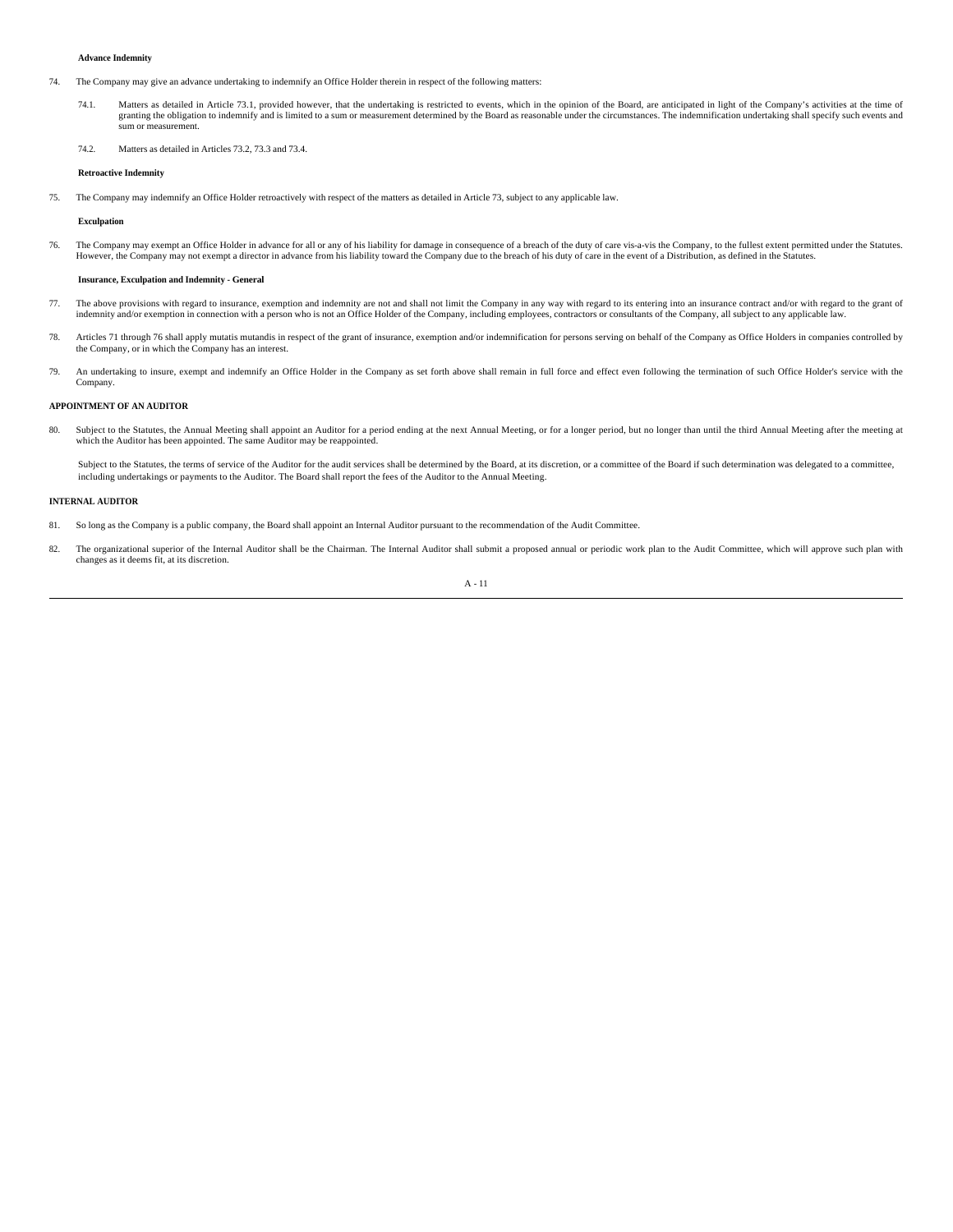### **MERGER AND REORGANIZATION**

Notwithstanding the provisions of section 327(a) of the Companies Law, the majority required for the approval of a merger by the general meeting or by a class meeting shall be an ordinary majority of the votes of the shareholders entitled to vote and voting themselves.

### **SIGNATORIES**

84. Signatory rights on behalf of the Company shall be determined from time to time by the Board.

### **DISTRIBUTIONS**

- 85. The Board may decide on a Distribution, subject to the provisions set forth under the Law and these Articles.
- 86. The Board will determine the method of payment of any Distribution. The receipt of the person whose name appears on the record date on the Register as the owner of any share, or in the case of joint holders, of any one declared may be invested or otherwise used by the Directors for the benefit of the Company until claimed, provided however that the Company shall not be required to accept any claim made following the 7<sup>th</sup><br>anniversary of
- 87. For the purpose of implementing any resolution concerning any Distribution, the Board may settle, as it deems fit, any difficulty that may arise with respect to the Distribution, including determining the value for the purpose of the said Distribution of certain assets, and deciding that payments in cash shall be made to the Shareholders based on the value so determined, and determining provisions with respect to fractions of<br>shares or w

### **REDEEMABLE SECURITIES**

88. The Company shall be entitled to issue redeemable securities which are, or at the option of the Company may be, redeemed on such terms and in such manner as shall be determined by the Board. Redeemable securities shall not constitute part of the Company's capital, except as provided in the Law.

# **DONATIONS**

89. The Company may make donations of reasonable amounts of money for purposes which the Board deems to be worthy causes, even if the donations are not made in relation to business considerations for increasing the Company's profits.

#### **NOTICES**

90. Subject to the Statutes, notice or any other document which the Company shall deliver and which it is entitled or required to give pursuant to the provisions of these Articles and/or the Statutes shall be delivered by the Company to any person, in any one of the following manners as the Company may choose: in person, by mail, transmission by fax or by electronic form.

Any notice or other document which shall be sent shall be deemed to have reached its destination on the third day after the day of mailing if sent by registered mail or regular mail, or on the first day after transmission if delivered in person, transmitted by fax or electronic form.

Should it be required to prove delivery, it shall be sufficient to prove that the notice or document sent contains the correct mailing, e-mail, or fax details as registered in the Register or any other address which the Shareholder submitted in writing to the Company as the address and fax or e-mail details for the submission of notices or other documents.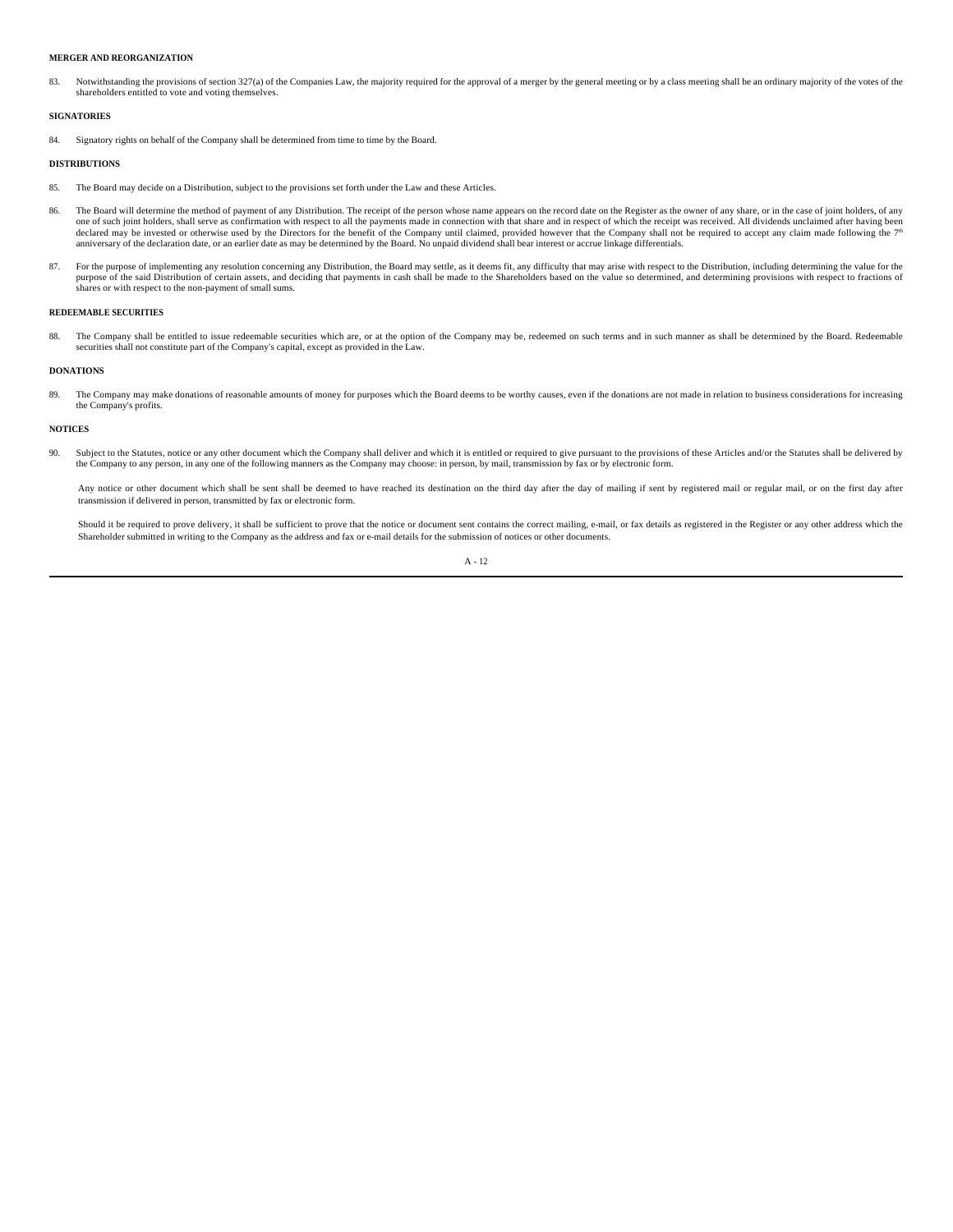Notwithstanding anything to the contrary contained herein and subject to the provisions of the Statutes, a notice to a Shareholder may be served, as general notice to all Shareholders, in accordance with applicable rules and regulations of any stock market upon which the Company's shares are listed.

In cases where it is necessary to give advance notice of a particular number of days or notice which shall remain in effect for a particular period, the day the notice was sent shall be excluded and the scheduled day of the meeting or the last date of the period shall be included in the count.

Subject to the Statutes, the Company shall not be required to send notices to any Shareholder who is not registered in the Register or has not provided the Company with accurate and sufficient mailing details.

- 91. Any notice to be given to the Shareholders shall be given, with respect to joint shareholders, to the person whose name appears first in the Register as the holder of the said share, and any notice so given shall be sufficient notice for all holders of the said share.
- 92. Any notice or other document served upon or sent to any Shareholder in accordance with these Articles shall, notwithstanding that he be then deceased or bankrupt, and whether the Company received notice of his death or bankruptcy or not, be deemed to be duly served or sent in respect of any shares held by him (either alone or jointly with others) until some other person is registered in his stead as the holder or joint holder of such shares, and such service or sending shall be a sufficient service or sending on or to his heirs, executors, administrators or assigns and all other persons (if any) interested in such share.
- 93. The accidental omission to give notice to any Shareholder or the non-receipt of any such notice shall not cancel or annul any action made in reliance on the notice.

#### **JURISDICTION**

94. Unless the Company consents in writing to the selection of an alternative forum, the courts of the State of Israel shall be the sole and exclusive forum for (i) any derivative action or proceeding brought on behalf of the Company, (ii) any action asserting a claim of breach of a fiduciary duty owed by, or other wrongdoing by, any director, officer, or other employee of the Company to the Company or the Company's shareholders, (iii) any action asserting a claim against the Company arising pursuant to any provision of the Companies Law, or these Articles, or (iv) any action to interpret, apply, enforce or determine the validity of these Articles (a) Unless the Company consents in writing to the selection of an alternative forum, with respect to any causes of action arising under the U.S. Securities Act of 1933 as amended, against any person or entity, including such claims brought against the Company, its directors, officers, employees, advisors, attorneys, accountants or underwriters, the federal district courts of the United States of America shall be the exclusive forum for the resolution of any complaint asserting a cause of action arising under the U.S. Securities Act of 1933, as amended; and (b) unless the Company consents in writing to the selection of an alternative forum, the competent courts in Tel Aviv, Israel shall be the exclusive forum for (i) any derivative action or proceeding brought on behalf of the Company, (ii) any action asserting a claim of breach of a fiduciary duty owed by any director, officer or other employee of the Company to the Company or the Company's shareholders, or (iii) any action asserting a claim arising pursuant to any provision of the Companies Law or the Securities Law. Any person or entity purchasing or otherwise acquiring or holding any interest in shares of the Company shall be deemed to have notice of and consented to these provisions. This Article 94 shall not apply to causes of action arising under the U.S. Exchange Act of 1934, as amended.

 $\Delta$  - 13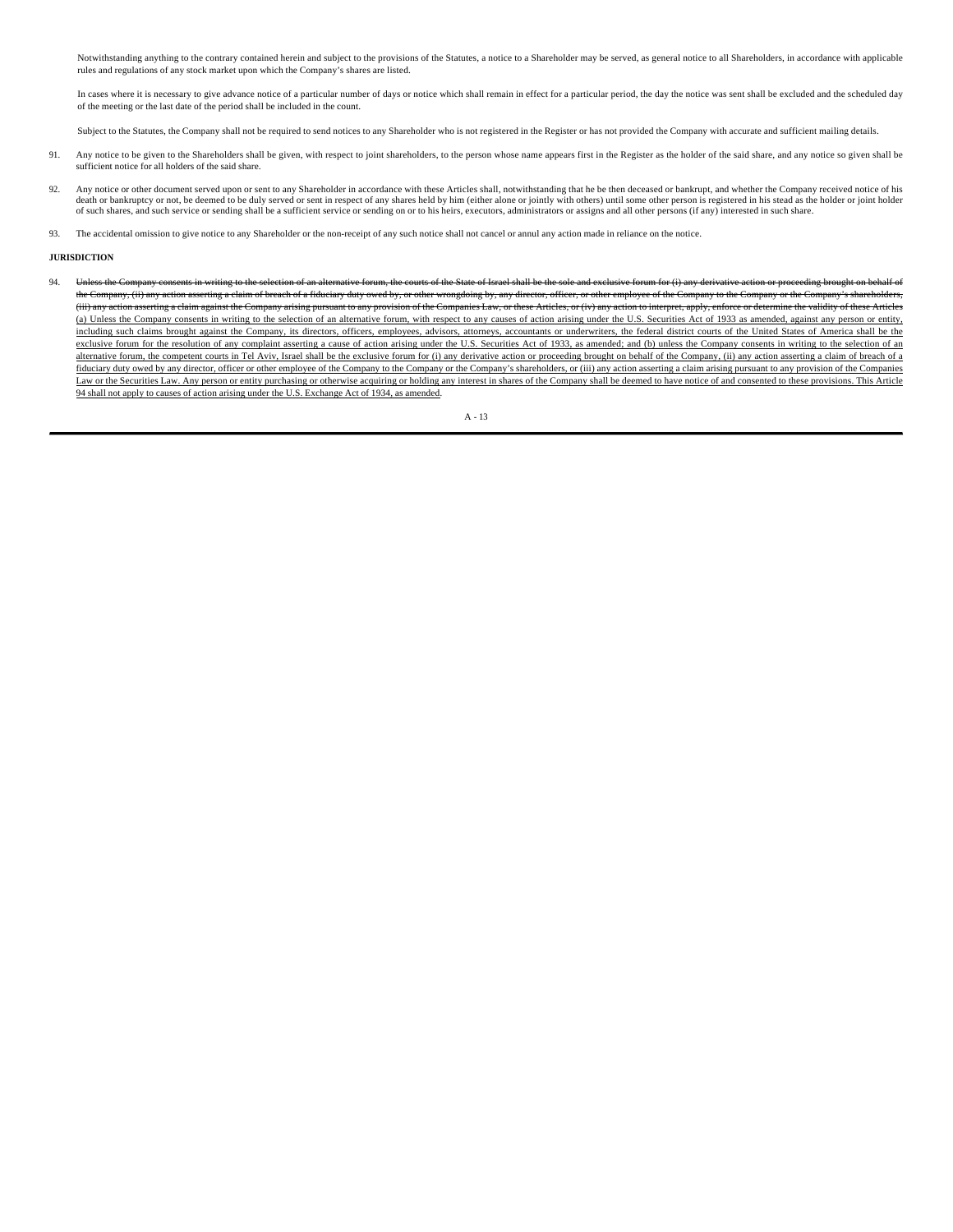**Exhibit 99.2**

# **Important Notice Regarding the Availability of Proxy Materials for the Annual General Meeting:**

The Notice and Proxy Statement is available at www.proxyvote.com.

D54990-P58532

> **Nova Measuring Instruments Ltd. 5 David Fikes St. Rehovot 7610201, Israel Tel: +972-73-2295600 Fax: +972-8-9407776**

**THIS PROXY IS SOLICITED ON BEHALF OF THE BOARD OF DIRECTORS OF NOVA MEASURING INSTRUMENTS LTD.**

The undersigned, a shareholder of Nova Measuring Instruments Ltd. (the "Company"), an Israeli corporation, hereby appoints Michael Brunstein and Dror David, and each of them acting individually, as the attorney and proxy of the undersigned, with full power of substitution, for and in the name of the undersigned, to vote and otherwise act on behalf of the undersigned at the Annual General Meeting of Shareholders of the Company to be held at the offices of the Company, 5 David Fikes St., Rehovot 7610201, Israel, on June 24, 2021, at 5:00 p.m. Israel time (10:00 a.m. Eastern time), or at any adjournment(s) or postponement(s) thereof, with respect to all of the ordinary shares, par value NIS 0.01, of the Company (the "Shares") which the undersigned would be entitled to vote, with all powers the undersigned would possess if personally present, provided said proxies are authorized and directed to vote as indicated with respect to the matter set forth below this Proxy. Subject to applicable law and the rules of Nasdaq, in the absence of such instructions, the Shares represented by properly executed and received proxies will be voted "FOR" all of the proposed resolutions to be presented to the annual general meeting or any adjournment(s) or postponement(s) thereof for which the Board of Directors recommends a "FOR" vote, other than Proposal No. 3 or Proposal No. 2, if Proposal No. 2, if Proposal No. 2, if Propos approved.

**If you do not state whether you are a controlling shareholder or have personal interest, your Shares will not be voted for Proposal No. 3 or Proposal No. 2, if Proposal No. 3 is not approved.**

This proxy also delegates, to the extent permitted by applicable law, discretionary authority to vote with respect to any other business which may properly come before the annual general meeting or any adjournment(s) or postponement(s) thereof.

**WHETHER OR NOT YOU EXPECT TO ATTEND THE MEETING, PLEASE COMPLETE, DATE AND SIGN THIS FORM OF PROXY AND MAIL THE ENTIRE PROXY PROMPTLY, ALONG WITH PROOF OF IDENTITY IN ACCORDANCE WITH THE COMPANY'S PROXY STATEMENT, IN THE ENCLOSED ENVELOPE IN ORDER TO ASSURE REPRESENTATION OF YOUR SHARES. NO POSTAGE NEED BE AFFIXED IF THE PROXY IS MAILED IN THE UNITED STATES.**

**Continued and to be signed on reverse side**